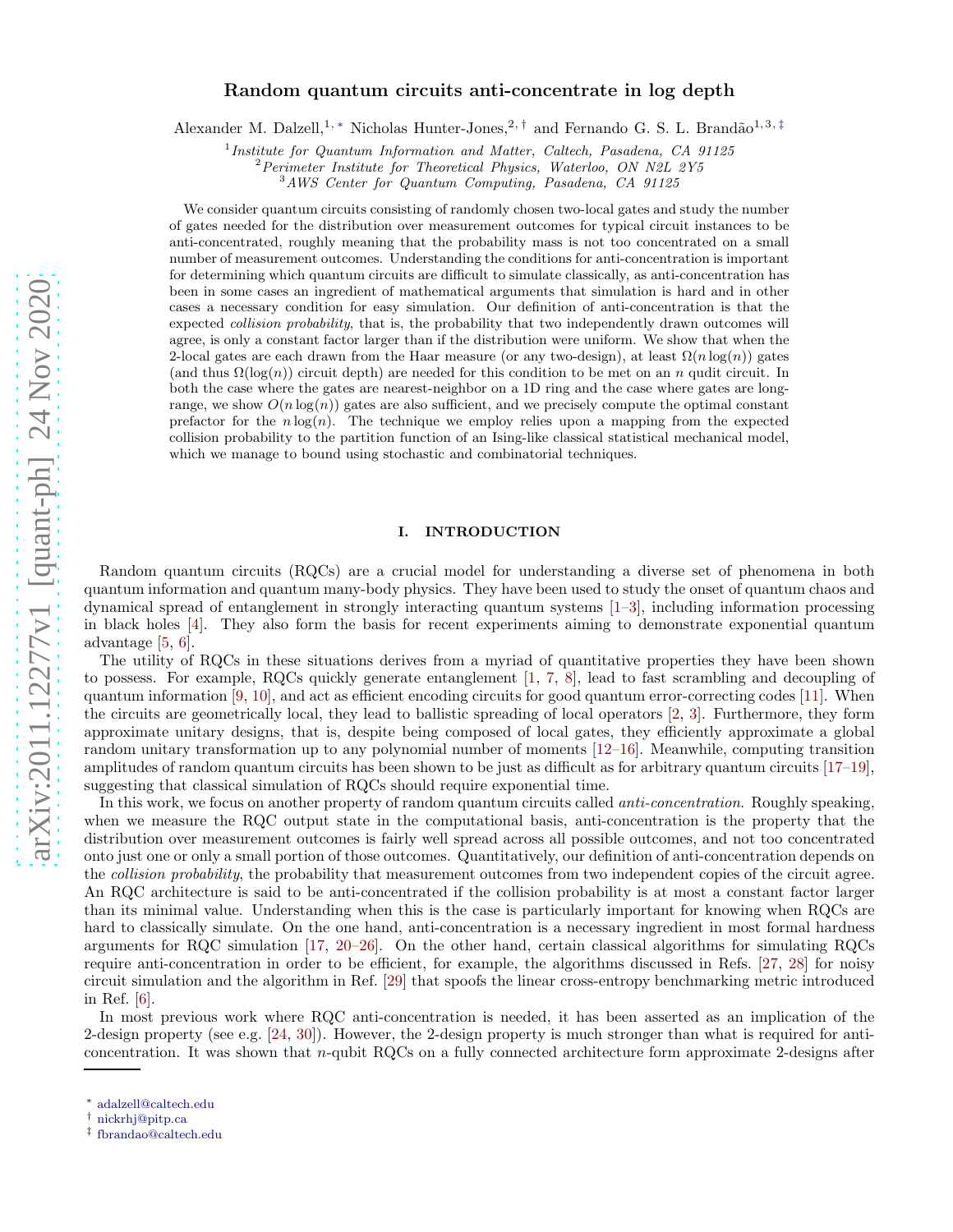roughly  $O(n)$  depth [\[12](#page-42-11)], and this was later shown to also apply to geometrically local RQCs in 1D and improved to  $O(n^{1/D})$  in D spatial dimensions [\[15\]](#page-42-16). However, recent work by Barak, Chou, and Gao [\[29\]](#page-43-3) — using a similar method to the one presented here — showed that for 1D RQCs the collision probability converges in depth  $O(\log(n))$ , much faster than the 2-design depth of  $O(n)$ . They also conjectured that 2D RQCs anti-concentrate in depth  $O(\sqrt{\log(n)})$ .

In this work, we prove sharp bounds on the number of gates needed for anti-concentration in various RQC architectures. For 1D RQCs, we confirm the  $O(log(n))$  upper bound on the anti-concentration depth in Ref. [\[29](#page-43-3)], and add a lower bound that matches the upper bound even up to the constant prefactor of the  $log(n)$ . We also show that an  $\Omega(\log(n))$  lower bound on the depth needed for anti-concentration holds regardless of which RQC architecture we use, which refutes the conjecture from Ref. [\[29\]](#page-43-3) that 2D RQCs anti-concentrate in  $O(\sqrt{\log(n)})$  depth. We then consider a fully connected (i.e. not geometrically local) RQC architecture, where each gate acts on a pair of qudits chosen randomly among all  $n(n-1)/2$  possible such pairs. We show that, for qubits (local dimension  $q = 2$ ),  $5n \log(n)/6$ gates are necessary and sufficient (up to subleading corrections) for anti-concentration to be achieved, which settles a conjecture in Ref. [\[15](#page-42-16)].

Our method employs a technique for analyzing RQCs that converts the collision probability into a weighted sum over bit assignments to each location in the circuit diagram; this weighted sum can be viewed as a partition function for an Ising-like statistical mechanical model. The bit assignments can also be interpreted as a Markov chain, and the number of gates needed for anti-concentration ultimately translates into the time needed for certain expectation values to converge under the dynamics of the Markov chain. This method not only yields sharp quantitative bounds, it also produces an appealing qualitative explanation on how and why the collision probability reaches its limiting value, which allows for effective heuristic reasoning even in architectures that we have not explicitly considered here.

The main takeaways from our work are twofold. First, we have shown that anti-concentration is generally achieved much faster than the 2-design property. The fact that anti-concentration occurs in  $\Theta(n \log(n))$  circuit size both in 1D and for the fully connected architecture — these being two opposite extremes of geometric locality — suggests that anti-concentration may require only  $\Theta(n \log(n))$  size for any reasonably well-connected architecture. This comes in sharp contrast to the situation for unitary designs, where the scaling of the size needed with  $n$  is highly dependent on the architecture. Second, the fact that we can prove tight upper and lower bounds suggests a broader utility for our method based on the correspondence between RQCs and statistical mechanical partition functions.

#### A. Our results

| Architecture   | $s_{AC}$ upper bound                      | $s_{AC}$ lower bound                                                                                                                                             |
|----------------|-------------------------------------------|------------------------------------------------------------------------------------------------------------------------------------------------------------------|
| general        | $O(n^2)$                                  | $\Omega(n \log(n))$                                                                                                                                              |
| 1D             |                                           | $\left(2\log\left(\tfrac{q^2+1}{2q}\right)\right)^{-1} n\log(n) + O(n) \ \left  \ \left(2\log\left(\tfrac{q^2+1}{2q}\right)\right)^{-1} n\log(n) - O(n) \right.$ |
| complete-graph | $\frac{q^2+1}{2(q^2-1)} n \log(n) + O(n)$ | $\frac{q^2+1}{2(q^2-1)} n \log(n) - O(n)$                                                                                                                        |

Our results pertain to the expectation of the collision probability over random choice of quantum circuit instance, which we denote by  $Z$ , defined as follows

$$
Z := \mathbb{E}_{U} \left[ \sum_{x \in [q]^n} p_U(x)^2 \right],
$$
\n(1)

where q is the local dimension of the qudits ( $q = 2$  for qubits),  $\mathbb{E}_U$  denotes the expectation over an ensemble of RQCs, and  $p_U(x)$  is the probability that the outcome  $|x\rangle$  is obtained upon measuring all n qudits in the computational basis at the end of the circuit.

We show upper and lower bounds on  $Z$  for random quantum circuits of different architectures, as a function of the circuit size s and the qudit local dimension  $q$ . These bounds are used to form upper and lower bounds on the anticoncentration size  $s_{AC}$ , defined as the minimum circuit size required such that  $Z \leq 2Z_H$  with  $Z_H := 2/(q^n + 1)$  the collision probability for globally Haar-random unitaries. The constant 2 in that equation is arbitrary but a different constant would only lead to linear-in-n changes to  $s_{AC}$ , which would be subleading and would not affect any of the statements in table above. All logarithms in this paper are natural logarithms.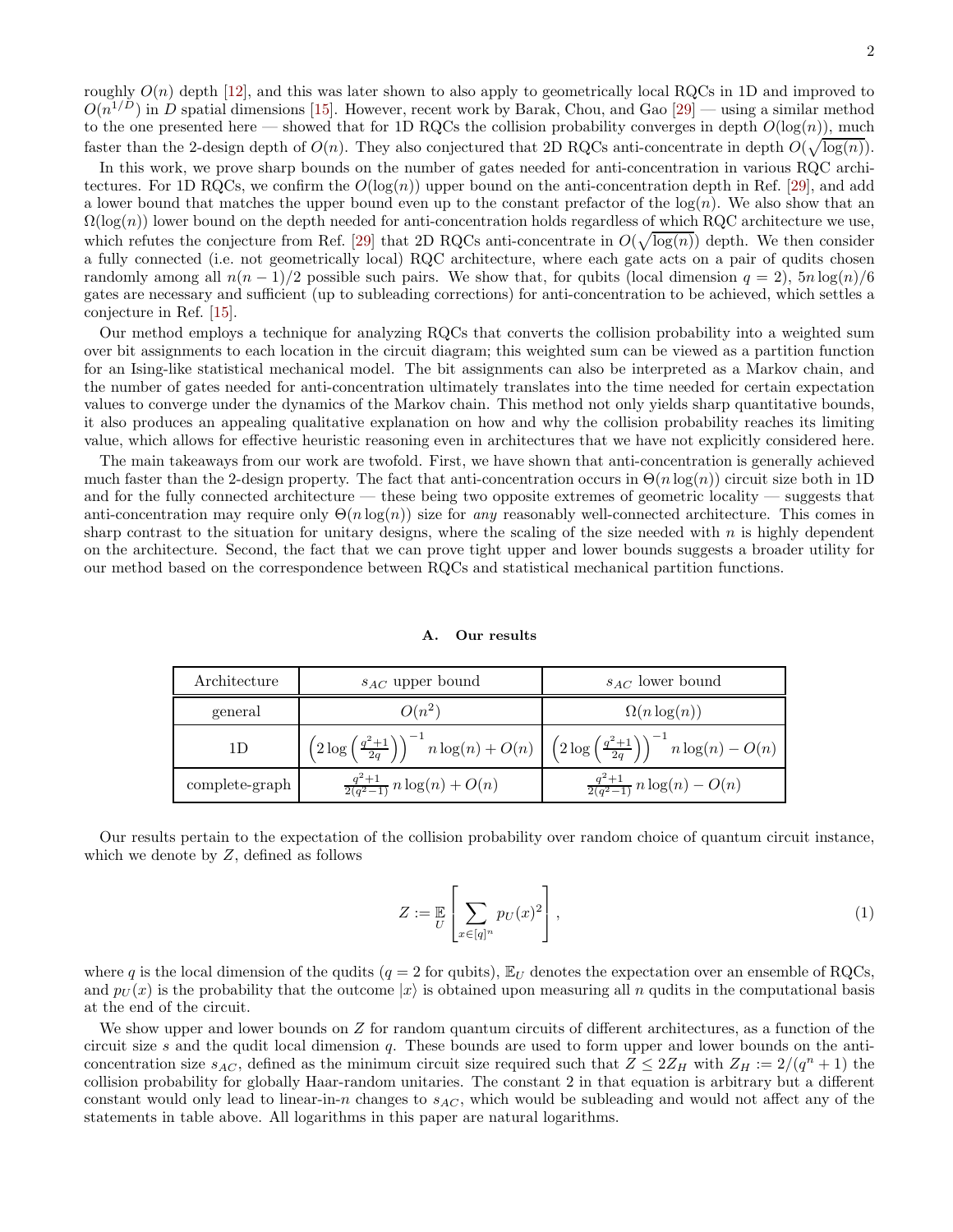### 1. Collision probability upper bounds

Our upper bounds take the following form:

<span id="page-2-0"></span>
$$
Z \le Z_H \left( 1 + e^{-\frac{2a}{n}(s - s^*)} \right) \,,\tag{2}
$$

where  $Z_H := 2/(q^n + 1)$  is the collision probability for globally Haar-random unitaries, the constant a is independent of n and depends on the circuit architecture, and  $s^*$  is a function of n that also depends on the architecture. Thus, if the anti-concentration size  $s_{AC}$  is defined to be the minimum size s such that  $Z \leq 2Z_H$ , then we have  $s_{AC} \leq s^*$ . Specifically, we have the following results.

• In [Theorem 1,](#page-17-0) we show that general architectures, as long as they meet a natural connectivity condition, satisfy Eq.  $(2)$  with

$$
a = \Theta(1) \tag{3}
$$

<span id="page-2-1"></span>
$$
s^* = \Theta(n^2). \tag{4}
$$

This corresponds to  $\Theta(n)$  gates per qudit. We conjecture that this statement can be improved such that  $s^* = \Theta(n \log(n)).$ 

• In [Theorem 3,](#page-20-0) we show a much better bound when the architecture is the 1D architecture. Eq. [\(2\)](#page-2-0) holds with

$$
a = \log\left(\frac{q^2 + 1}{2q}\right) \tag{5}
$$

$$
s^* = \frac{1}{2a}n\log(n) + n\left(\frac{1}{2a}\log(e-1) + \frac{1}{2}\right).
$$
 (6)

Since this depth of this architecture is given by  $d := 2s/n$ , we can define  $d^* := 2s^*/n = a^{-1} \log(n) + O(1)$  for 1D and conclude that the "anti-concentration depth"  $d_{AC}$  satisfies  $d_{AC} \leq d^* = O(\log(n))$ .

• Similarly, in [Theorem 5,](#page-31-0) we show that for the complete-graph architecture, where each gate acts on a random pair of qudits, Eq. [\(2\)](#page-2-0) holds with

$$
a = \frac{(q-1)^2}{2(q^2+1)}
$$
\n(7)

$$
s^* = \frac{q^2 + 1}{2(q^2 - 1)} n \log(n) + cn \tag{8}
$$

whenever  $s \geq s^*$ , for a constant c that is independent of n. A size-s circuit diagram chosen randomly from the complete-graph architecture will have depth at most  $O(s \log(n)/n)$  with high probability [\[10\]](#page-42-8), meaning that  $O(\log(n)^2)$  depth is typically sufficient for anti-concentration in the complete-graph architecture.

#### 2. Collision probability lower bounds

Our lower bounds on the collision probability take the form

$$
Z \ge \frac{Z_H}{2} \exp\left(Ae^{\log(n) - Bs/n}\right),\tag{9}
$$

for constants A and B that are independent of n. (The lower bound for the complete-graph architecture takes a different but very similar form.) This form implies that if s grows with n like  $s \approx fn \log(n)/B$  for some  $f < 1$ , then we have  $Z/Z_H \geq \frac{1}{2}e^{An^{1-f}}$ , which becomes arbitrarily large as  $n \to \infty$ , meaning the architecture is not anticoncentrated. This puts a lower bound on the "anti-concentration" size  $s_{AC}$  of  $s_{AC} \ge n \log(n)/B - O(n)$ .

Specifically, we show the following results.

• In [Theorem 2,](#page-18-0) we show that for any RQC architecture

$$
Z \ge \frac{Z_H}{2} \exp\left(\frac{\log(q)}{q+1} e^{\log(n)-2\log\left(q^2+1\right)s/n}\right). \tag{10}
$$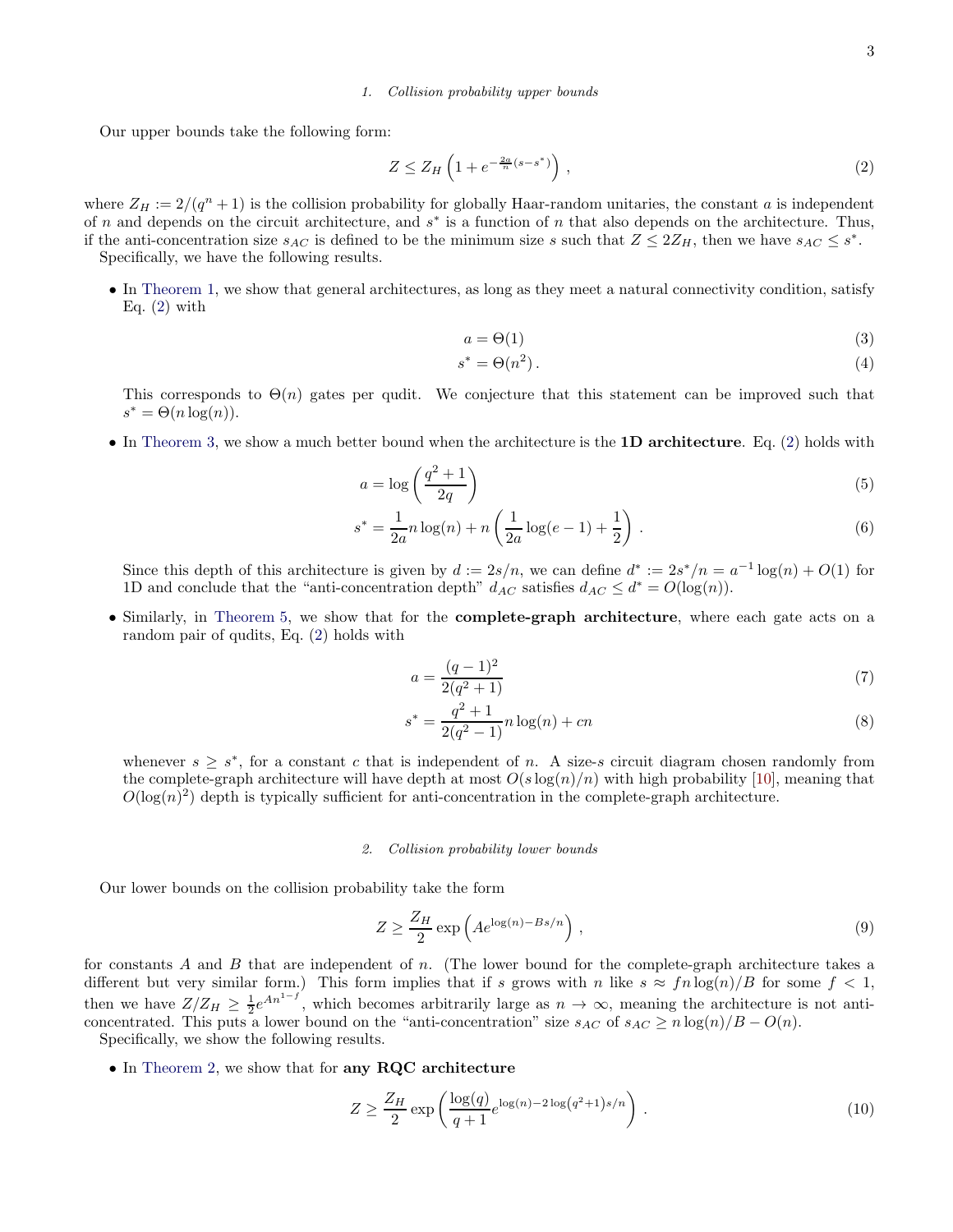$$
s_{AC} \ge \Omega(n \log(n))\tag{11}
$$

$$
d_{AC} \ge \Omega(\log(n)).\tag{12}
$$

• In [Theorem 4](#page-22-0) we improve on the general lower bound to show that for the 1D architecture, there exists a constant A such that

$$
Z \ge \frac{Z_H}{2} \exp\left(A e^{\log(n) - 2as/n}\right),\tag{13}
$$

where  $a = \log((q^2 + 1)/(2q))$  is the same as for the upper bound in Eq. [\(5\)](#page-2-1). This implies that in 1D

$$
s_{AC} \ge (2a)^{-1} n \log(n) - O(n)
$$
\n(14)

$$
d_{AC} \ge a^{-1} \log(n) - O(1), \tag{15}
$$

which is tight with the upper bound up to subleading corrections.

• Similarly, in [Theorem 6,](#page-37-0) we show that for the **complete-graph architecture**,

$$
Z \ge \frac{Z_H}{2} \exp\left(\frac{\log(q)}{q+1} e^{\log(n) + \log\left(1 - \frac{2(q^2 - 1)}{n(q^2 + 1)}\right)s}\right).
$$
 (16)

Although a slightly different form, this still yields the conclusion

$$
s_{AC} \ge \frac{q^2 + 1}{2(q^2 - 1)} n \log(n) - O(n),\tag{17}
$$

which is tight with the upper bound up to subleading corrections. When  $q = 2$  (qubits), the prefactor of the  $n \log(n)$  is 5/6, settling a conjecture proposed in Ref. [\[15\]](#page-42-16).

The upper and lower bounds together allow us to conclude that  $s_{AC} = \Theta(n \log(n))$  for both the 1D architecture and the complete-graph architecture, and in fact we have matching upper and lower bounds on the constant prefactor of the  $n \log(n)$ .

We note that, for  $q \geq 5$ , our results have the counter-intuitive implication that the 1D architecture anti-concentrates faster than the complete-graph architecture, even though it is geometrically local. We argue that this is an artifact of the definition of the models, and can be explained by the fact that the qudit pairs acted upon by the gates in the complete-graph architecture are chosen randomly, while the qudit pairs in the 1D architecture are not random; in fact, in the latter case they are optimally packed into layers of  $n/2$  non-overlapping gates. As q increases, anti-concentration becomes arbitrarily fast for the 1D architecture (the coefficient of the  $n \log(n)$  decreases like  $1/\log(q)$ ). Meanwhile, for the complete-graph architecture, no matter how large  $q$  is, there will always be some minimum number of gates — roughly  $n \log(n)/2$  — needed simply to guarantee that all the qudits have been involved in the circuit with high probability. We suspect that a parallelized version of the complete-graph architecture would anti-concentrate with a slightly better constant than the 1D architecture.

### B. Related work

Here we highlight a few relevant previous works and emphasize how our results fit in.

• Harrow and Mehraban [\[15\]](#page-42-16) studied how quickly RQCs form unitary t-designs and anti-concentrate for various architectures. For geometrically local circuits, they showed that the approximate t-design property is achieved after only  $O(n^{1/D})$  depth in D spatial dimensions, the first work to break the  $O(n)$  barrier for designs. Since anti-concentration follows from the approximate 2-design property, their work implies an  $O(n^{1/D})$  upper bound on the anti-concentration depth. We show that for  $D = 1$ , the anti-concentration depth is actually  $\Theta(\log(n))$ and we conjecture that this is also the case for  $D \ge 2$ , but we do not prove this, so the  $O(n^{1/D})$  bound remains the best known for  $D > 2$ .

They also considered the question of anti-concentration in the complete-graph architecture and showed an upper bound on the anti-concentration size of  $O(n \log(n)^2)$  and a lower bound of  $\Omega(n \log(n))$ . They used heuristic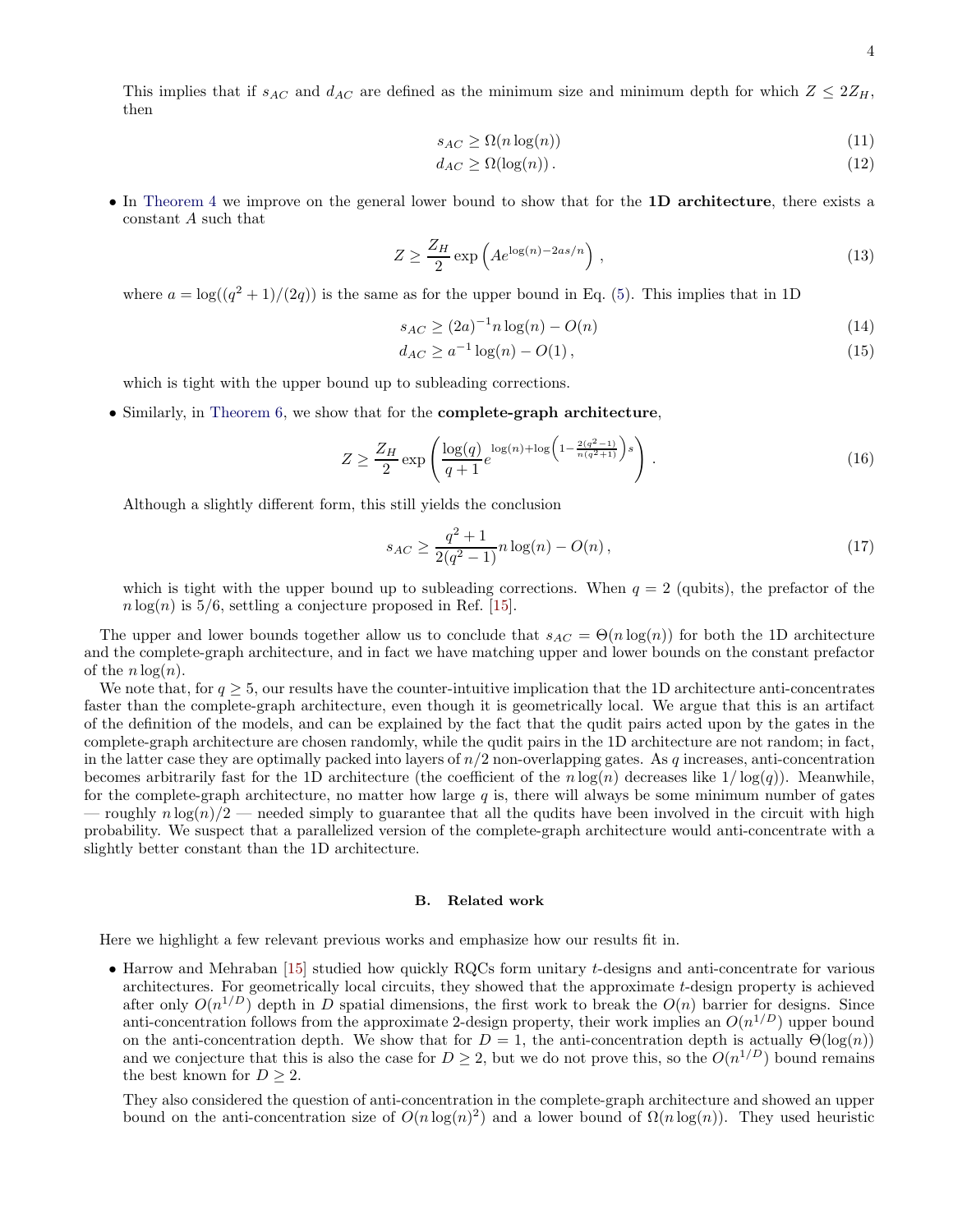reasoning to conjecture that (for  $q = 2$ ) the anti-concentration size should be  $5n \log(n)/3$ , up to leading order. We are able to show that to leading order the anti-concentration size for the complete-graph architecture is  $5n \log(n)/6$ . This is off by a factor of 2 from the conjecture stated in their paper, which we suspect is due to a minor error in their heuristic reasoning.<sup>[1](#page-4-0)</sup>

- Barak, Chou, and Gao [\[29](#page-43-3)] developed a classical algorithm for shallow RQCs that achieves a non-negligible score on the Linear Cross-Entropy Benchmarking (XEB) metric despite not performing a full simulation of the RQCs. The Linear XEB metric was used by Google to verify its 2019 quantum computational supremacy experiment  $[6]$ . Barak, Chou, and Gao show that if a depth-d RQC architecture in D spatial dimensions has collision probability Z, their algorithm achieves a score of  $\epsilon$  with high probability after a total runtime  $(2^nZ) \cdot \exp(\epsilon 15^{-d}) \cdot \text{poly}(n, 2^{d^D})$  (here  $q = 2$ ). They prove that  $Z = O(2^{-n})$  after  $d = \Omega(\log(n))$  for 1D RQCs, which is equivalent to our [Theorem 3.](#page-20-0) This shows that their algorithm achieves a  $\epsilon \geq 1/\text{poly}(n)$  score in polynomial time for logarithmic depth 1D RQCs. For 2D RQCs, they conjecture that  $Z = O(2^{-n})$  after depth  $d = O(\sqrt{\log(n)})$ , which would imply their algorithm achieves  $\epsilon \geq 1/\text{poly}(n)$  score in polynomial time at that depth. Our [Theorem 2](#page-18-0) contradicts their conjecture by showing generally that  $2^n Z \geq \exp(n^{1-o(1)})$  when d is sublogarithmic. It remains possible that a more intricate analysis, perhaps involving a higher-moment calculation, would suffice to prove that their algorithm is efficient in the case of 2D RQCs.
- Our method performs expectations over individual gates in the random quantum circuit using formulas for Haar integration, a strategy that has also been used on similar problems in the past. Many works have used this strategy to form a random walk over Pauli strings with wide-ranging applications [\[7,](#page-42-5) [9–](#page-42-7)[12,](#page-42-11) [15,](#page-42-16) [31](#page-43-6)[–33](#page-43-7)]. Our analysis applies this strategy in a distinct way that more closely resembles a series of works that interpret the resulting expression as the partition function of classical statistical mechanical models [\[2,](#page-42-10) [3](#page-42-1), [16,](#page-42-12) [34](#page-43-8)[–39](#page-43-9)]. Here, we analyze those partition functions using a Markov chain analysis, but our Markov chain has different transition rules compared to the Pauli string Markov chain.

#### C. Connection to 2-design

Anti-concentration for random quantum circuits (as well as some Hamiltonian models) is often established as a consequence of the convergence to approximate unitary 2-designs, where approximately reproducing the first two moments of the Haar measure allows one to bound the RQC collision probability. For both 1D and complete-graph RQCs, size  $O(n^2)$  circuits (of linear depth) form approximate 2-designs and therefore anti-concentrate. There are a number of definitions of approximate unitary designs utilizing different norms, we briefly comment on the definitions and requirements for anti-concentration in this architecture.

As we review in Appendix [A,](#page-40-0) defined in terms of the diamond norm, ε-approximate 2-designs have a collision probability upper bounded by  $Z_H$  up to additive error. In order to achieve anti-concentration,  $\varepsilon$  must be taken to be exponentially small (i.e. we require  $\varepsilon = 1/q^{2n}$ ). Ref. [\[14\]](#page-42-17) introduced a stronger notion of approximate design in terms of the complete positivity of the difference in channels. Under this strong definition, 2-designs bound the collision probability up to relative error with respect to the Haar value, and thus anti-concentrate. A much weaker definition of approximate design is the operator norm of the moment operators, often called the tensor product expander (TPE) condition. Interestingly, TPEs also bound the collision probability up to additive error, but again the error needs to be exponentially small to achieve anti-concentration.

Random quantum circuits on the 1D architecture form ε-approximate 2-designs, in both diamond norm and the stronger definition, when the circuit size is  $O(n(n + \log(1/\varepsilon)))$ . Moreover, 1D random circuits actually form  $\varepsilon$ approximate TPEs in constant depth, when the circuit size is  $O(n \log(1/\varepsilon))$ . But again, anti-concentration requires that  $\varepsilon$  be taken to be  $\varepsilon = 1/q^{2n}$ , thus mandating linear depth. So to establish that the collision probability is bounded up to a relative error, as in the definition of anti-concentration, using 2-unitary designs or a general bound on the moments necessitates linear depth. For non-local RQCs defined on a complete-graph, the best known upper bounds on the approximate 2-design depth are the same as for the 1D architecture. But it has been conjectured that this may be improved for non-local RQCs, which would close the gap between the 2-design time and the depth required for anti-concentration.

<span id="page-4-0"></span><sup>&</sup>lt;sup>1</sup> The version of the complete-graph architecture in Ref. [\[15](#page-42-16)] has one minor difference from ours; it does not include a layer of single-qudit Haar random gates prior to performing the s two-qudit gates. However, the difference between the models will have only subleading effect on the anti-concentration size. This follows because each Haar-random single-qudit gate can be absorbed into the first Haar-random two-qudit gate that acts on the same qudit, provided there is such a gate. If the circuit size is sufficiently large, the probability that at least one two-qudit gate acts on every qudit will rapidly approach 1 as  $n$  increases; the probability that there exists a qudit that never participated in a gate is at most  $n(1 - 1/n)^{2s}$  which for  $s = 5 \log(n)/6$  becomes  $n^{-2/3}$ .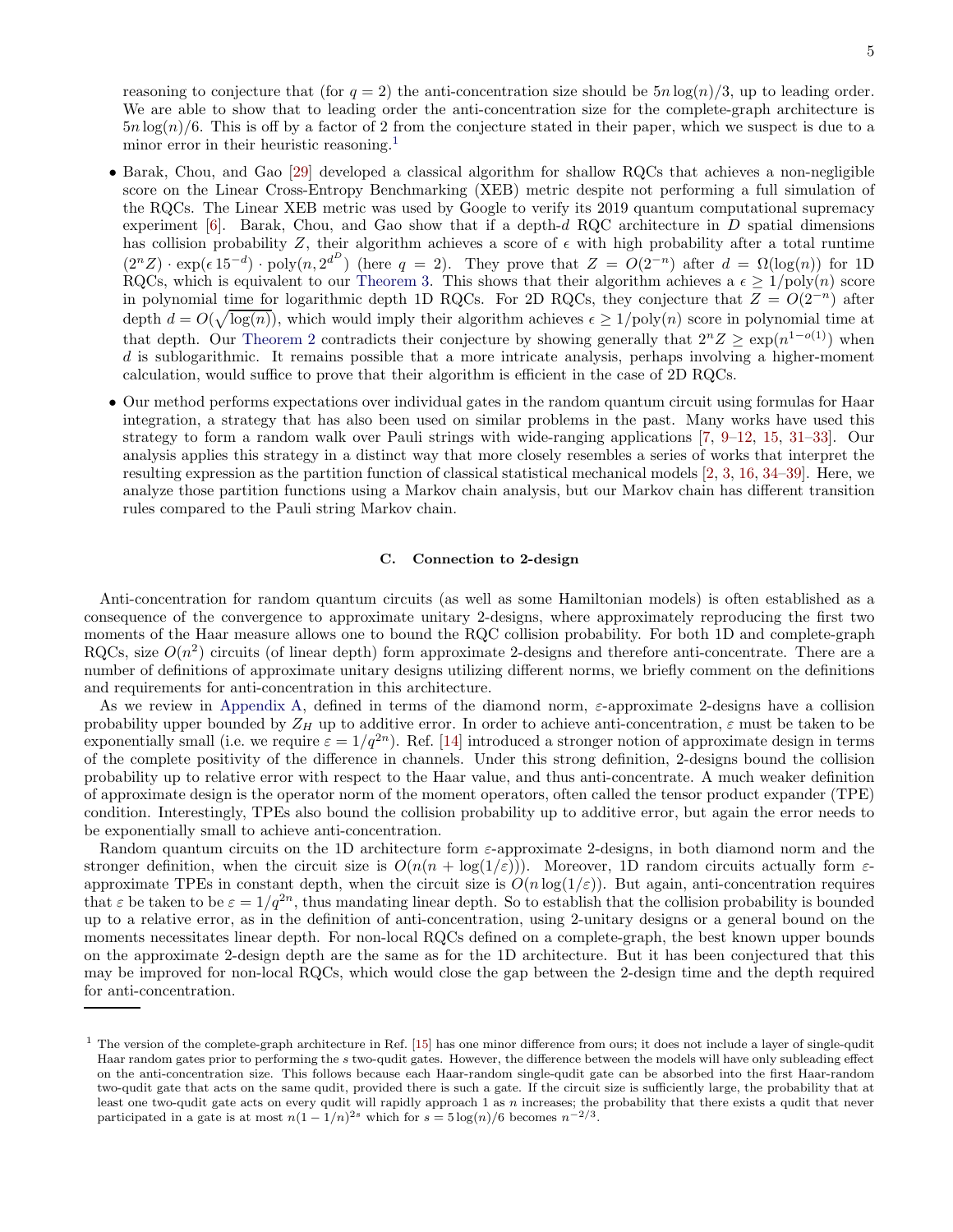To further emphasize the distinction between anti-concentration and unitary 2-designs, we note that anticoncentration can be achieved for specific short-depth circuits without generating entanglement across the system (indeed, a circuit consisting of a single layer of single-qubit Hadamards suffices). Moreover, for an ensemble of random quantum circuits, anti-concentration can be equivalently phrased as the statement that certain matrix elements of second moment operator  $\mathbb{E}_U[U^{\otimes 2} \otimes U^{*\otimes 2}]$  reach the Haar value of  $2/q^{2n}$  after some depth. Whereas the approximate 2-design condition gives that  $\mathbb{E}_U[\langle \psi | U^{\otimes 2} \otimes U^* \otimes^2 | \psi \rangle]$  is small for all states  $|\psi\rangle$ , even those that are entangled across the tensor copies. As we show in Appendix [A,](#page-40-0) there are necessarily some states which require linear depth to equilibrate to the minimal Haar value, at least for RQCs on the 1D architecture.

### D. Implications for arguments on hardness of simulation

Anti-concentration is a key ingredient in hardness-of-simulation arguments [\[17](#page-42-13)[–26\]](#page-43-0) that underlie quantum computational supremacy proposals. In this section we roughly explain its role in those arguments and the implications our results have in this context.

The starting point for these hardness arguments is the long-known observation that the answer to a hard classical problem can be encoded into the output probability  $p_U(x)$  of a quantum circuit  $U$ .<sup>[2](#page-5-0)</sup> Thus, exactly computing  $p_U(x)$ for arbitrary  $U$  and  $x$  should not be possible in classical polynomial time. This remains true even if one only needs to compute  $p_U(x)$  up to some constant relative error. The ultimate goal in the context of quantum computational supremacy is to show that there is no polynomial-time classical algorithm that approximately simulates random circuits (or at least to give extremely convincing evidence in favor of this conclusion). More precisely, the approximate simulation task is to produce samples from a distribution  $p'_U$  for which

<span id="page-5-1"></span>
$$
||p_U - p'_U||_1 := \sum_x |p_U(x) - p'_U(x)| = \varepsilon
$$
\n(18)

for some small  $\varepsilon = O(1)$ , and to do this for a large fraction of U drawn randomly from some random ensemble. Turning the starting point into the ultimate goal requires a few steps (some of which rely on conjecture). Anti-concentration is one of these steps.

The primary role anti-concentration plays is to turn a small *additive* difference  $|p_U(x) - p'_U(x)|$  for most x into a small *relative* difference  $r(x)$  for most x, where

$$
r(x) := \frac{|p_U(x) - p'_U(x)|}{p_U(x)}.
$$
\n(19)

If Eq. [\(18\)](#page-5-1) is obeyed then the value of  $|p_U(x) - p'_U(x)|$  is on the order of  $\varepsilon/q^n$  for most x. Meanwhile, the mean value of  $p_U(x)$  for random x is exactly  $1/q^n$ . If  $p_U(x)$  is anti-concentrated, then for most x,  $p_U(x)$  will be within a constant factor of the mean, as shown in the middle diagram of [Figure 1,](#page-6-0) and  $r(x) = O(\epsilon)$  will hold for most x. However, if  $p_U(x)$  is not anti-concentrated, then  $p_U(x)$  will be much smaller than the mean for most x, as depicted in the right diagram of [Figure 1.](#page-6-0) This means that without anti-concentration,  $r(x) \gg \epsilon$  for most x, which is problematic because the hard classical problems encoded into  $p_U(x)$  are no longer hard when the relative error is extremely large, so anti-concentration appears to be necessary if there is any hope of completing the hardness argument using existing techniques.

Even if anti-concentration holds, more is needed to show hardness of approximately simulating RQCs. One must turn hardness of computing  $p_U(x)$  into hardness of sampling from  $p_U$  and also turn hardness for arbitrary U into hardness for a *random U*. There are techniques that work for each of these steps individually, but currently they do not work together simultaneously, and thus an additional conjecture must be made.

Our work puts sharp bounds on the number of gates needed for anti-concentration to hold in multiple RQC architectures, which constrains when these hardness arguments have the potential to work. That the number of gates per qudit needed for anti-concentration grows only like  $O(\log(n))$  in the 1D and complete-graph architectures implies that perhaps RQC-based quantum computational supremacy could be achieved at a shallower circuit depth than previously believed. For example, Google's 2019 quantum computational supremacy experiment was based on 2D RQC's of depth exceeding the  $\sqrt{n}$  diameter of the circuit [\[5](#page-42-3), [6\]](#page-42-4). The fact that 1D circuits anti-concentrate in  $\Theta(\log(n))$ depth is evidence that 2D circuits should have the same scaling (if anything, anti-concentration should happen faster

<span id="page-5-0"></span><sup>&</sup>lt;sup>2</sup> For example, given an *n*-bit efficiently computable Boolean function  $f$  consider the following circuit  $U$ . First, perform a layer of Hadamard gates on every qubit, then perform the  $2^n \times 2^n$  diagonal unitary operation  $\sum_{x} (-1)^{f(x)} |x\rangle\langle x|$ , then perform another layer of Hadamard gates. It is straightforward to show that  $p_U(0^n)$  is proportional to  $\text{gap}(f)^2$  where  $\text{gap}(f) = |\{x : f(x) = 0\}| - |\{x : f(x) = 1\}|$ , which is an extremely difficult quantity to compute classically; it is expected that there exist functions  $f$  where the best classical algorithm is essentially a brute-force enumeration over all  $2^n$  inputs x.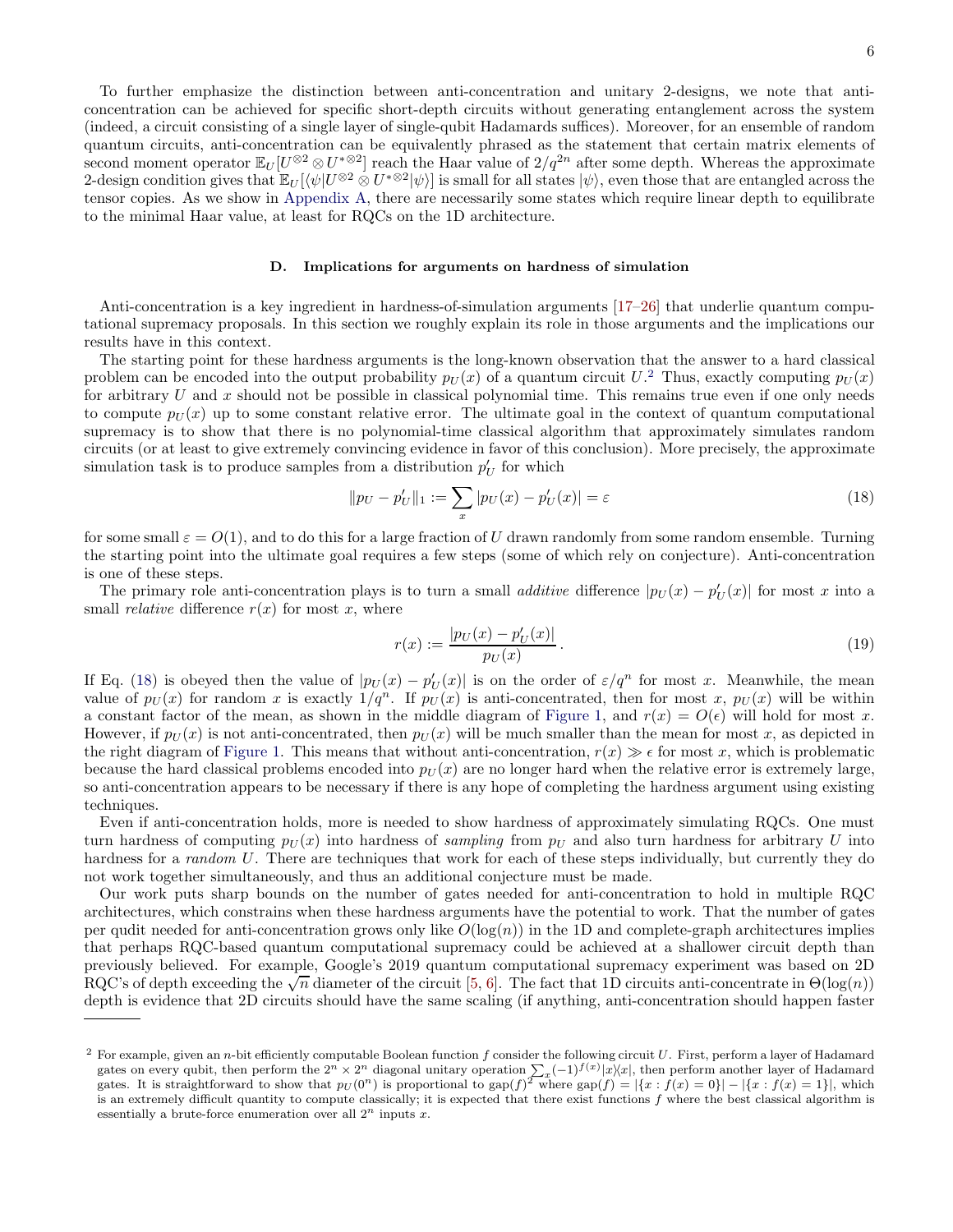

<span id="page-6-0"></span>FIG. 1. A caricature of anti-concentration. For the uniform distribution, which is completely anti-concentrated, all  $q^n$  outcomes are allocated probability mass  $q^{-n}$  (dashed blue line) and the collision probability is  $Z = q^{-n}$ . For globally Haar-random unitaries, the output probabilities are on average  $q^{-n}$  but have some non-zero variance, and the collision probability is  $Z \approx 2q^{-n}$ . Whenever  $Z \approx cq^{-n}$  for some c independent of n, we call the distribution anti-concentrated. For low-depth random quantum circuits, the mean output probability is  $q^{-n}$ , but the variance is much larger, and the collision probability is much larger than  $q^{-n}$ . Most of the probability mass is concentrated onto a few measurement outcomes, with the remainder of the outcomes being assigned a very small amount of mass, leading to the frequency of circuit instances for which  $p_U(1^n)$  is close to 0 to be large.

in 2D). Thus a similar quantum computational supremacy experiment might be equally defensible at  $O(\log(n))$  depth instead of  $\Omega(\sqrt{n})$  depth. We note, however, that there are other reasons to want to go to larger depth (e.g. classical simulation via tensor network methods becomes harder at larger depths).

Without anti-concentration, the hardness-of-simulation arguments appear to break down, but this does not generally mean simulation is easy. On this topic, a subset of these authors and others described an algorithm for solving the approximate simulation problem for 2D RQCs [\[38\]](#page-43-10). The algorithm is proved to be efficient for a certain constantdepth (and thus not anti-concentrated) 2D RQC architecture, but it is conjectured to become inefficient once the depth exceeds a larger constant threshold. Thus, the complexity of the algorithm transitions to inefficient before the circuits become anti-concentrated, suggesting in 2D there could be a regime where the RQCs are too shallow to be anti-concentrated but classical simulation is still hard.

### E. Open problems

Our work also leaves open some interesting problems.

- We have proved that the anti-concentration size is  $\Theta(n \log(n))$  for the 1D and complete-graph architectures. We think it is plausible that this is true for most other natural architectures and conjecture that it follows generally from the "regularly connected" property defined in [Definition 5.](#page-16-0)
- An anti-concentration analysis for 2D and higher dimensional geometrically local architectures would be particularly valuable since, unlike in 1D,  $\Theta(\log(n))$ -depth 2D circuits can perform universal quantum computation (indeed,  $\Omega(1)$ -depth is sufficient [\[40\]](#page-43-11)), and 2D circuits form the basis for Google's 2019 quantum computational supremacy experiment [\[6](#page-42-4)].
- We suspect the constant prefactor of  $(2\log(q^2+1))^{-1}$  in the general lower bound in [Theorem 2](#page-18-0) could be improved. What is its optimal value? That is, can we show an improved general lower bound and then find an RQC architecture  $A_{\text{fast}}$  that has a matching upper bound. This would show that  $A_{\text{fast}}$  is the fastest anticoncentrator. A candidate for  $A<sub>fast</sub>$  is the architecture where each layer of  $n/2$  gates is formed by choosing a random partition of the *n* qudits into  $n/2$  pairs.
- Are there other problems involving second moment calculations over RQCs where our techniques would produce sharp upper and lower bounds? One such problem could be the 2-design time for RQCs in various architectures.

## F. Overview of method and outline of paper

Before formally defining our notation and providing the proofs to the statements above, we give a more informal summary and example of our technique. We wish to compute the collision probability  $Z := q^n \mathbb{E}_U [p_U(1^n)^2]$ , where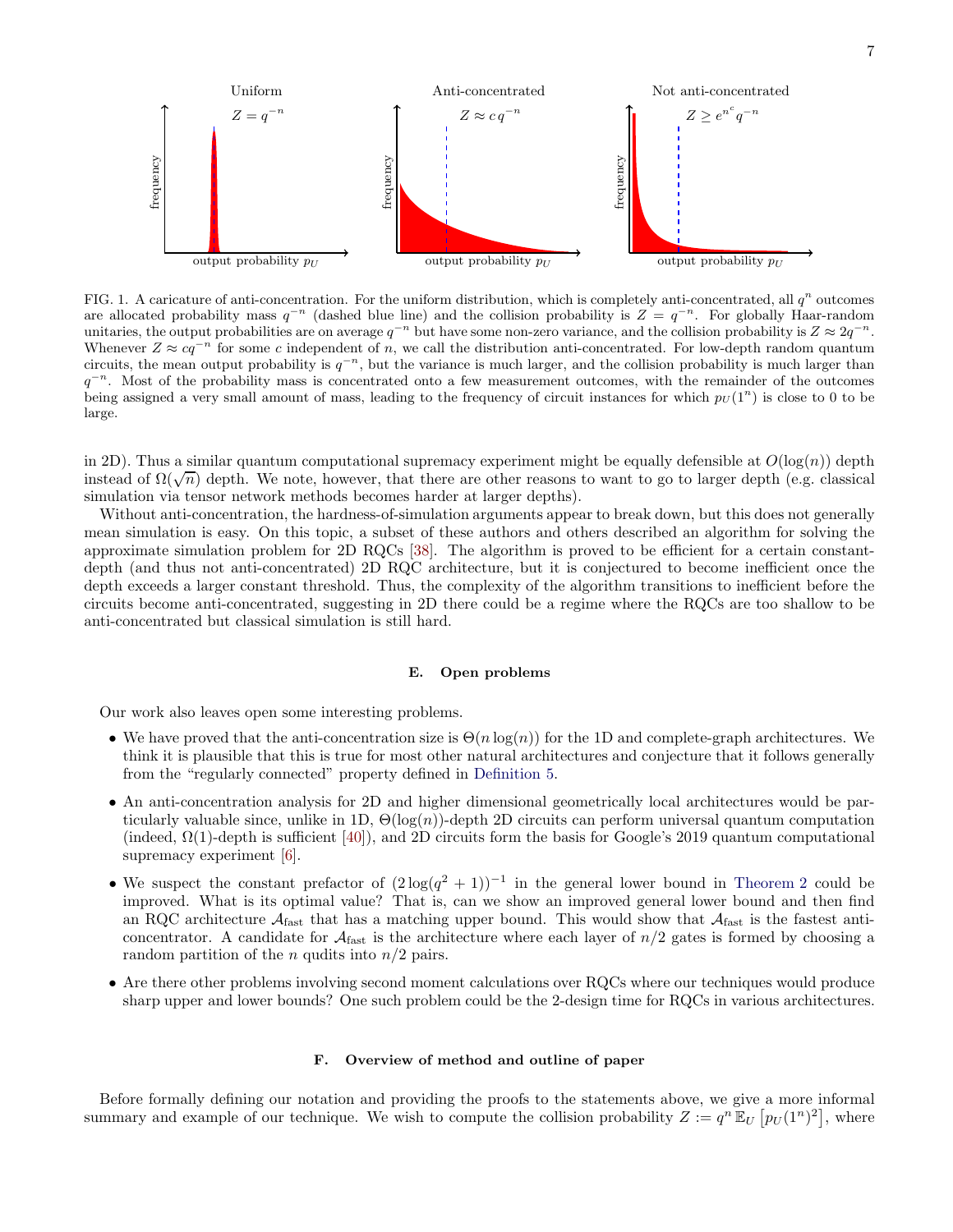$p_U(1^n)$  is the probability that every qudit of the RQC is output is measured to be  $|1\rangle$ , and the expectation is over choice of the unitary U that consists of Haar-random 2-local gates. [Figure 1](#page-6-0) provides some intuition on the relationship between the collision probability and the frequency at which different values of  $p_U(1^n)$  are observed when the instance U is chosen randomly. Note that q is the qudit local dimension  $(q = 2$  for qubits).

The Haar measure uniformly covers the unitary group so taking the expectation over application of a Haar-random gate removes much of the bias in the quantum state; we use a technique that allows us to effectively keep track of only n bits of information about the n-qudit state after the application of each Haar-random gate. Instead of 0 or 1, our bits take values I or S, for reasons that will be clear but are not important for the remainder of this outline. These n bit values are stored in what we call a *configuration*  $\vec{\gamma} \in \{I, S\}^n$ , and application of a two-qudit Haar-random gate on, say, qudits  $a$  and  $b$  has the potential to modify the bit value of the configuration at position  $a$  or at position  $b$ . For an RQC with s total two-qudit gates, this gives rise to a *trajectory*  $\gamma = (\vec{\gamma}^{(0)}, \dots, \vec{\gamma}^{(s)})$  through configuration space, where subsequent configurations differ by a bit flip at at most one position. Each valid trajectory  $\gamma$  is associated with some positive contribution to the collision probability, allowing us to write

<span id="page-7-1"></span>
$$
Z = \frac{1}{(q+1)^n} \sum_{\gamma} \text{weight}(\gamma) \tag{20}
$$

for a fairly simple weighting function, described as follows. If the gate at timestep t acts on qudits a and b, then the configuration value at positions a and b are forced to become equal, either both I or both S. Thus if the values disagree, one of the bits must be flipped. The weight begins at 1, but each time a flip occurs, the weight is reduced by a constant factor of 2/5 (for qubits; generally  $q/(q^2+1)$ ). Thus, the most significant terms in the weighted sum are the terms with the fewest bit flips along the trajectory. This expression for  $Z$  as a weighted sum can alternatively be interpreted as a partition function for a classical statistical mechanical model. See [Figure 2](#page-7-0) for an example of two trajectories for a simple RQC, along with a calculation of their weight.

$$
\frac{U}{U} \frac{1}{S} \frac{1}{U^{(3)}} \frac{1}{I} \frac{1}{U^{(4)}} \frac{1}{S} \frac{1}{I} \frac{1}{U^{(5)}} \frac{1}{I} \frac{1}{U^{(5)}} \frac{1}{I} \frac{1}{U^{(6)}} \frac{1}{I} \frac{1}{U^{(6)}} \frac{1}{I} \frac{1}{U^{(6)}} \frac{1}{I} \frac{1}{U^{(6)}} \frac{1}{I} \frac{1}{U^{(6)}} \frac{1}{I} \frac{1}{U^{(6)}} \frac{1}{I} \frac{1}{U^{(6)}} \frac{1}{I} \frac{1}{U^{(6)}} \frac{1}{I} \frac{1}{U^{(6)}} \frac{1}{I} \frac{1}{U^{(6)}} \frac{1}{I} \frac{1}{U^{(6)}} \frac{1}{I} \frac{1}{U^{(6)}} \frac{1}{I} \frac{1}{U^{(6)}} \frac{1}{I} \frac{1}{U^{(6)}} \frac{1}{I} \frac{1}{U^{(6)}} \frac{1}{I} \frac{1}{U^{(6)}} \frac{1}{I} \frac{1}{U^{(6)}} \frac{1}{I} \frac{1}{U^{(6)}} \frac{1}{I} \frac{1}{U^{(6)}} \frac{1}{I} \frac{1}{U^{(6)}} \frac{1}{I} \frac{1}{U^{(6)}} \frac{1}{I} \frac{1}{U^{(6)}} \frac{1}{I} \frac{1}{I} \frac{1}{U^{(6)}} \frac{1}{I} \frac{1}{I} \frac{1}{U^{(6)}} \frac{1}{I} \frac{1}{I} \frac{1}{U^{(6)}} \frac{1}{I} \frac{1}{I} \frac{1}{U^{(6)}} \frac{1}{I} \frac{1}{I} \frac{1}{U^{(6)}} \frac{1}{I} \frac{1}{I} \frac{1}{U^{(6)}} \frac{1}{I} \frac{1}{I} \frac{1}{U^{(6)}} \frac{1}{I} \frac{1}{I} \frac{1}{U^{(6)}} \frac{1}{I} \frac{1}{I} \frac{1}{U^{(6)}} \frac{1}{I} \frac{1}{I} \frac{1}{U^{(6)}} \frac{1}{I} \frac{1}{I} \frac{1}{U^{(6)}} \frac{1}{I} \frac{1}{I} \frac{1}{U^{(6)}} \frac{1}{I} \frac{1}{I} \frac
$$

<span id="page-7-0"></span>FIG. 2. Two example trajectories for a quantum circuit diagram with  $n = 4$  qubits and  $s = 5$  gates. Each gate displayed is chosen randomly from the Haar measure over single or two-qubit unitaries. The collision probability  $Z$  is expressed as a weighted sum over trajectories  $\gamma = (\vec{\gamma}^{(0)}, \ldots, \vec{\gamma}^{(s)})$ , which are length- $(s + 1)$  sequences of assignments ("configurations") of I or S to each of the n qudits. When the input bits to a gate are assigned opposite values, one must be switched at the next configuration in the sequence. These bit flips happen at gates 1, 2, 3, and 5 in the first example, and at gates 1 and 2 in the second example. Each bit flip results in a reduction of the weight by a factor  $2/5$  (when  $q = 2$ ). In the second example, the trajectory reaches one of the fixed point configurations where all  $n$  values agree; this is not the case in the first example. Trajectories that quickly reach a fixed point generally have larger weights and make up most of the contribution to the collision probability.

If we allow the circuit size s to become very large, then the trajectory will be forced to keep flipping bits until it reaches a fixed point, either  $I^n$  or  $S^n$ , where bits can no longer be flipped since all the bits agree. In the limit where every trajectory has enough time to reach the fixed point, the weighted sum yields precisely the quantity

$$
Z_H := \frac{2}{q^n + 1},\tag{21}
$$

which is the value that would be obtained if the RQC were one big  $q^n \times q^n$  Haar-random transformation, instead of a series of  $q^2 \times q^2$  local Haar-random transformations. When the circuit size is finite, we have  $Z > Z_H$ , corresponding to the fact that many trajectories have not reached a fixed point and are overweighted compared to their contribution to  $Z_H$ . As the circuit size increases, more of the trajectories get closer to the fixed point and Z approaches  $Z_H$ .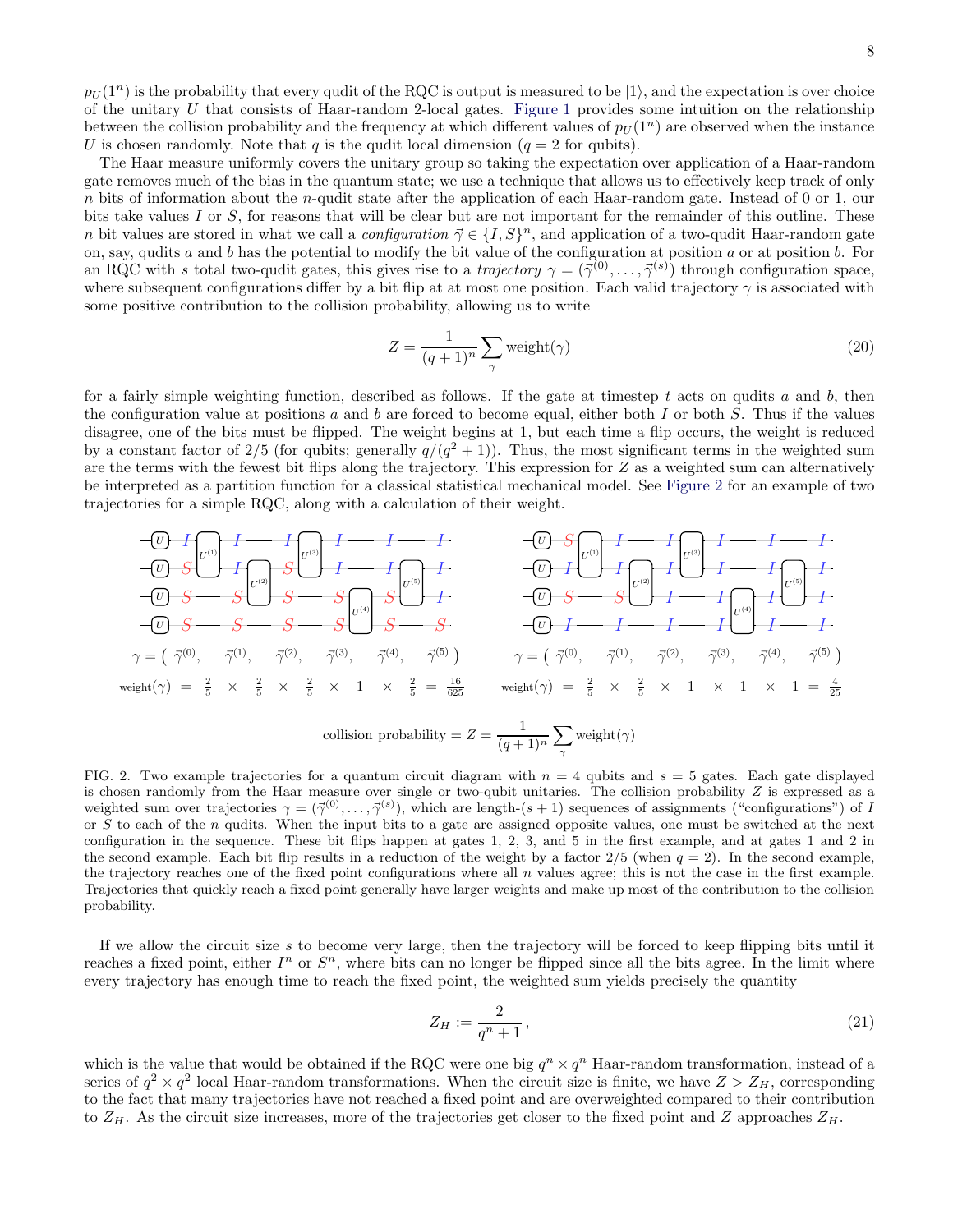Our quantitative challenge is to understand, for a certain RQC architecture, how quickly Z approaches  $Z_H$  as the circuit size increases. In particular, we define the *anti-concentration size*  $s_{AC}$  to be the circuit size (as a function of the number of qudits n) needed for Z to be only a constant factor larger than  $Z_H$ .

Perhaps surprisingly, we find in multiple architectures that  $s_{AC} = \Theta(n \log(n))$ , corresponding to only  $\Theta(\log(n))$ gates per qudit. Heuristically speaking, this corresponds to an observation that each additional layer of  $\Theta(n)$  gates moves typical trajectories a constant fraction of the way closer to terminating at a fixed point. Since typical trajectories begin on the order of n units away from the fixed point,  $\Omega(\log(n))$  layers are required to get within a constant distance from the fixed point. This heuristic statement is perhaps illustrated most clearly in the complete-graph architecture, where qudit pairs are chosen uniformly at random. Here let  $x \ll n$ , and suppose the current configuration has value S at x of the n positions and value I at the other  $n-x$  positions. If we perform gates on  $n/2$  random pairs of gates, we will expect roughly x of those pairs to pair up an I value with an S value. Each time this happens, a bit must be flipped and there is an opportunity to move closer to the fixed point  $I<sup>n</sup>$ . Thus, we expect the number of S values in the configuration to decrease by an amount proportional to x over the course of those  $n/2$  gates. After  $\Theta(n \log(n))$ gates, we expect the trajectory to be at (or very close to) the fixed point  $I<sup>n</sup>$  with high probability. Fewer gates would leave most trajectories too far from the fixed point for anti-concentration to have been reached. A similar situation occurs even if the gates are arranged in a 1D fashion.

The rigorous proofs are complicated by the fact that it is not sufficient to examine only typical trajectory behavior. In particular, the collective contribution of trajectories at the tails of what is possible are tricky to bound. Nonetheless, heuristic reasoning about typical trajectory behavior often proves to ultimately give accurate predictions about the behavior of the collision probability.

The remainder of the paper provides the background and proofs for all the statements discussed above. In [Section II,](#page-8-0) we formally introduce RQCs and RQC architectures, and we define the collision probability and anti-concentration. In [Section III,](#page-11-0) we introduce our framework for studying the collision probability, deriving the expression for Z in Eq. [\(20\)](#page-7-1) and using it to show that  $Z \to Z_H$  in the limit of infinite circuit size. Finally, in [Section IV,](#page-16-1) [Section V,](#page-19-0) and [Section VI](#page-26-0) we prove the bounds described in our table of results for general architectures, 1D architectures, and complete-graph architectures, respectively. Note that [Section VI](#page-26-0) begins with its own overview subsection that sketches the approach for the complete-graph architecture in more detail.

## <span id="page-8-0"></span>II. PRELIMINARIES: RANDOM QUANTUM CIRCUIT ARCHITECTURES, ANTI-CONCENTRATION, AND THE COLLISION PROBABILITY

### A. Random quantum circuits (RQCs)

Throughout, we consider systems of n qudits of local Hilbert space dimension q, with basis states  $\{|1\rangle, |2\rangle, \ldots, |q\rangle\}$ . Loosely speaking, a quantum circuit is a sequence of unitary transformations called gates, which each typically involve only a few of the *n* qudits, acting on the initial state  $|1\rangle^{\otimes n} \equiv |1^n\rangle$ . Formally, we let a *quantum circuit diagram* of circuit size s be specified by a length-s sequence  $(A^{(1)}, \ldots, A^{(s)})$  of non-empty subsets of  $[n] := \{1, 2, \ldots, n\},\$ indicating for each gate which qudits participate in that gate. Since we consider circuits consisting only of two-qudit gates, we require  $|A^{(t)}| = 2$  for all t. We also make the assumption that the circuit begins with a single-qudit gate on each of the  $n$  qudits at the beginning of the circuit, without counting these  $n$  gates toward the circuit size. This sequence can be turned into a diagram as in [Figure 2](#page-7-0) (ignoring the overlaid I and  $S$ ), where the gate sequence is  $({1, 2}, {2, 3}, {1, 2}, {3, 4}, {2, 3})$ . Note that the single-qudit unitaries are each displayed with the symbol U but will not necessarily be the same unitary. The circuit depth d of a circuit diagram is the minimum number of layers of non-overlapping gates needed to implement all s gates in the circuit, or formally, the smallest integer such that there exists a sequence  $0 = s_0 < s_1 < s_2 < \ldots < s_d = s$  where  $A^{(t)} \cap A^{(t')} = \emptyset$  whenever  $s_j < t < t' \leq s_{j+1}$ .

Once a circuit diagram has been chosen, a quantum circuit instance is generated by additionally specifying a length $s + n$  sequence of unitary matrices  $(U^{(-n)}, \ldots, U^{(-1)}, U^{(1)}, \ldots, U^{(s)})$  where  $U^{(-j)}$  is a  $q \times q$  (single-qudit) matrix for each  $j = 1, \ldots, n$  and  $U^{(t)}$  is a  $q^2 \times q^2$  (two-qudit) matrix for each  $t = 1, \ldots, s$ . We denote the global  $q^n \times q^n$  unitary operator implemented by the circuit by  $U$ , where

<span id="page-8-1"></span>
$$
U := U_{A^{(s)}}^{(s)} U_{A^{(s-1)}}^{(s-1)} \dots U_{A^{(2)}}^{(2)} U_{A^{(1)}}^{(1)} U_{\{1\}}^{(-1)} \dots U_{\{n\}}^{(-n)},
$$
\n
$$
(22)
$$

with  $V_X$  indicating the action of the  $q^{|X|} \times q^{|X|}$  unitary V on the qudits in subregion  $X \subset [n]$  tensored with the identity operation on the qudits in the complement of  $X$ .

In this work, we will always assume that projective computational basis measurements are performed on all n qudits at the end of the circuit. Thus, a quantum circuit instance U has a corresponding classical probability distribution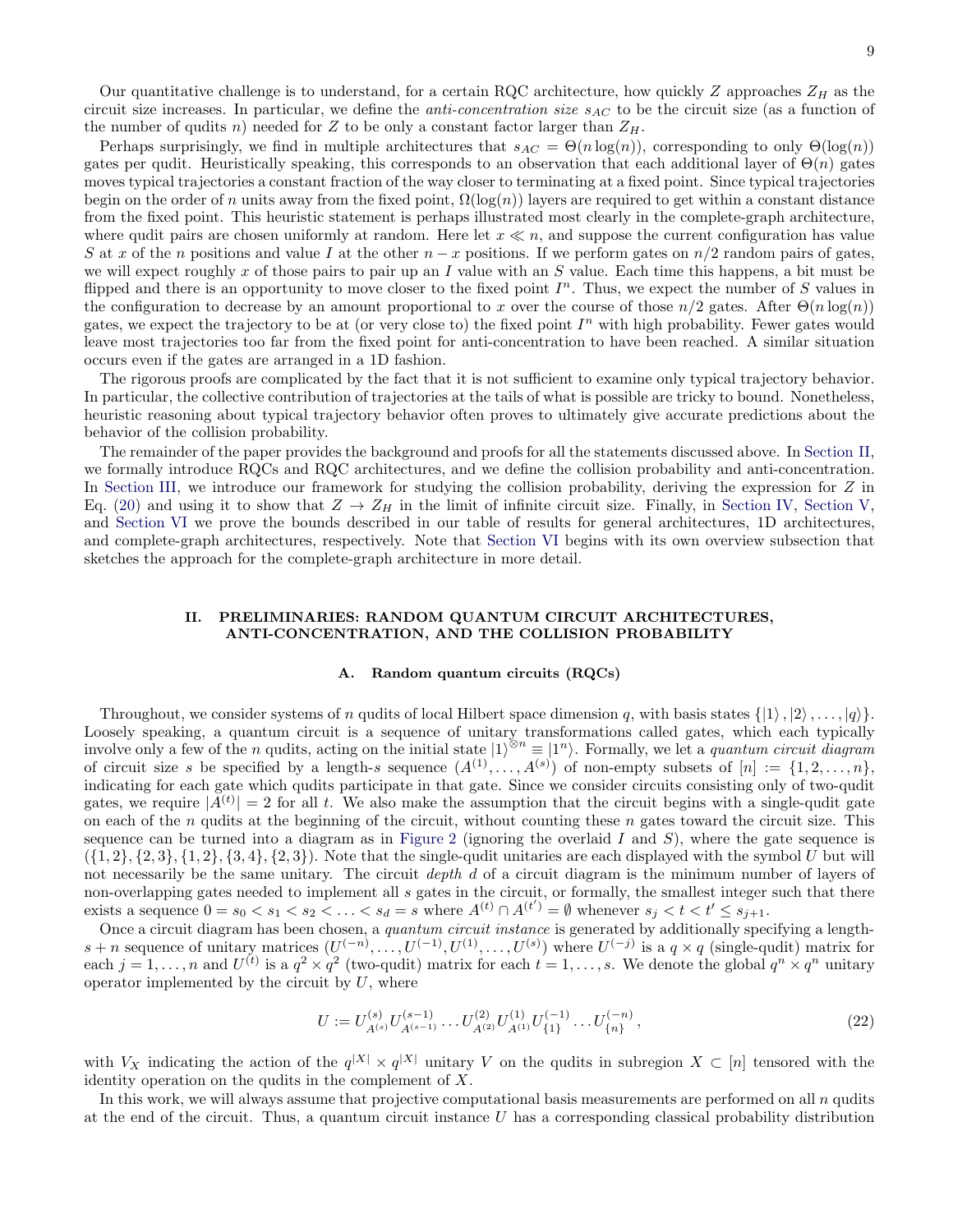$p_U$  over possible measurement outcomes  $x \in [q]^n$ , as follows:

$$
p_U(x) = |\langle x| U |1^n \rangle|^2. \tag{23}
$$

Random quantum circuits will refer to situations when, once a circuit diagram has been fixed, the actual unitary gates  $U^{(t)}$  that determine the circuit instance are each randomly chosen independently from some distribution over the unitary group. In this paper, we always take this distribution to be the Haar measure, but since our techniques rely on calculating expectations over quantities with only two copies of each  $U^{(t)}$ , our results also apply when the gates are drawn from any 2-design, such as the Clifford group. Note that Google's quantum computational supremacy experiment [\[6](#page-42-4)] drew gates from another distribution that is not a 2-design. Heuristically speaking, as long as the distribution lacks any bias or symmetries, we expect properties like anti-concentration to be the same as in the Haar-random case.

### B. Random quantum circuit architectures

An architecture for random quantum circuits is simply a procedure for choosing a circuit diagram. Formally, we define it to be a (possibly randomized) classical algorithm that, given parameters  $n$  and  $s$ , computes a circuit diagram of size s on n qudits. Given an architecture and parameters n and s, we let the expectation of some quantity  $Q$ , denoted  $\mathbb{E}_U[Q]$ , refer to the expectation over the process of first choosing a circuit diagram according to the architecture, and then choosing a circuit instance by randomly generating each gate in the circuit diagram independently from the Haar measure. Next, we define the two architectures we consider.

<span id="page-9-1"></span>Definition 1 (Complete-graph architecture). Circuit diagrams of size s on n qudits are generated by choosing s gates each uniformly at random from the set of all two-qudit gates, i.e.  $A^{(t)}$  is chosen uniformly from  $\{\{a,b\} : a,b \in [n], a \neq 0\}$ b}.

Note that if it could be guaranteed that every qudit would eventually participate in at least one gate, the distribution over circuit instances would be equivalent if we omitted the first layer of n single-qudit gates (defined to be part of every architecture), a fact that follows from the invariance of the Haar measure; the single-qudit gates could be absorbed into the two-qudit Haar-random gates that act directly before or after without changing the distribution over the two-qudit gates. However, in the complete-graph architecture there is a chance that a qudit does not participate in any two-qudit gates, although for sufficiently large circuit size the probability of this vanishes.

<span id="page-9-0"></span>**Definition 2** (1D architecture). Assume n is even and  $d := 2s/n$  is an integer. The circuit diagram of size s on n qudits is generated by alternating between the two types of layers of  $n/2$  non-overlapping nearest-neighbor two-qudit gates on a ring. That is, for each  $t = 1, \ldots, n/2$ , if j is even, then  $A^{(t+jn/2)} = \{2t - 1, 2t\}$ , and if j is odd, then  $A^{(t+jn/2)} = \{2t, 2t+1\}$ , where index n is identified with index 0 to enforce periodic boundary conditions.

### C. Collision probability and anti-concentration

Anti-concentration is a concept that describes a classical probability distribution for which the probability mass is not too concentrated onto a small number of outcomes of the random variable. The uniform distribution is the ultimate anti-concentrated distribution, as the probability mass is allocated evenly over every possible outcome, but we would still like the term anti-concentrated to apply to some non-uniform distributions if the probability mass is fairly well spread over many of the outcomes. There are multiple ways to make this quantitative. For the purposes of this paper, we choose one way — the collision probability — that mirrors previous work on anti-concentration of quantum circuit outputs and suffices for the applications we discuss in the introduction.

Let X be a discrete random variable and M be the set of outcomes of X. We can form another random variable p, where p is equal to  $Pr[X = x]$  for an x chosen uniformly at random from M. Since  $\sum_{x} Pr[X = x] = 1$ , we have  $\mathbb{E}[p] = 1/|M|$  no matter how X is distributed. We define the collision probability for X to be

$$
Z := \sum_{x \in M} \Pr[X = x]^2 \tag{24}
$$

$$
= \mathbb{E}[p^2] \cdot |M| \tag{25}
$$

$$
= \text{var}(p)|M| + |M|^{-1}, \tag{26}
$$

which is the probability that two identical independent copies of X will be equal to each other — hence collision probability. If the distribution over X is the uniform distribution, then the distribution over  $p$  is the point distribution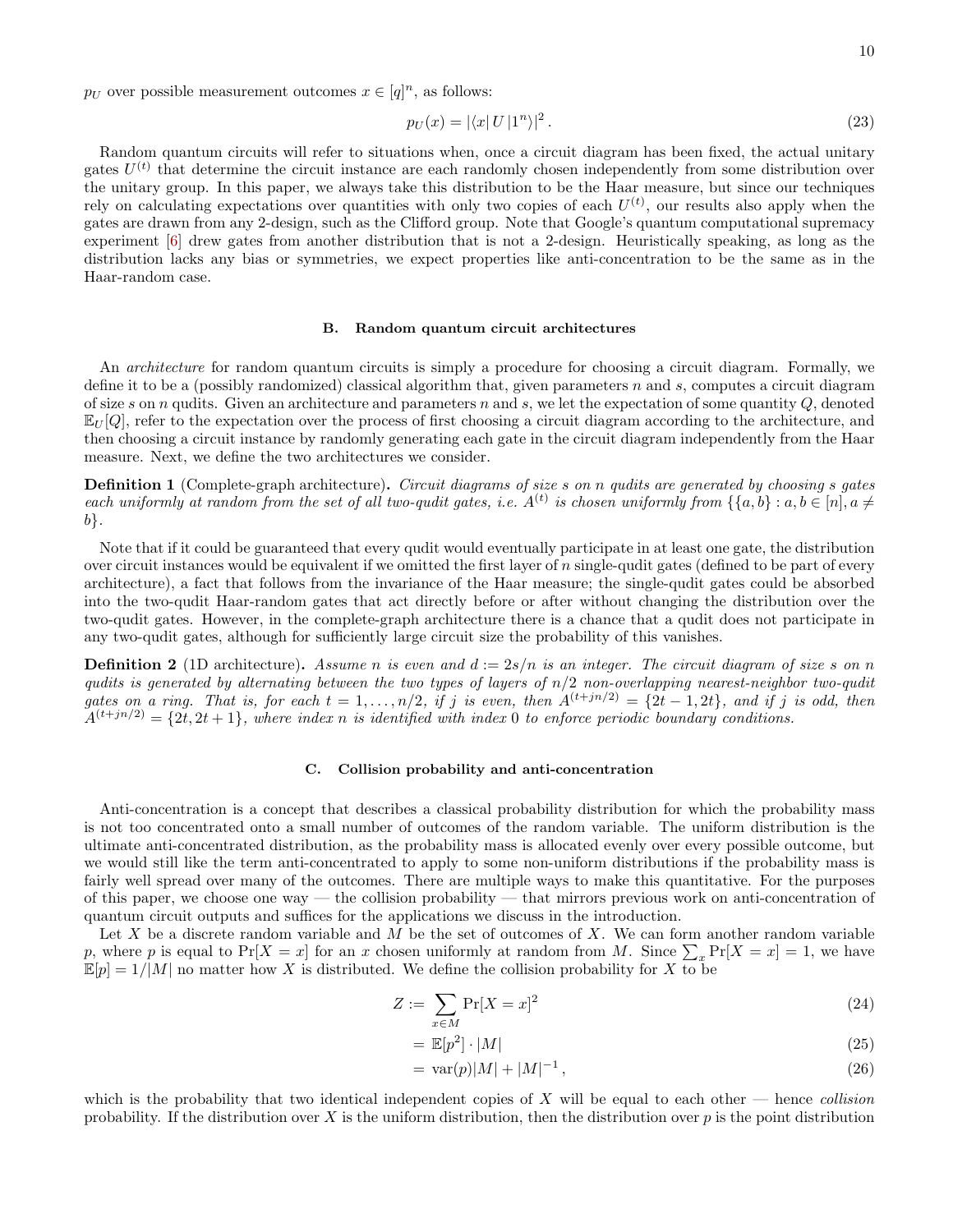on the value  $|M|^{-1}$ , the collision probability takes its minimal value  $Z = |M|^{-1}$ , and var $(p) = 0$ . If X is non-uniform but still somewhat anti-concentrated, then p won't always be  $|M|^{-1}$  but it will usually be close, and this will be reflected by a collision probability that is greater, but not too much greater than  $|M|^{-1}$ . Formally, we make the following definition.

**Definition 3** (Anti-concentrated). We say that a random variable X over a set M of outcomes is  $\alpha$ -anti-concentrated for  $0 < \alpha \leq 1$  if

$$
Z := \sum_{x \in M} \Pr[X = x]^2 \le \frac{1}{|M|\alpha} \,. \tag{27}
$$

Thus a distribution is 1-anti-concentrated if and only if it is the uniform distribution.

In our setting, the random variable  $X$  is the measurement outcome of a random quantum circuit instance, which is distributed according to the distribution  $p_U$  over the outcome set  $[q]^n$ . Example distributions of  $p_U$  for RQC outputs in the uniform, the non-uniform but still anti-concentrated, and the not anti-concentrated case are shown in the caricature in [Figure 1.](#page-6-0) A random quantum circuit architecture for specified  $n$  and  $s$  is understood as an ensemble over many different U, only some of which will have output distributions  $p_U$  that are  $\alpha$ -anti-concentrated for a certain choice of  $\alpha$ . We would like to say that the architecture as a whole is anti-concentrated if typical circuit instances drawn from the architecture are anti-concentrated, acknowledging that not every instance will be. We also require this to hold for the same constant  $\alpha$  as n increases, with s increasing like some function  $s(n)$ . Formally, we accomplish this by averaging the collision probability over the random circuit instance, as follows.

<span id="page-10-2"></span>**Definition 4** (Anti-concentrated RQC architecture). We say that a random quantum circuit architecture is  $\alpha$ -anticoncentrated for  $0 < \alpha \leq 1$  at circuit size  $s(n)$  if there exists  $n_0$  such that whenever  $n \geq n_0$ 

<span id="page-10-0"></span>
$$
Z := \mathbb{E}\left[\sum_{x \in [q]^n} p_U(x)^2\right] \le (\alpha q^n)^{-1},\tag{28}
$$

where  $\mathbb{E}_U$  denotes drawing circuit instances according to the architecture over n qudits with circuit size  $s(n)$ . Generally, we say that the architecture is anti-concentrated at size  $s(n)$  if there exists a constant  $\alpha > 0$  independent of n for which it is  $\alpha$ -anti-concentrated at that size.

RQC architectures for which every qudit experiences at least one gate, which includes all the architectures introduced above, will have a symmetry over the  $q^n$  measurement outcomes in the sense that the quantity  $p_U(x)$  is distributed identically (over circuit instances) for every x. In this case each term in the sum in Eq. [\(28\)](#page-10-0) will have the same contribution and we can write simply

$$
Z = q^n \mathop{\mathbb{E}}_{U} \left[ p_U(1^n)^2 \right]. \tag{29}
$$

The anti-concentration of an architecture implies most of instances drawn from that architecture have good anticoncentration properties: Given an architecture at a certain size and a bound on its collision probability  $Z \leq \alpha^{-1}q^{-n}$ , we can use Markov's inequality to assert that at least a  $1 - \beta$  fraction of instances have collision probability at most  $q^{-n}(1+(\alpha^{-1}-1)\beta^{-1})$ . In practice, we expect the collision probability of individual instances to be even more clustered near the mean collision probability than this analysis indicates, but proving that this is the case would seem to require computing higher moments like  $\mathbb{E}_U[p_U(1^n)^k]$  for  $k > 2$ .

An important implication of an  $\alpha$ -anti-concentrated architecture is that for any  $\beta$  with  $0 \leq \beta \leq 1$  and sufficiently large n

<span id="page-10-1"></span>
$$
\Pr_{U}[p_{U}(x) \ge \beta q^{-n}] \ge (1 - \beta)^{2}/\alpha, \tag{30}
$$

which follows directly from the Paley-Zygmund inequality. This inequality indicates that whenever an architecture is anti-concentrated, at least a constant fraction of the outcomes will be allocated an amount of mass that is within a constant factor  $\beta$  of the mean mass; it can't be the case that all but a vanishing fraction of the outcomes are allocated a vanishing fraction of the mean mass. This sort of inequality is the relevant one for turning good additive approximations into good multiplicative approximations (with reasonable probability), employed in e.g. [\[17,](#page-42-13) [20](#page-42-15)[–26](#page-43-0)] in order to argue that it is hard to classically sample output distributions for a large fraction of instances up to small total variation distance error. In fact, equations like Eq. [\(30\)](#page-10-1) are sometimes taken to be the definition of anti-concentration [\[24\]](#page-43-4), which is a weaker definition than ours since it can hold even if in cases where our definition does not.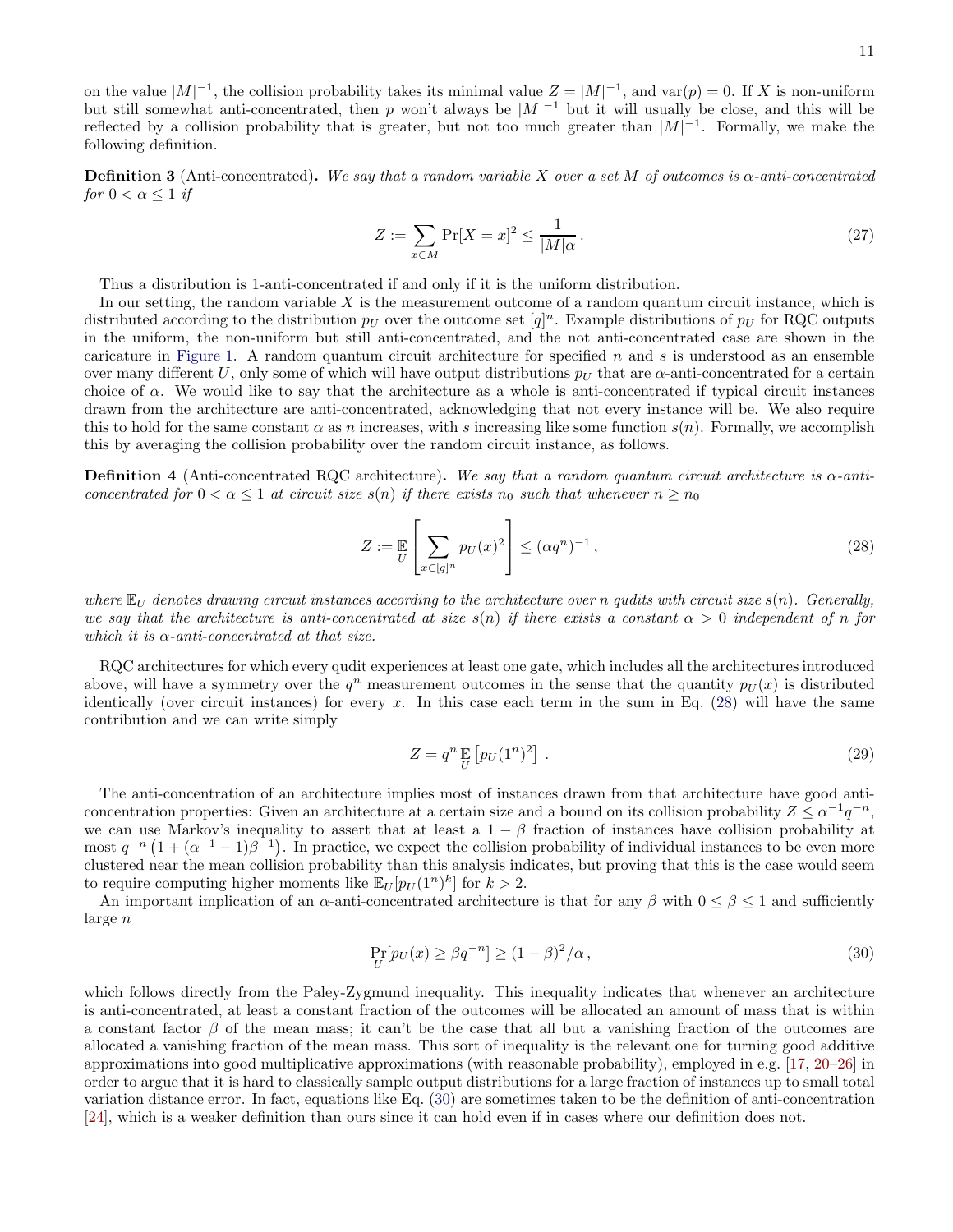

<span id="page-11-1"></span>FIG. 3. A diagram depicting the equivalent ways to interpret the expected value of the collision probability for random quantum circuits. On the left: a random quantum circuit of size five. In the middle: the reinterpretation as the partition function of a classical statistical mechanics model with local Ising-like spins. On the right: another interpretation as a stochastic process of evolving configurations.

### <span id="page-11-0"></span>III. FRAMEWORK FOR ANALYSIS: RANDOM QUANTUM CIRCUITS AS A STOCHASTIC PROCESS

The key idea in our analysis of the collision probability of RQCs is to perform the Haar expectation over each local unitary individually. This is possible due to explicit formulas for expectations under action by a Haar-random unitary. We use these formulas to re-express the collision probability, originally an integral over many continuously varying unitary matrices drawn from the Haar measure, as a weighted discrete sum, which is then analyzed using combinatorial and stochastic methods. This weighted sum can also be interpreted as the partition function of a classical statistical mechanical Ising-like model or as the expectation value of a simple stochastic process. [Figure 3](#page-11-1) depicts these equivalent representations of the problem. In this section, we explain this method and derive the important formulas that will apply generally for any RQC architecture, which are then used in later sections to prove our main results.

## A. Averaging individual unitaries over the Haar measure

The quantity of interest for anti-concentration is the expected collision probability, which is proportional to a second moment over choice of unitary operator U, as illustrated in the following equation, where we recall that  $|1^n\rangle\langle 1^n|^{ \otimes 2}$  is two copies of the circuit input state

$$
Z := q^n \mathop{\mathbb{E}}_{U} \left[ \left( \langle 1^n | U | 1^n \rangle \langle 1^n | U^{\dagger} | 1^n \rangle \right)^2 \right] \tag{31}
$$

$$
= q^n \operatorname{Tr} \left[ \mathbb{E} \left[ U^{\otimes 2} \left| 1^n \right\rangle \langle 1^n \right|^{\otimes 2} U^{\dagger \otimes 2} \right] \left| 1^n \right\rangle \langle 1^n \right]^{\otimes 2} \right]. \tag{32}
$$

Moreover, for a fixed quantum circuit diagram, the unitary  $U$  is given by Eq. [\(22\)](#page-8-1) as a product of single-qudit unitaries  $U^{(-j)}$  acting on qudit j for  $j = 1, ..., n$  and two-qudit unitaries  $U^{(t)}$  acting on some pair of qudits  $A^{(t)} \subset [n]$ for  $t = 1, \ldots, s$ . Each unitary is independently chosen according to the Haar measure, and its expectation can be evaluated separately. Let

<span id="page-11-2"></span>
$$
M^{(t)}[\rho] := \mathop{\mathbb{E}}_{U^{(t)}} \left[ U_{A^{(t)}}^{(t)} \right]^{\otimes 2} \rho \, U_{A^{(t)}}^{(t)} \bigg] \,. \tag{33}
$$

Then we can write

$$
\mathbb{E}_{U}\left[U^{\otimes 2}\left|1^{n}\right\rangle\langle1^{n}\right|^{\otimes 2}U^{\dagger^{\otimes 2}}\right] = M^{(s)} \circ M^{(s-1)} \circ \cdots \circ M^{(1)} \circ M^{(-1)} \circ \ldots \circ M^{(-n)}\left[\left|1^{n}\right\rangle\langle1^{n}\right]^{\otimes 2}\right].
$$
 (34)

When an architecture is itself a mixture over randomly chosen circuit diagrams, such as the complete-graph architecture, the overall quantity  $\mathbb{E}_U[U^{\otimes 2} | 1^n \rangle \langle 1^n |^{\otimes 2} U^{\dagger \otimes 2}]$  is a mixture over terms of the above form.

The remainder of this subsection illustrates how the action of  $M^{(t)}$  can be evaluated, ultimately allowing us to arrive at the expression for  $Z$  given in Eq. [\(50\)](#page-13-0). In the other subsections of this section, we explain how that equation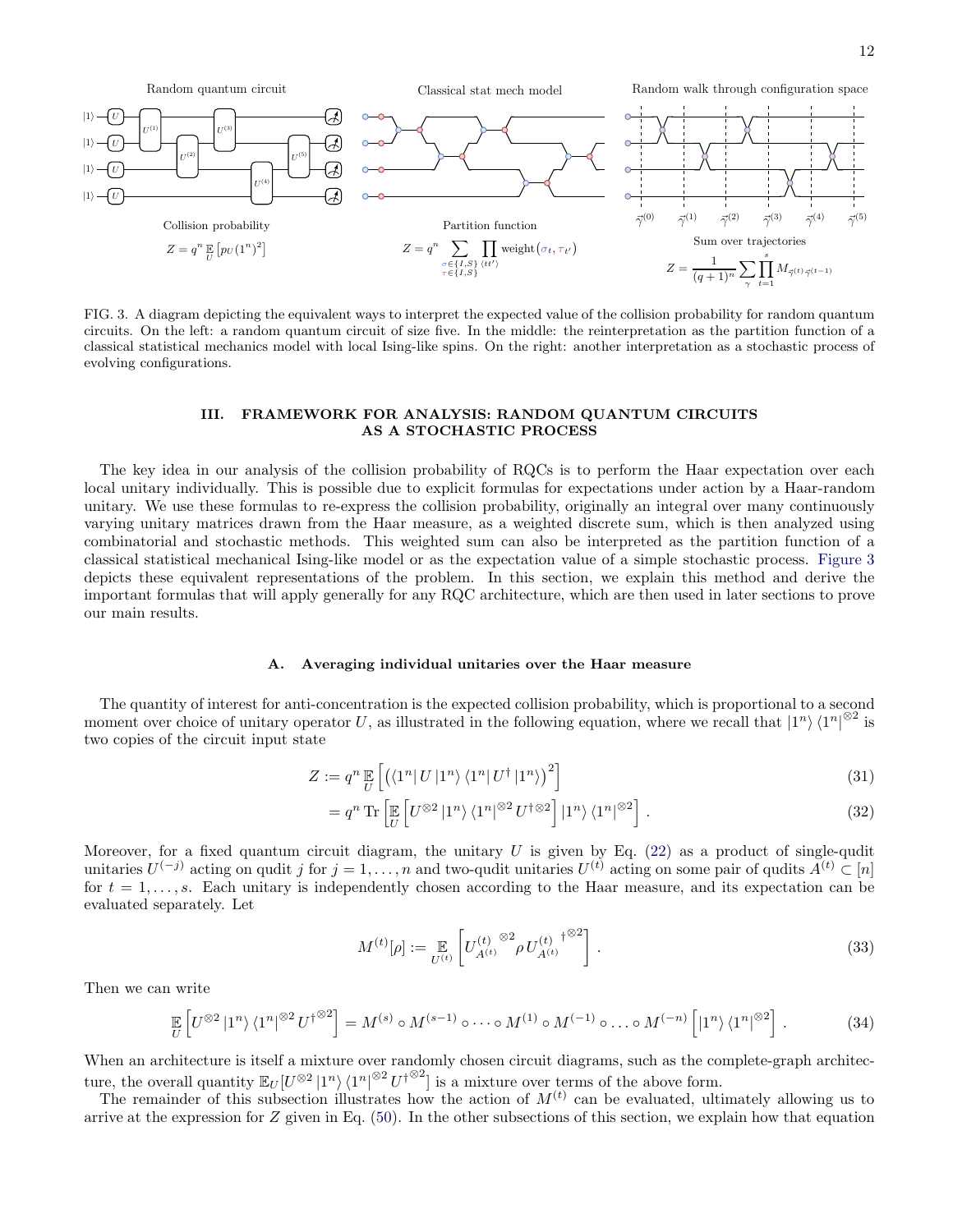can be interpreted as a partition function of a classical statistical mechanical model or as the expectation over simple stochastic process.

When the local unitaries are drawn from the Haar measure (or any exact 2-design), the expression  $M^{(t)}[\rho]$  can be evaluated in a simple way. Generally, for  $\sigma$  a  $q^2 \times q^2$  Hermitian operator, and with V chosen from the Haar measure over the set of  $q \times q$  unitaries, we define

$$
M[\sigma] := \mathbb{E}\left[V^{\otimes 2} \sigma V^{\dagger \otimes 2}\right]
$$
\n(35)

and observe that, for any unitary W and any  $\sigma$ 

$$
M[\sigma]W^{\otimes 2} = \mathop{\mathbb{E}}_{V} \left[ V^{\otimes 2} \sigma(W^{\dagger} V)^{\dagger}^{\otimes 2} \right] = \mathop{\mathbb{E}}_{V} \left[ (W V)^{\otimes 2} \sigma V^{\dagger}^{\otimes 2} \right] = W^{\otimes 2} M[\sigma], \tag{36}
$$

where the second equality follows from the invariance of the Haar measure under the substitution  $V \to W V$ . A mathematical fact from Schur-Weyl duality (see [\[41](#page-43-12)]) is that any operator on  $k$  copies of a system that commutes with  $W^{\otimes k}$  for any unitary W must be a linear combination of permutation operators over the k systems. Here we have  $k = 2$  and thus the only permutation operators are the identity operation I and the swap operation S, which can be defined as the operator satisfying  $S|\psi\rangle \otimes |\phi\rangle = |\phi\rangle \otimes |\psi\rangle$  for any  $|\psi\rangle$ ,  $|\phi\rangle$ . Letting  $M[\sigma] = \alpha I + \beta S$ , we make the following calculations

$$
\text{Tr}[M[\sigma]] = \text{Tr}[\sigma] = \alpha q^2 + \beta q \tag{37}
$$

$$
\text{Tr}[M[\sigma]S] = \text{Tr}[\sigma S] = \alpha q + \beta q^2, \qquad (38)
$$

which determine  $\alpha$  and  $\beta$  and allow us to write

<span id="page-12-0"></span>
$$
M[\sigma] = \frac{\text{Tr}(\sigma) - q^{-1}\text{Tr}(\sigma S)}{q^2 - 1}I + \frac{\text{Tr}(\sigma S) - q^{-1}\text{Tr}(\sigma)}{q^2 - 1}S.
$$
\n
$$
(39)
$$

The unitaries  $U^{(-j)}$  are  $q \times q$  (single-qudit) that act on qudit j. Two copies of the input state on qudit j is  $|1\rangle \langle 1|_{\{j\}}^{\otimes 2}$ . Denote two copies of the input state on the other  $n-1$  qudits by  $\rho_{[n]\setminus\{j\}}$ . Using Eq. [\(39\)](#page-12-0), we then find

$$
M^{(-j)}\left[\rho_{[n]\backslash j}\otimes|1\rangle\langle1|_{\{j\}}^{\otimes2}\right]=\rho_{[n]\backslash\{j\}}\otimes\frac{1}{q(q+1)}\left(I+S\right)_{\{j\}},\tag{40}
$$

meaning that  $M^{(-j)}$  simply replaces the state on qudit j as a uniform sum over operators I and S. Hence

$$
M^{(-1)} \circ \cdots \circ M^{(-n)} \left[ |1^n\rangle \langle 1^n|^{ \otimes 2} \right] = \bigotimes_{j=1}^n \left( \frac{1}{q(q+1)} (I+S)_{\{j\}} \right) = \frac{1}{q^n (q+1)^n} \sum_{\vec{\gamma} \in \{I, S\}^n} \bigotimes_{j=1}^n \gamma_j \,. \tag{41}
$$

We call each  $\vec{\gamma} \in \{I, S\}^n$  a *configuration*. The above equation states that the expected value of two copies of the state after application of all the single-qudit unitaries is precisely a uniform sum over all identity/swap configurations of the *n* sites.

Now, we need to examine the action of  $M^{(t)}$  for  $t > 0$ . In this case, the unitaries are  $q^2 \times q^2$  and act on the qudit pair  $A^{(t)}$ . We can use Eq. [\(39\)](#page-12-0) by replacing  $q \to q^2$  and sending  $I \to I \otimes I$ , the identity operation on two copies of two qudits, and  $S \to S \otimes S$ , the swap operation on two copies of two qudits. We assume the input state is a product state  $\rho_{[n]\setminus A^{(t)}} \otimes \rho_{A^{(t)}}$  and see that

$$
M^{(t)}[\rho_{[n]\setminus A^{(t)}} \otimes \rho_{A^{(t)}}]
$$
\n
$$
= \rho_{[n]\setminus A^{(t)}} \otimes \left( \frac{\text{Tr}(\rho_{A^{(t)}}) - q^{-2} \text{Tr}(\rho_{A^{(t)}}(S \otimes S))}{q^4 - 1} (I \otimes I)_{A^{(t)}} + \frac{\text{Tr}(\rho_{A^{(t)}}(S \otimes S)) - q^{-2} \text{Tr}(\rho_{A^{(t)}})}{q^4 - 1} (S \otimes S)_{A^{(t)}} \right). \tag{42}
$$

Since the two qudit gates act after the single-qudit gates, the input state to  $M^{(t)}$  will always be a sum of tensor products of I and S, so we only need to evaluate the above expression when  $\rho_{A(t)}$  is either  $I \otimes I$ ,  $I \otimes S$ ,  $S \otimes I$ , or  $S \otimes S$ . Doing so, we arrive at

<span id="page-12-3"></span><span id="page-12-2"></span><span id="page-12-1"></span>
$$
M^{(t)}\left[\rho_{[n]\backslash A^{(t)}}\otimes (I\otimes I)_{A^{(t)}}\right]=\rho_{[n]\backslash A^{(t)}}\otimes (I\otimes I)_{A^{(t)}}\tag{44}
$$

$$
M^{(t)}\left[\rho_{[n]\backslash A^{(t)}}\otimes (S\otimes S)_{A^{(t)}}\right]=\rho_{[n]\backslash A^{(t)}}\otimes (S\otimes S)_{A^{(t)}}\tag{45}
$$

$$
M^{(t)}\left[\rho_{[n]\backslash A^{(t)}}\otimes (I\otimes S)_{A^{(t)}}\right] = M^{(t)}\left[\rho_{[n]\backslash A^{(t)}}\otimes (S\otimes I)_{A^{(t)}}\right] = \rho_{[n]\backslash A^{(t)}}\otimes \left(\frac{q}{q^2+1}(I\otimes I)_{A^{(t)}} + \frac{q}{q^2+1}(S\otimes S)_{A^{(t)}}\right).
$$
\n(46)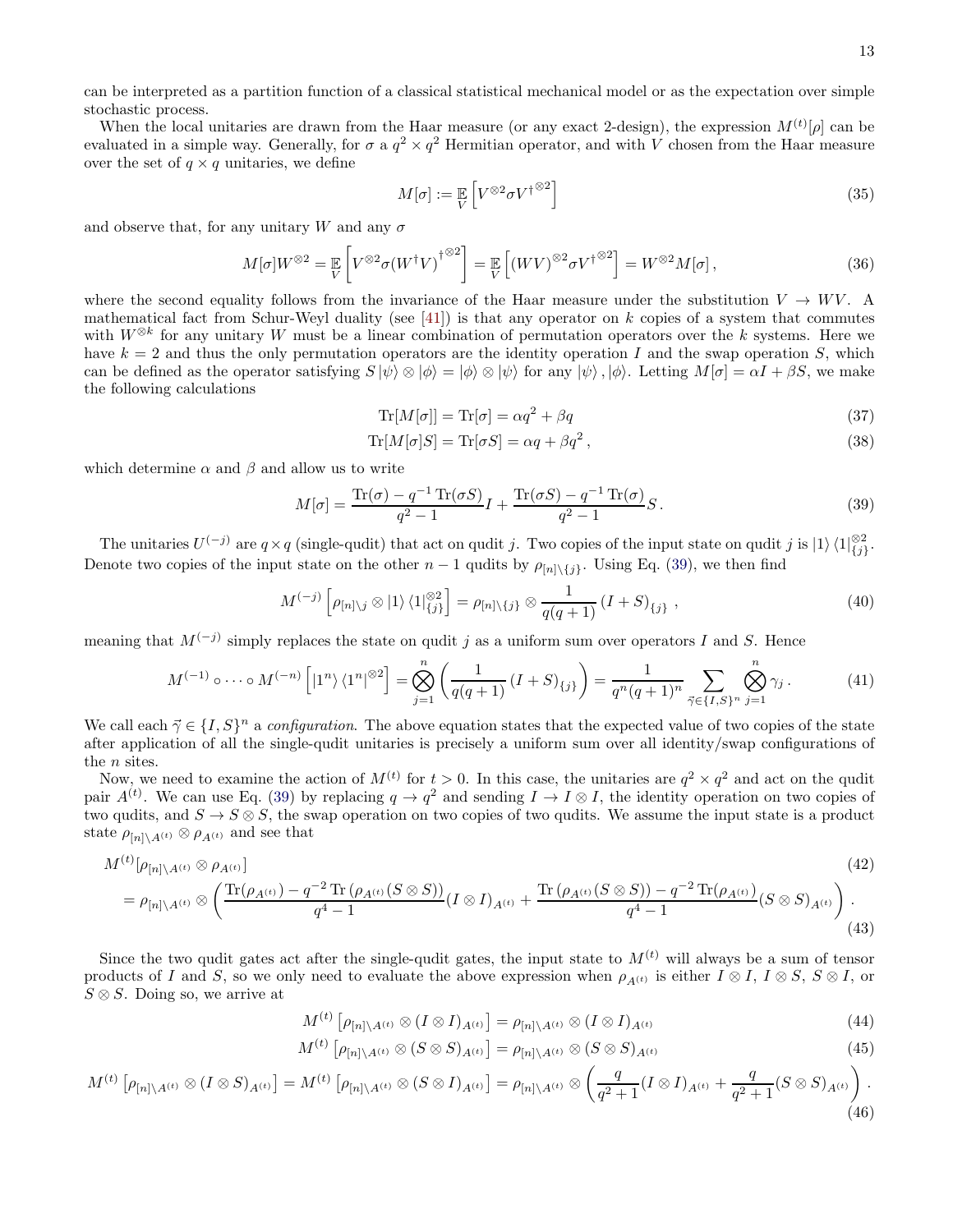Thus, if  $\rho$  is a linear combination of configurations in  $\{I, S\}^n$ ,  $M^{(t)}[\rho]$  will also be a linear combination of configurations, with coefficients that transform linearly under application of  $M^{(t)}$ . For configurations  $\vec{\gamma}, \vec{\nu} \in \{I, S\}^n$ , we let  $M_{\vec{\nu}\vec{\gamma}}^{(t)}$  be the matrix element of this linear transformation defined such that

$$
M^{(t)}\left[\bigotimes_{j=1}^{n} \gamma_{j}\right] = \sum_{\vec{\nu} \in \{I,S\}^{n}} M_{\vec{\nu}\vec{\gamma}}^{(t)} \bigotimes_{j=1}^{n} \nu_{j}.
$$
 (47)

Suppose  $U^{(t)}$  acts on qudits  $A^{(t)} = \{a, b\} \subset [n]$ . Then from Eqs. [\(44\)](#page-12-1), [\(45\)](#page-12-2), [\(46\)](#page-12-3), we have

$$
M_{\vec{\nu}\vec{\gamma}}^{(t)} = \begin{cases} 1 & \text{if } \gamma_a = \gamma_b \text{ and } \vec{\gamma} = \vec{\nu} \\ \frac{q}{q^2 + 1} & \text{if } \gamma_a \neq \gamma_b \text{ and } \nu_a = \nu_b \text{ and } \gamma_c = \nu_c \ \forall c \in [n] \setminus \{a, b\} \\ 0 & \text{otherwise} \end{cases}
$$
(48)

Importantly,  $M_{\vec{\nu}\vec{\gamma}}^{(t)}$  is always non-negative. The way to think about the above equation is to notice three things. First, the input configuration  $\vec{\gamma}$  and the output configuration  $\vec{\nu}$  must agree on all indices that aren't involved in the gate, i.e. for all indices  $c \notin \{a, b\}$ ; otherwise the matrix element is 0. Second, if the two input values involved in the gate agree, i.e. if  $\gamma_a = \gamma_b$  then  $\nu_a = \nu_b = \gamma_a = \gamma_b$  must hold (in which case the matrix element is 1); otherwise it is 0. Third, if the two input values disagree, then one of them must be flipped so that the two output values agree (in which case the matrix element is reduced to  $q/(q^2+1)$ ; otherwise it is 0.

Note also that

<span id="page-13-0"></span>
$$
\operatorname{Tr}\left[\left(\bigotimes_{j=1}^{n} \gamma_{j}\right) \left|1^{n}\right\rangle \left\langle1^{n}\right|^{\otimes 2}\right] = 1\tag{49}
$$

for all  $\vec{\gamma} \in \{I, S\}^n$ . Thus from Eq. [\(32\)](#page-11-2), we find

$$
Z = \frac{1}{(q+1)^n} \sum_{\gamma \in \{I, S\}^{n \times (s+1)}} \prod_{t=1}^s M_{\vec{\gamma}^{(t)} \vec{\gamma}^{(t-1)}}^{(t)} \tag{50}
$$

$$
=:\frac{1}{(q+1)^n}\sum_{\gamma}\text{ weight}(\gamma).
$$
 (51)

In the above equation, the sum is over length- $(s + 1)$  sequences of configurations, which we call a trajectory  $\gamma =$  $(\vec{\gamma}^{(0)}, \ldots, \vec{\gamma}^{(s)})$  and the weight of each term is given by the product of the matrix elements for each step in the trajectory. This final equation is depicted graphically in the right part of [Figure 3.](#page-11-1)

### B. Collision probability as statistical mechanical partition function

The expression for the collision probability in Eq. [\(50\)](#page-13-0) can be interpreted as a partition function for a classical statistical mechanical model by thinking of each  $\gamma_i^{(t)}$  $j^{(l)}$  as an Ising spin variable with the association  $\{I, S\} \leftrightarrow \{+1, -1\}.$ A trajectory  $\gamma$  is then a configuration of the Ising spins, and Z is a weighted sum over all the spin configurations. Moreover, the weight is always non-negative and is given by a product of factors  $M_{\vec{\gamma}^{(t)}\vec{\gamma}^{(t-1)}}^{(t)}$  that can be determined by examining a small number of the spin values. This means that the energy functional over spin configurations of the classical Ising-like model is always real and can be broken up into local terms that depend on the local dimension q and which qudits are acted upon at each step in the circuit.

The statistical mechanics interpretation has been a useful one for similar problems in the past, where certain RQC moment quantities can be exactly rewritten as the partition sum over spin configurations of a lattice model, as depicted in the central diagram in [Figure 3.](#page-11-1) We can arrive at the formulation as in Eq. [\(50\)](#page-13-0) from the lattice model by summing over a subset of the spins and reinterpreting the resulting nodes as 4-body interaction vertices.

This exact rewriting of RQC moment quantities has been used to compute, for instance, correlation functions [\[3\]](#page-42-1), R´enyi entropies [\[35](#page-43-13)], and the distance to forming an approximate design [\[16\]](#page-42-12). Moreover, thermal phase transitions in the classical model can be related to phase transitions of entanglement-entropy-like quantities for the output state of the RQC [\[36](#page-43-14)[–38\]](#page-43-10). The interpretation is particularly intriguing when considering analogous quantities to  $Z$  for higher moments. The collision probability is a second moment quantity, and the resulting stat mech model has Ising-like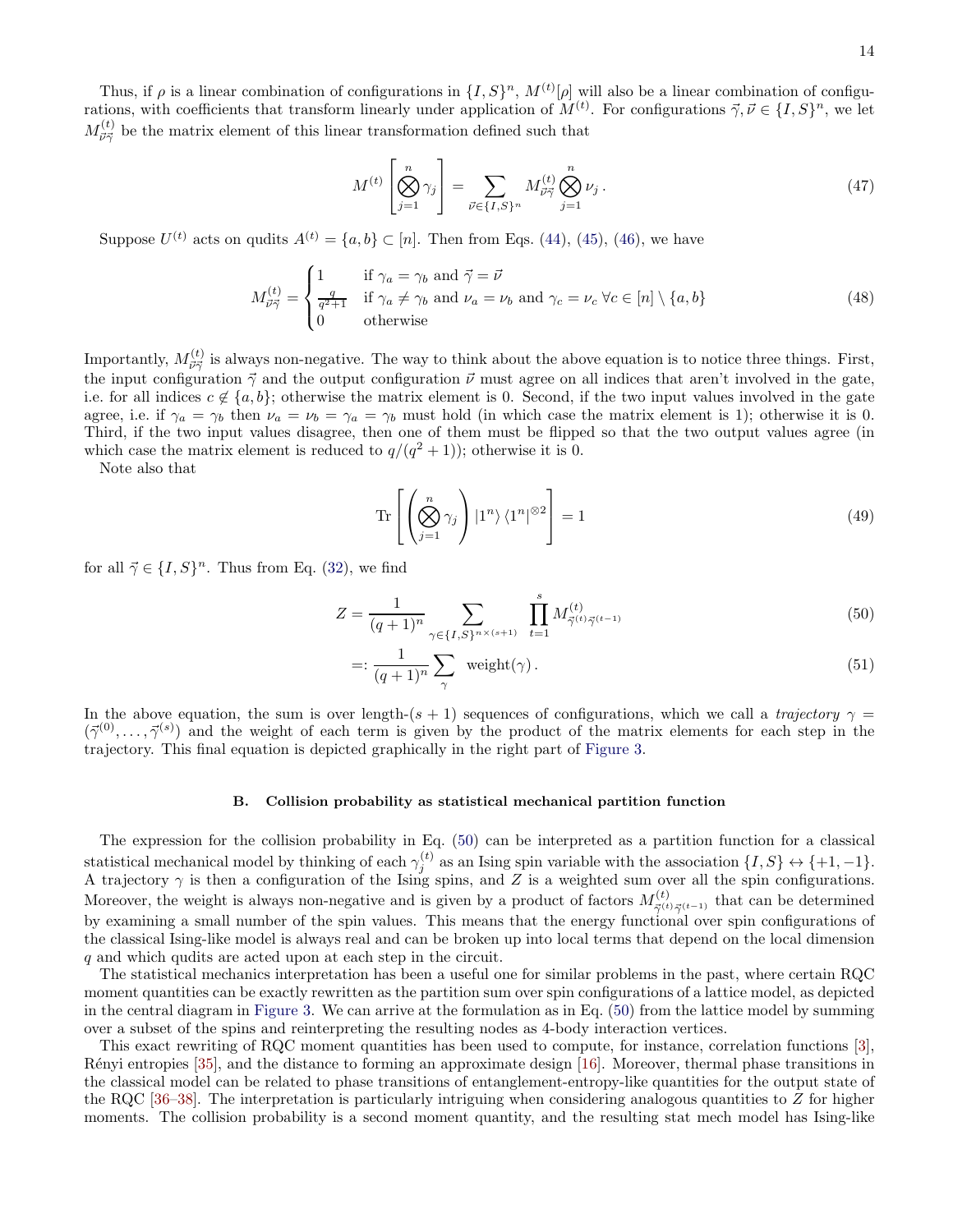variables with two possible values. Quantities related to the kth moment will map to classical stat mech models that have k! possible values, one for each element of the symmetric group  $\mathcal{S}_k$ . However, one challenge of computing highermoment quantities is that the weights in the partition function can be negative (corresponding to non-real values of the energy for certain spin configurations), complicating many strategies for bounding its behavior, including the strategies employed in the rest of this paper.

#### C. Unbiased random walk

We can build from the formula for  $Z$  in Eq. [\(50\)](#page-13-0) and re-express it in terms of a length-s unbiased random walk through configuration space  $\{I, S\}^n$ , which we denote  $P_u$ . At time step 0, a configuration  $\vec{\gamma}^{(0)}$  is chosen uniformly at random, i.e. the initial distribution is the uniform distribution in configuration space, denoted  $\Lambda_u$ . Then configuration  $\vec{\gamma}^{(t+1)}$  at time step  $t+1$  is generated from the configuration  $\vec{\gamma}^{(t)}$  at time step t as follows: letting  $A^{(t)} = \{a, b\}$ , if the ath and bth bits of  $\vec{\gamma}^{(t)}$  agree, then the configuration is left unchanged at time step  $t + 1$ ; if they disagree, either the value at a or the value at b is flipped each with probability  $1/2$  to form  $\vec{\gamma}^{(t+1)}$ . The weight is reduced each time a bit is flipped. Thus we can write

<span id="page-14-0"></span>
$$
Z = \frac{2^n}{(q+1)^n} \mathop{\mathbb{E}}_{P_u, \Lambda_u} \left[ \left( \frac{2q}{q^2+1} \right)^{(\# \text{ of bit flips during walk})} \right], \qquad (52)
$$

where  $\mathbb{E}_{P_u,\Lambda_u}$  indicates the expectation over the choosing a length-s walk as described above, where the initial distribution is  $\Lambda_u$ . This is seen to be equivalent to Eq. [\(50\)](#page-13-0) since the probability of a certain trajectory occurring is given by  $q^{-n}(1/2)^{\# \text{ of bit flips}}$  and thus each trajectory contributes exactly the same amount toward Z, once the probability of observing the trajectory is accounted for.

#### D. Biased random walk

A potential problem with the unbiased random walk picture is that the weight of a particular walk is related to the number of bit flips that occur during that walk; it depends not only where the walk begins and ends but also on how it got there. To fix this issue, we can form an equivalent biased random walk denoted  $P_b$ . In this case, the initial distribution  $\Lambda_b$  is not uniform over  $\{I, S\}^n$ , rather, the probability of choosing  $\vec{\gamma}^{(0)} = \vec{\nu}$  is proportional to  $q^{-|\vec{\nu}|}$ , where  $|\vec{v}|$  is the Hamming weight of  $\vec{v}$  (number of S entries). Specifically, we have

$$
\Lambda_b(\vec{\nu}) = \frac{q^n}{(q+1)^n} q^{-|\vec{\nu}|} \,. \tag{53}
$$

The dynamics of  $P_b$  are the same as  $P_u$  except that when the two bits involved in a gate disagree, it chooses to flip the S to I with probability  $q^2/(q^2+1)$  and I to S with probability  $1/(q^2+1)$ . Thus, it is biased in the I direction. Then we can express

<span id="page-14-1"></span>
$$
Z = \frac{1}{q^n} \mathop{\mathbb{E}}_{P_b, \Lambda_b} \left[ q^{|\vec{\gamma}^{(s)}|} \right]. \tag{54}
$$

Note that the quantity being averaged is exponentially large in the Hamming weight of its final ending point, making the quantity sensitive to probability that the biased walk stays far from the all I configuration. The biased walk is observed to be equivalent to the unbiased walk simply by noting that, once the probability of observing a certain trajectory is included, every trajectory contributes the same amount to Z for both walks. The exponential weighting underneath the expectation in the biased walk exactly cancels the bias in the probability of observing a certain walk.

### E. Computing sums over trajectories

Throughout our analysis, we will need to compute weighted sums over various trajectories, or, relatedly, compute probabilities that the biased and unbiased walks end in a certain place. We use the following lemma. The key takeaway is that (perhaps surprisingly), in the limit of infinite size, the contribution of all trajectories originating from a certain initial configuration depends only on the Hamming weight of that initial configuration, and not the configuration itself. Moreover, this contribution can be calculated.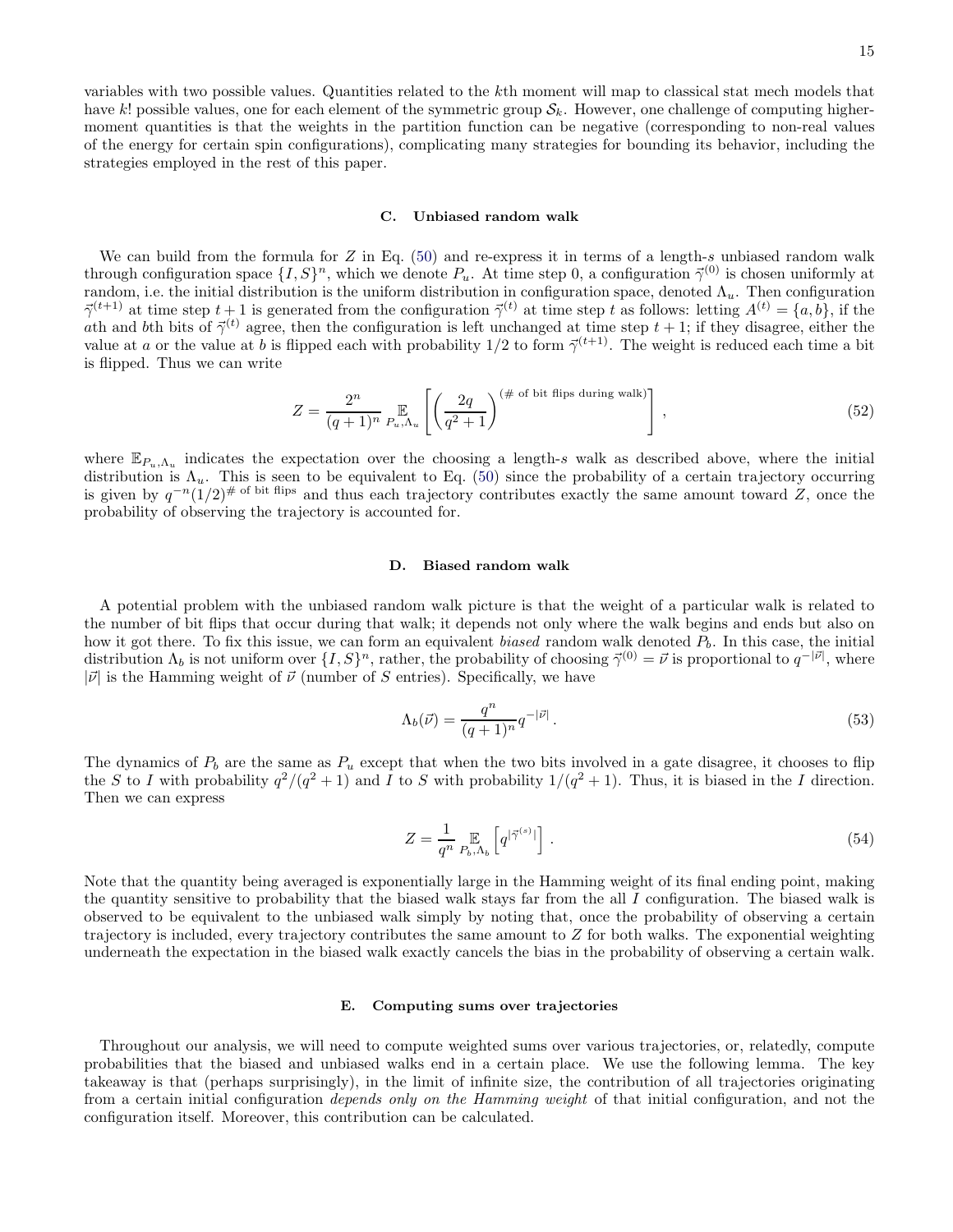<span id="page-15-0"></span>**Lemma 1.** Fix an infinite-size circuit diagram, that is, an infinite sequence of qudit pairs  $A = (A^{(1)}, A^{(2)}, \ldots)$ . Also fix integers  $0 \le x, y, m \le n$  such that  $y \le x < y + m$ , as well as an initial configuration  $\vec{\gamma}^{(0)}$  such that  $|\vec{\gamma}^{(0)}| = x$ . For each  $s \geq 0$ , let  $\mathcal{T}_s$  be the set of length-s trajectories that

- (1) begin at configuration  $\vec{\gamma}^{(0)}$
- (2) have a non-zero contribution to Z for the circuit diagram  $(A^{(1)},...,A^{(s)})$  formed by truncating A to length s
- (3) end at any configuration  $\vec{\gamma}^{(s)}$  for which  $|\vec{\gamma}^{(s)}| = y$ , and
- (4) satisfy  $y < |\vec{\gamma}^{(t)}| < y + m$  for all  $t = 0, 1, 2, ..., s 1$ .
- Let  $\mathcal{T} = \bigcup_{s=0}^{\infty} \mathcal{T}_s$ . Then

$$
\sum_{\gamma \in \mathcal{T}} \left( \frac{q}{q^2 + 1} \right)^{(\text{# of bit flips during }\gamma)} = \frac{1}{1 - q^{-2m}} \left( q^{-(x-y)} - q^{-2m+x-y} \right). \tag{55}
$$

*Proof.* First, we claim that the sum should depend only on x, y, and m, and not on  $\vec{\gamma}^{(0)}$  (other than through its dependence on x). To see this, note that there is a one-to-one correspondence between trajectories in  $\mathcal T$  and sequences of Hamming weights  $(x, x_1, \ldots, x_{s'-1}, y)$  with the property that either  $x_t = x_{t+1} + 1$  or  $x_t = x_{t+1} - 1$  for every t (no consecutive duplicates). This is seen by (1) the fact that given a trajectory in  $\mathcal T$ , one can generate such a sequence by taking the Hamming weight of each configuration in the sequence and removing consecutive duplicates and (2) the fact that given such a Hamming weight sequence one can generate a unique trajectory by starting with  $\vec{\gamma}^{(0)}$ , evolving the trajectory according to the circuit diagram A, and always choosing whether to flip I to S or S to I so that the order of Hamming weights prescribed by the sequence is followed. Thus, the sum over trajectories in  $\mathcal T$  may be replaced by a sum over Hamming weight sequences, which does not depend on  $\vec{\gamma}^{(0)}$ , except through its Hamming weight  $x$ .

For each x in the interval  $[y, y + m]$ , let the expression on the left-hand-side of the lemma be given by  $I(x)$ . Then for each x in  $[y + 1, y + m - 1]$ , we have the recursion relation

$$
I(x) = \frac{q}{q^2 + 1} (I(x - 1) + I(x + 1)),
$$
\n(56)

since the first bit flip will either send x to  $x - 1$  or to  $x + 1$  and in either case a factor of  $q/(q^2 + 1)$  is incurred. The recursion relation gives rise to a general solution of the form

$$
I(x) = Fq^x + Gq^{-x} \tag{57}
$$

for some constants  $F$  and  $G$ . This is a unique solution since all values can be generated once two consecutive values are specified, and the specification of two consecutive values also uniquely specifies  $F$  and  $G$ . To find  $F$  and  $G$  in this case, we must also impose the boundary conditions  $I(y) = 1$  and  $I(y + m) = 0$ , since if  $x = y$  the only trajectory in T is the length-0 trajectory ( $\vec{\gamma}^{(0)}$ ), and if  $x = y + m$ , T is the empty set. By specifying these boundary conditions we can solve for F and G and verify the statement of the lemma. can solve for  $F$  and  $G$  and verify the statement of the lemma.

<span id="page-15-1"></span>**Corollary 1.** Fix non-negative integers  $x, y, m$  such that  $y \leq x < y + m$ . For the biased walk, if the starting configuration has Hamming weight x, the probability that the walk reaches a configuration with Hamming weight y before it reaches a configuration with Hamming weight  $y + m$  is given by

$$
\frac{q^{x-y}}{1-q^{-2m}}\left(q^{-(x-y)}-q^{-2m+x-y}\right).
$$
\n(58)

Proof. The transition rules of the biased walk prescribe that transitions upward in Hamming weight occur with probability  $1/(q^2+1)$ , and transitions downward in Hamming weight occur with probability  $q^2/(q^2+1)$ . Thus the probability of a series of transitions in which the initial Hamming weight is  $x$ , the final Hamming weight is  $y$ , and the number of times a bit flip occurs is b is precisely  $q^{x-y}(q/(q^2+1))^b$ . The sum over all paths weighted by their probability is then precisely the sum in the left-hand-side of [Lemma 1](#page-15-0) scaled by  $q^{x-y}$ , yielding the corollary.  $\Box$ 

<span id="page-15-2"></span>**Corollary 2.** If we begin at a trajectory  $\vec{\gamma}^{(0)}$  with  $|\vec{\gamma}^{(0)}| = x$  and allow the biased walk to evolve until it ends at one of the fixed points  $I^n$  or  $S^n$ , then the probability the trajectory ends at  $I^n$  is given by

$$
P_I(x) = \frac{1}{1 - q^{-2n}} \left( 1 - q^{-2n + 2x} \right) \tag{59}
$$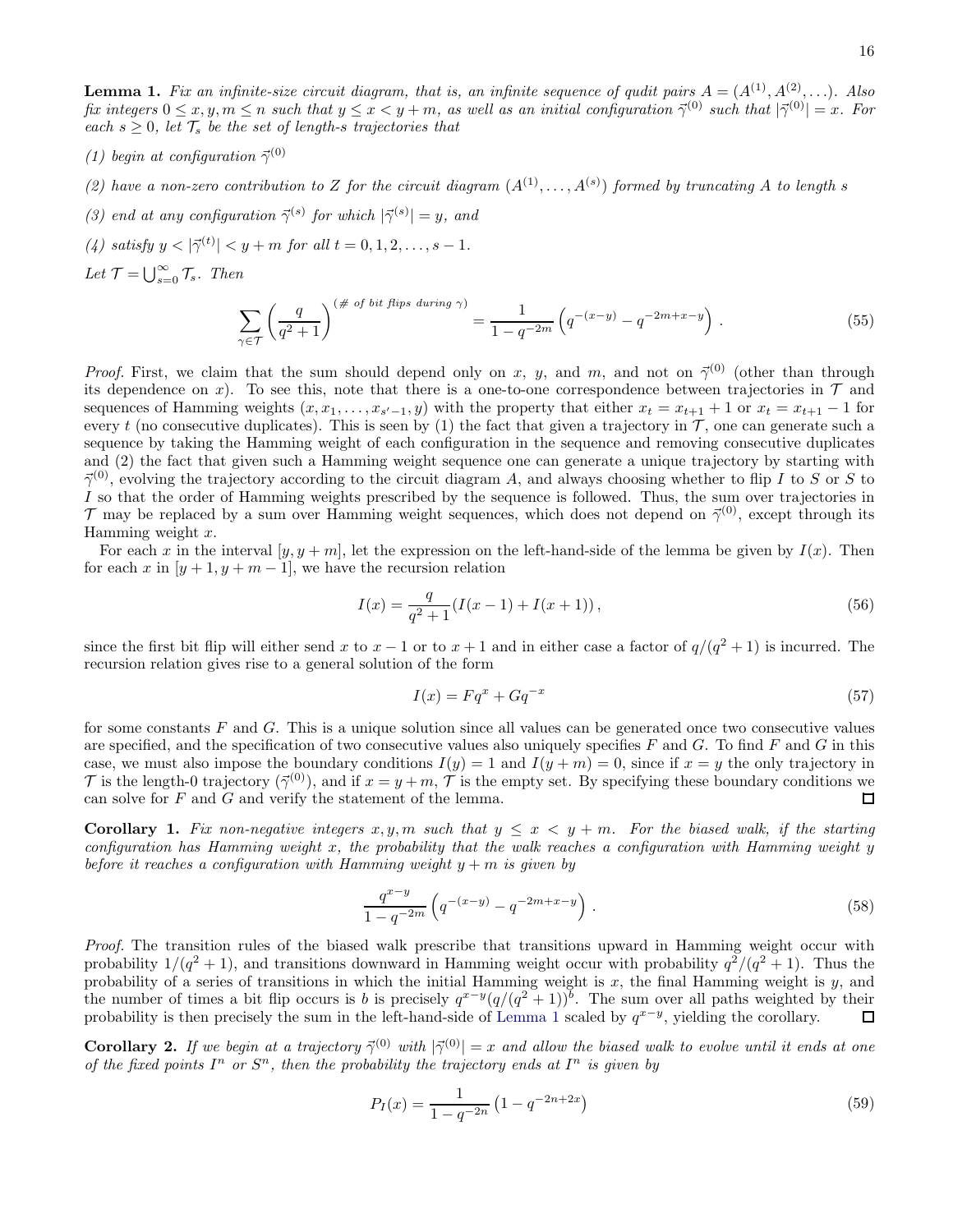and the probability it ends at  $S<sup>n</sup>$  is given by

$$
P_S(x) = \frac{q^{-2n+2x}}{1-q^{-2n}} \left(1 - q^{-2x}\right) \,. \tag{60}
$$

*Proof.* Termination at  $I<sup>n</sup>$  corresponds to the cases where Hamming weight 0 is hit before Hamming weight n. Thus the equation for  $P_I(x)$  follows from [Corollary 1](#page-15-1) with  $y = 0$  and  $m = n$ . We have  $P_S(x) = 1 - P_I(x)$  since the trajectory must terminate at one fixed point or the other. must terminate at one fixed point or the other.

## <span id="page-16-2"></span>F. Sanity check: Infinite circuit size convergence to Haar value

The Markov chain has two stationary distributions, at configurations  $I^n$  and  $S^n$ . In the infinite circuit size limit, the biased walk will converge to a mixture of these two fixed-point configurations, where the amount of mass at each fixed-point depends only on the Hamming weight of the initial configuration, as described in [Corollary 2.](#page-15-2) Using the expressions for  $P_I$  and  $P_S$ , we find that, in the infinite circuit size limit,

$$
Z = \frac{1}{q^n} \sum_{\vec{\gamma}^{(0)}} \Lambda_b(\vec{\gamma}^{(0)}) \underset{P_b, \vec{\gamma}^{(0)}}{\mathbb{E}} \left[ q^{|\vec{\gamma}^{(s)}|} \right] \tag{61}
$$

$$
= \frac{1}{(q+1)^n} \sum_{\vec{\gamma}^{(0)}} q^{-|\vec{\gamma}^{(0)}|} (P_I(|\vec{\gamma}^{(0)}|) + q^n P_S(|\vec{\gamma}^{(0)}|))
$$
(62)

$$
= \frac{1}{(q+1)^n (1-q^{-2n})} \sum_{x=0}^n \binom{n}{x} q^{-x} (1-q^{-2n+2x}+q^{-n+2x}-q^{-n}) \tag{63}
$$

$$
= \frac{1}{(q+1)^n (1-q^{-2n})} \left( \left( \frac{q+1}{q} \right)^n - q^{-2n} (q+1)^n + q^{-n} (q+1)^n - q^{-n} \left( \frac{q+1}{q} \right)^n \right) \tag{64}
$$

$$
=\frac{(2q^{-n}-2q^{-2n})(q+1)^n}{(q+1)^n(1-q^{-2n})}\tag{65}
$$

$$
=\frac{2}{q^n+1} = Z_H\,,\tag{66}
$$

where  $Z_H$  is the Haar value. This outcome is expected since in the infinite circuit size limit the distribution over random unitaries formed from Haar-random local components will approach the distribution over n-qudit Haar random unitaries.

## <span id="page-16-1"></span>IV. BOUNDS FOR GENERAL ARCHITECTURES

#### A. Upper bound on collision probability

In order to have a meaningful upper bound, we need the architecture to satisfy basic connectivity requirements; for example, if the architecture performs gates on the same pair of qudits over and over again, Z will never decrease and the output distribution never become anti-concentrated. We need to rule out this sort of architecture.

Recall that an RQC architecture is a (possibly randomized) procedure for choosing a length-s sequence  $(A^{(1)}, \ldots, A^{(s)})$ of pairs of qudit indices on which to perform a Haar-random gate.

<span id="page-16-0"></span>**Definition 5** (Regularly connected). We say an RQC architecture is r-regularly connected if for any n, any t, any subsequence  $A = (A^{(1)}, \ldots, A^{(t)})$  and any proper subset  $R \subset [n]$  of qudit indices, there is at least a 1/2 probability that, conditioned on the first t gates in the gate sequence being A, there exists some index t' for which  $t < t' \leq t + rn$ ,  $A^{(t')}\cap R\neq\emptyset$ , and  $A^{(t')}\not\subset R$ .

The above definition requires that given any partition of the qudits into two sets, we should expect at least one gate to couple a qudit from one set with a qudit from the other set after only a linear number of gates. Note that both the 1D and the complete-graph architecture have this property. In 1D, it only takes two layers, or n gates, to guarantee having performed a gate that crosses any partition one might choose. Similarly, in the complete-graph architecture, the probability that a randomly chosen gate crosses a partition is at least  $1/n$  (which happens if the partition splits the indices into a set with one index and a set with the other  $n-1$  indices), and the probability of having crossed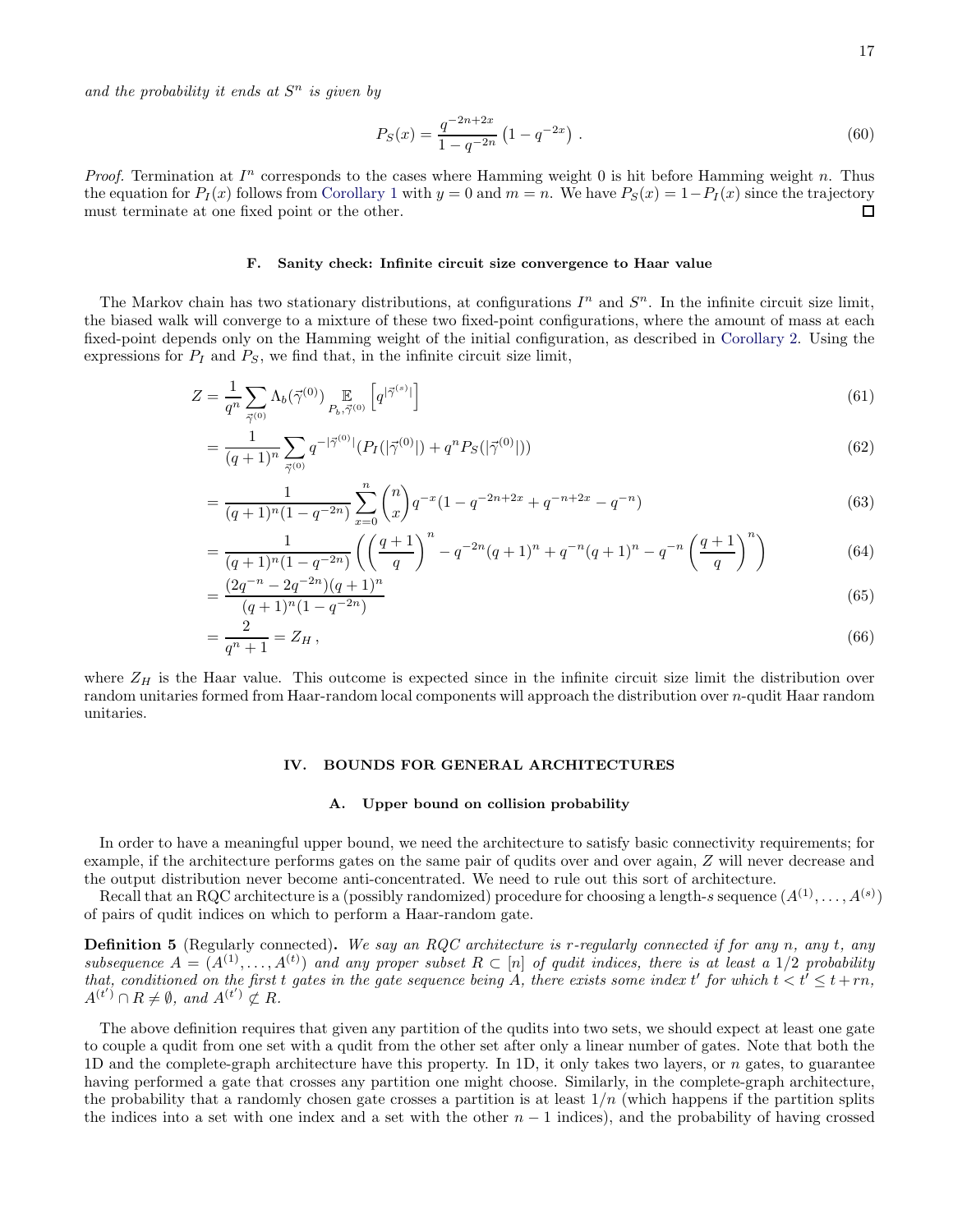the partition becomes large after  $\Theta(n)$  gates. Most natural architectures we might consider have this property. One architecture that is not regularly connected is the hypercube architecture, where  $n = 2^D$  qudits lie at the vertices of a  $D$ -dimensional hypercube, and  $D$  layers of gates are performed by cycling through each set of parallel edges. In this architecture, it would take  $nD/2 = \Theta(n \log(n))$  gates to guarantee that any partition has been crossed.

Assuming the regularly connected property, we can show a weak upper bound on the collision probability.

<span id="page-17-0"></span>Theorem 1. If an RQC architecture is r-regularly connected, then the collision probability satisfies

$$
Z \le Z_H \left( 1 + e^{-\frac{2a}{n}(s - s^*)} \right),\tag{67}
$$

where

$$
a := (2r)^{-1} \log \left( \frac{2(q^2 + 1)}{(q+1)^2} \right) \tag{68}
$$

$$
s^* := (2a)^{-1} \log \left(\frac{2q}{q+1}\right) n^2 + O(n). \tag{69}
$$

Proof. We use the expression given to us by the unbiased walk in Eq. [\(52\)](#page-14-0)

$$
Z = \frac{2^n}{(q+1)^n} \mathop{\mathbb{E}}_{P_u, \Lambda_u} \left[ \left( \frac{2q}{q^2+1} \right)^{(\# \text{ of bit flips during walk})} \right]. \tag{70}
$$

Define  $Z^{(t)}$  to be the value of the collision probability, given above via the biased walk, after t timesteps, so  $Z = Z^{(s)}$ and  $Z^{(0)} = 2^n/(q+1)^n$ .

Consider a given trajectory produced by the unbiased walk up to timestep  $t, \gamma = (\vec{\gamma}^{(0)}, \dots, \vec{\gamma}^{(t)})$ . If  $\vec{\gamma}^{(t)} = I^n$  or  $\vec{\gamma}^{(t)} = S^n$  then the walk has reached a fixed point and will never again change. From the calculation in [Section III F,](#page-16-2) we know that the sum of all the weights of all walks of any length that reach a fixed point is precisely  $Z_H$ . Since the weights are non-negative, this implies that the sum over walks that have reached it before timestep t is less than  $Z_H$ , and hence the combined weight of trajectories that have *not* reached a fixed point by timestep t is at least  $Z^{(t)} - Z_H$ . Meanwhile, if  $\vec{\gamma}^{(t)}$  is not at a fixed point, then we can consider the proper subset  $R \subset [n]$  of sites with value S. By the r-regularly connected property, there is at least a  $1/2$  chance that one of the gates between timestep  $t + 1$  and  $t + rn$  matches an index in R with one in the complement of R. When this happens, a bit must be flipped and the weight of that trajectory is reduced by factor  $2q/(q^2+1)$ . Thus, the following must hold

$$
Z^{(t+rn)} - Z_H \le \left(\frac{1}{2} + \frac{1}{2}\frac{2q}{q^2 + 1}\right) \left(Z^{(t)} - Z_H\right) \,. \tag{71}
$$

Moreover, we know that  $Z^{(0)} = 2^n/(q+1)^n$ , so

$$
Z^{(s)} \le Z_H + \left(\frac{(q+1)^2}{2(q^2+1)}\right)^{s/(rn)} \left(\frac{2^n}{(q+1)^n} - Z_H\right) \tag{72}
$$

$$
\leq Z_H + \left(\frac{(q+1)^2}{2(q^2+1)}\right)^{s/(rn)} \left(\frac{2^n}{(q+1)^n}\right) \tag{73}
$$

$$
=Z_H\left(1+\frac{2^n(q^n+1)}{2(q+1)^n}\left(\frac{(q+1)^2}{2(q^2+1)}\right)^{s/(rn)}\right)
$$
\n(74)

$$
\leq Z_H \left( 1 + \frac{2^n q^n}{(q+1)^n} \left( \frac{(q+1)^2}{2(q^2+1)} \right)^{s/(rn)} \right) \tag{75}
$$

$$
\leq Z_H(1 + e^{-\frac{2a}{n}(s - s^*)}),\tag{76}
$$

where

$$
a := (2r)^{-1} \log \left( \frac{2(q^2 + 1)}{(q+1)^2} \right) = \Theta(1)
$$
\n(77)

$$
s^* := (2a)^{-1} \log \left(\frac{2q}{q+1}\right) n^2 = \Theta(n^2).
$$
 (78)

 $\Box$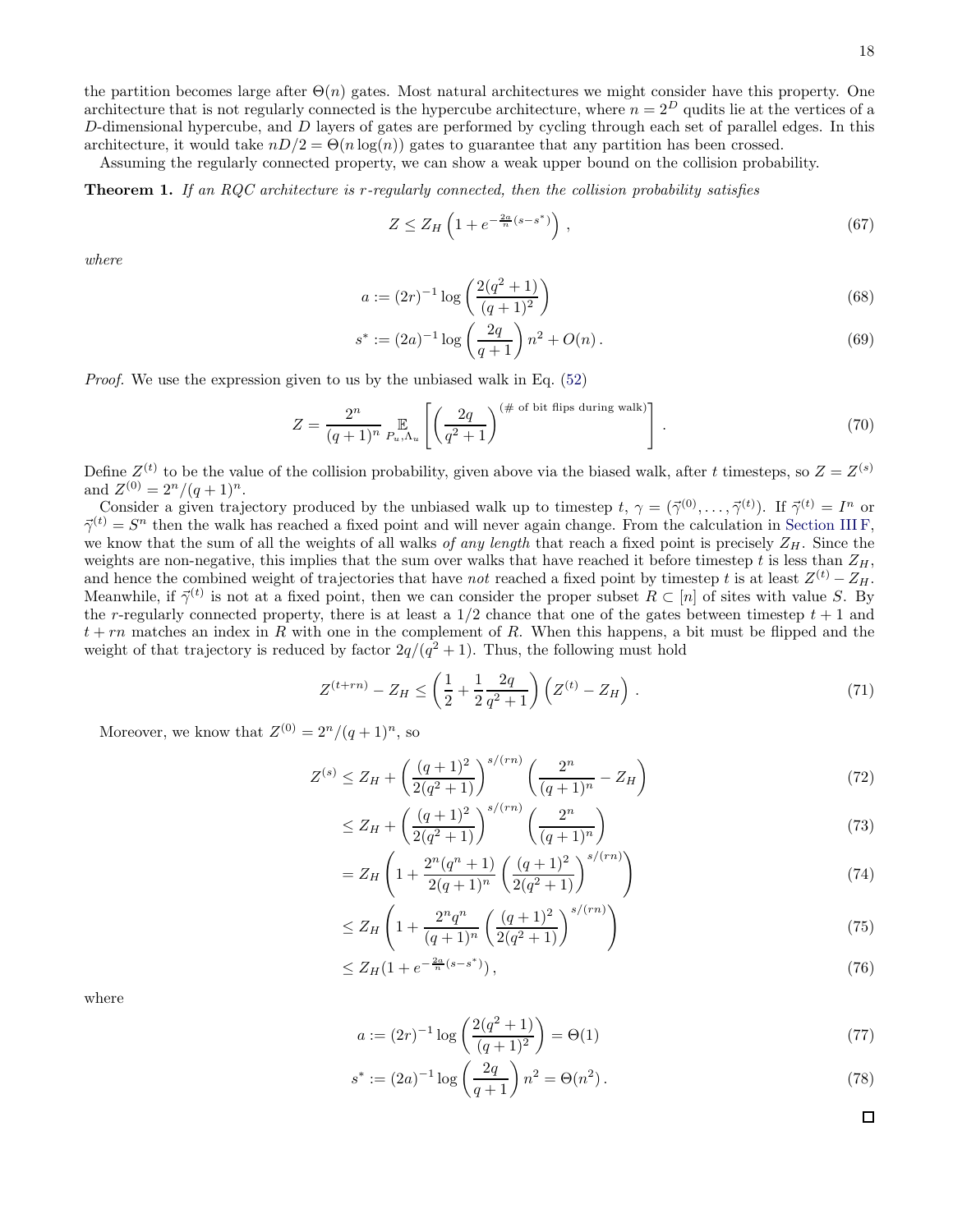#### B. Lower bound on collision probability

In this section, we prove an  $\Omega(n \log(n))$  lower bound on the circuit size needed for anti-concentration in general circuit architectures. This also implies an  $\Omega(\log(n))$  lower bound on the anti-concentration depth.

<span id="page-18-0"></span>**Theorem 2.** For any RQC architecture of size s on n qudits with local dimension q, the collision probability satisfies

<span id="page-18-1"></span>
$$
Z \ge \frac{Z_H}{2} \exp\left(\frac{\log(q)}{q+1} \exp\left(\log(n) - \frac{2s}{n} \log\left(q^2 + 1\right)\right)\right). \tag{79}
$$

**Corollary 3.** For a given RQC architecture, let  $s_{AC}$  be the minimum circuit size, as a function of n, such that  $Z \leq 2Z_H$ . Then it must hold that

$$
s_{AC} \ge (2\log\left(q^2 + 1\right))^{-1} n \log(n) - O(n). \tag{80}
$$

Proof. This statement follows directly from the bound in Eq. [\(79\)](#page-18-1).

**Corollary 4.** For a given RQC architecture, let  $d_{AC}$  be the minimum circuit depth, as a function of n, such that  $Z \leq 2Z_H$ . Then it must hold that

$$
d_{AC} \ge (\log (q^2 + 1))^{-1} \log(n) - O(1).
$$
 (81)

*Proof.* Each layer can have at most  $n/2$  gates so it must hold that  $d_{AC} \geq 2s_{AC}/n$ .

*Proof of [Theorem 2.](#page-18-0)* We use the framework of the biased random walk, given by the expression for  $Z$  in Eq. [\(54\)](#page-14-1). For each of the n sites, there is some initial probability that it starts with value  $S$ , and then each gate involving that site has some chance of flipping it to value I. However, there will always be some minimum probability that even after many gates, the value has not yet been flipped to  $I$ . This constitutes the idea behind our lower bound.

Given an index  $j \in [n]$ , we compute a lower bound on the probability that  $\gamma_j^{(t)} = S$  for all  $t = 0, 1, \ldots, s$ , (i.e. the *j*th bit begins with value S and is never flipped to I), as a function of the number of gates  $s_j$  that act on qudit j

$$
\Pr_{P_b, \Lambda_b} [\gamma_j^{(t)} = S \ \forall t \in \{0, \dots, s\}] \ge \frac{1}{q+1} \left(\frac{1}{q^2+1}\right)^{s_j},\tag{82}
$$

since there is a  $1/(q+1)$  chance that  $\gamma_j^{(0)} = S$  when we draw  $\vec{\gamma}^{(0)}$  from  $\Lambda_b$ , and the probability it does not flip after each gate is at least  $1/(q^2+1)$ . This holds for each j, and thus we have

$$
\mathop{\mathbb{E}}_{P_b,\Lambda_b}[|\vec{\gamma}^{(s)}|] = \sum_{j=1}^n \Pr_{P_b,\Lambda_b}[\gamma_j^{(s)} = S] \tag{83}
$$

$$
\geq \sum_{j=1}^{n} \Pr_{P_b, \Lambda_b} [\gamma_j^{(t)} = S \quad \forall t \in \{0, \dots, s\}]
$$
\n
$$
(84)
$$

$$
\geq \frac{1}{q+1} \sum_{j=1}^{n} \left( \frac{1}{q^2+1} \right)^{s_j} . \tag{85}
$$

Since each of the s gates in the circuit diagram acts on two indices, it must hold that  $\sum_j s_j = 2s$ , and given this constraint, the minimum of the final expression above occurs when all the  $s_j$  are equal, and thus

$$
\mathop{\mathbb{E}}_{P_b,\Lambda_b} [|\vec{\gamma}^{(s)}|] \ge \frac{1}{q+1} n \left(\frac{1}{q^2+1}\right)^{2s/n} . \tag{86}
$$

 $\Box$ 

 $\Box$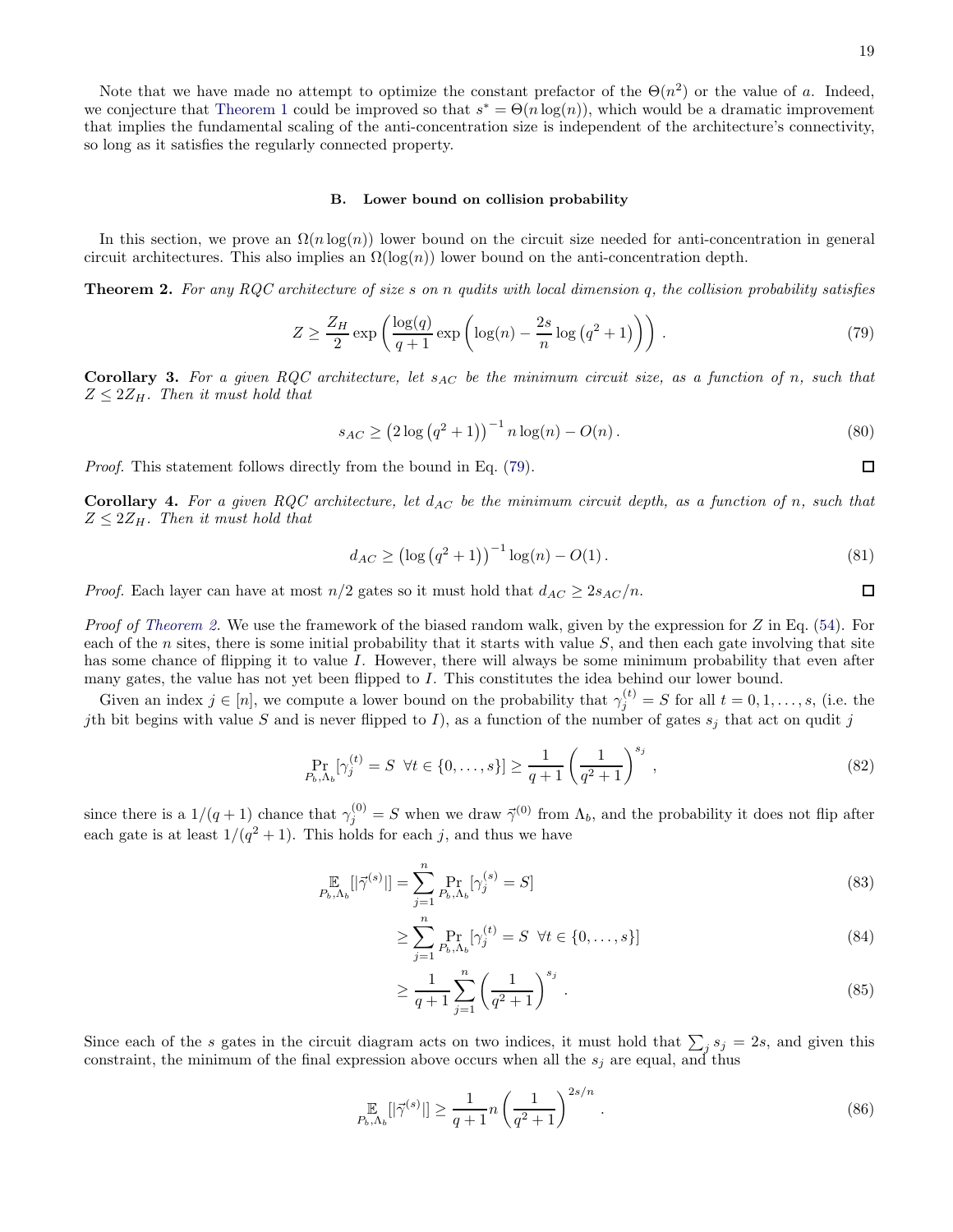By convexity of the exponential function, we have  $\mathbb{E}[q^x] \ge q^{\mathbb{E}[x]}$ , and hence

$$
Z = \frac{1}{q^n} \mathop{\mathbb{E}}_{P_b, \Lambda_b}[q^{|\vec{\gamma}^{(s)}|}]
$$
\n(87)

$$
\geq \frac{1}{q^n} \exp\left(\log(q) \frac{n}{q+1} \left(\frac{1}{q^2+1}\right)^{2s/n}\right) \tag{88}
$$

$$
\geq \frac{Z_H}{2} \exp\left(\frac{\log(q)}{q+1} \exp\left(\log(n) - \frac{2s}{n} \log\left(q^2+1\right)\right)\right). \tag{89}
$$

 $\Box$ 

## <span id="page-19-0"></span>V. BOUNDS FOR THE 1D ARCHITECTURE

We now focus specifically on the 1D architecture defined formally in [Definition 2.](#page-9-0) We assume periodic boundary conditions, although it would be possible to consider open boundary conditions as well. In 1D, the qudits are arranged in a geometrically local fashion and it is fruitful to think of a configuration  $\vec{\gamma} \in \{I, S\}^n$  as being composed of contiguous  $domains$ , consecutive sites where all the values are  $I$  or all the values are  $S$ . We then identify  $domain$  walls as locations where one domain ends and another begins. Gates that couple qudits in different domains cause one of the values to flip, which moves the domain wall separating those domains one unit to the left or one unit to the right. The notation for talking formally about this is discussed in the next subsection, and then the upper and lower bounds on Z are proved.

#### A. Domain walls and notation

In 1D, configurations  $\vec{\gamma} \in \{I, S\}^n$  are associated with a set of domain wall locations. We let

$$
DW(\vec{\gamma}) := \{ e \in \{0, 1, 2, \dots, n - 1\} : \gamma_e \neq \gamma_{e+1} \}
$$
\n(90)

be the set of domain wall positions for a configuration  $\vec{\gamma}$ , where  $\gamma_0$  is identified with  $\gamma_n$  when there are periodic boundary conditions. For each set of domain wall locations there are exactly two configurations that map to it, since choosing  $\gamma_0 = I$  or  $\gamma_0 = S$  determines the value of all other sites.

A configuration trajectory  $\gamma = (\vec{\gamma}^{(0)}, \ldots, \vec{\gamma}^{(s)})$  is then associated with a sequence of sets of domain wall locations  $G = (g^{(0)}, \ldots, g^{(s)})$  where  $g^{(t)} = DW(\vec{\gamma}^{(t)})$ . We call G a domain wall trajectory. Domain wall trajectories with non-zero contribution to the collision probability  $Z$  obey the following rules: when there is a domain wall at position e and a gate acts on qudits  $\{e, e+1\}$ , the domain wall must move to position  $e-1$  or  $e+1$  (at the cost of a reduction in the weight) and may annihilate with another domain wall if there is already a domain wall at the new position. However, pairs of domain walls cannot be created; the number of domain walls that exist throughout the domain wall trajectory is non-increasing, and a particular domain wall can be uniquely tracked throughout each step of the trajectory (either until the final step or until its annihilation). Let  $G$  be the set of all domain wall trajectories that obey these rules. Any domain wall trajectory  $G \in \mathcal{G}$  will have the property that when t is odd, e is even for all  $e \in g^{(t)}$ , and when t is even (but non-zero), e is odd for all  $e \in g^{(t)}$ . This is because odd (even) numbered layers couple qubits  $\{2j-1, 2j\}$   $(\{2j, 2j+1\})$  meaning domain walls must lie between qudit positions  $2j$  and  $2j+1$  (between qudit positions  $2j - 1$  and  $2j$ ) for some j.

By converting the sum over trajectories in Eq. [\(50\)](#page-13-0) to a sum over domain wall trajectories, we can express Z by the equation

<span id="page-19-1"></span>
$$
Z = \frac{2}{(q+1)^n} \sum_{G \in \mathcal{G}} \text{weight}(G),\tag{91}
$$

where the weight is given as follows, recalling that  $A<sup>(t)</sup>$  is the pair of qudit indices involved in the tth gate, which in 1D is always  $A^{(t)} = \{j, j+1\}$  for some j.

$$
weight(G) := \prod_{t=1}^{s} M_{g^{(t-1)}g^{(t)}}^{(t)}
$$
\n(92)

$$
M_{g^{(t-1)}g^{(t)}}^{(t)} := \begin{cases} \frac{q}{q^2+1} & \text{if } \min(A^{(t)}) \in g^{(t-1)}\\ 1 & \text{otherwise} \end{cases} \tag{93}
$$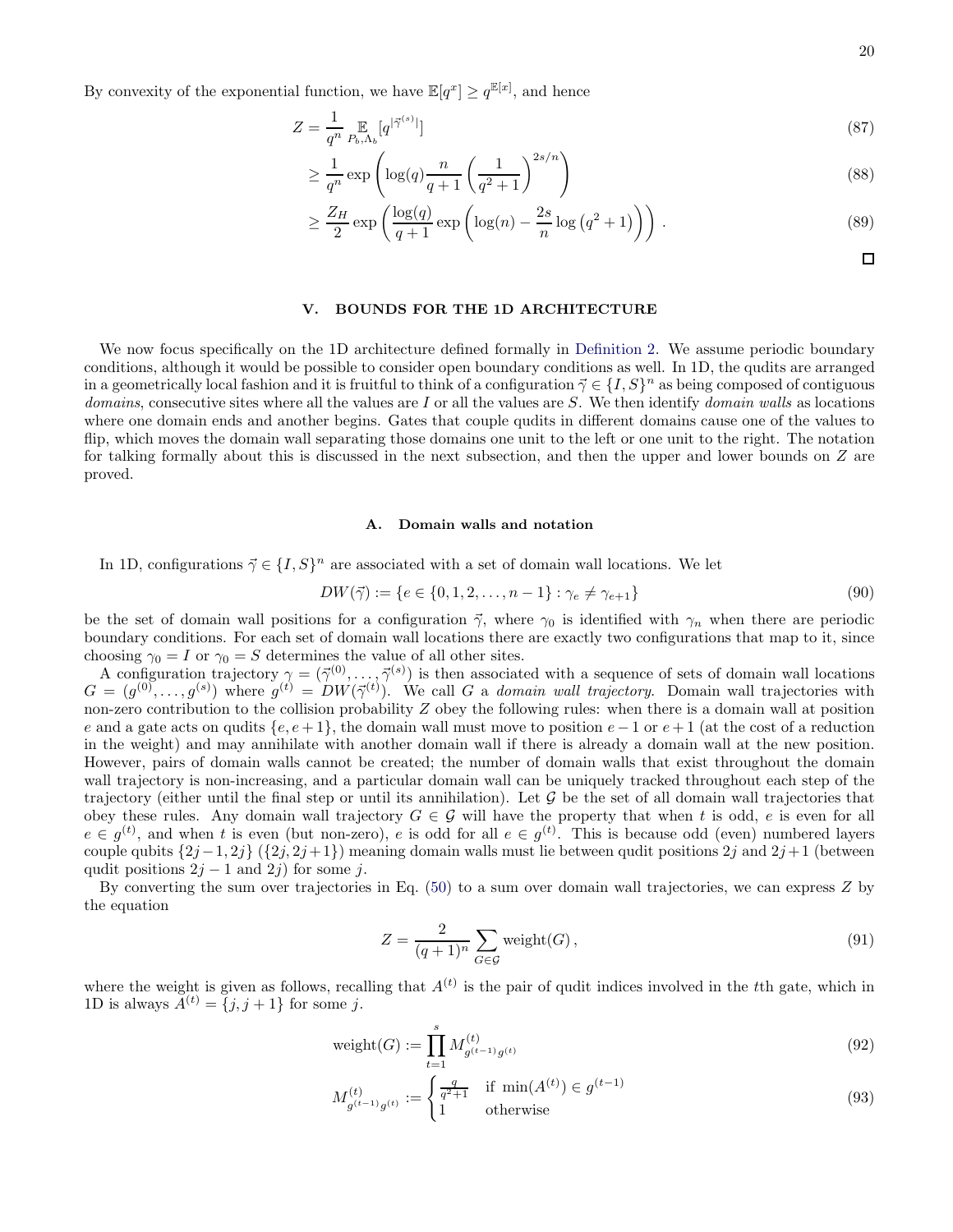

<span id="page-20-1"></span>FIG. 4. Cartoon illustrating unique decomposition of a domain wall trajectory  $G$  into a disjoint union of one part,  $G_0$ , where all domain walls annihilate prior to the end of the circuit, and another part,  $G_U$ , where no domain walls annihilate.

In other words, if the gate on qudits  $\{j, j + 1\}$  and there is a domain wall at position j, then the weight is reduced by a factor  $q/(q^2+1)$  (and the domain wall must move to position  $j-1$  or position  $j+1$ , possibly annihilating if a domain wall already exists at that position).

Given two domain wall trajectories  $G$  and  $G'$ , we will consider the combined domain wall trajectory

$$
G \sqcup G' := (g^{(0)} \sqcup g'^{(0)}, \dots, g^{(s)} \sqcup g'^{(s)}),
$$
\n(94)

where  $\Box$  is the disjoint union and is defined only under the assumption  $g^{(t)} \cap g'^{(t)} = \emptyset$  for all t. The upshot of thinking about trajectories this way is that if  $H = G \sqcup G'$  then

$$
weight(H) = weight(G) \cdot weight(G'). \qquad (95)
$$

In particular, we will find it useful to decompose a domain wall trajectory G into  $G = G_U \sqcup G_0$  where  $G_U$  is a domain wall trajectory with a conserved number of domain walls throughout the trajectory, and  $G_0$  is a trajectory for which  $|G_0^{(s)}|=0$ , i.e. all the domain walls have annihilated by the end of the trajectory. This decomposition is unique, and an example is shown in [Figure 4.](#page-20-1) Let  $\mathcal{G}_U$  and  $\mathcal{G}_0$  be the subsets of G that have no annihilations and that have no surviving domain walls at the end of the circuit, respectively. Let  $\mathcal{G}_{U,k}$  be the subset of  $\mathcal{G}_U$  with k domain walls. When the boundary conditions are periodic, k must be even for  $G_{U,k}$  to be non-empty.

## B. Collision probability upper bound

<span id="page-20-0"></span>Theorem 3. For the 1D architecture, let

$$
a := \log\left(\frac{q^2 + 1}{2q}\right) \tag{96}
$$

$$
s^* := \frac{1}{2a} n \log(n) + n \left( \frac{1}{2a} \log(e-1) + \frac{1}{2} \right) = (2a)^{-1} n \log(n) + O(n).
$$
 (97)

Then,

$$
Z \le Z_H(1 + e^{-\frac{2a}{n}(s - s^*)}).
$$
\n(98)

The circuit depth d is  $d = 2s/n$ , so we may define  $d^* = 2s^*/n$  and equivalently conclude

$$
Z \le Z_H(1 + e^{-a(d - d^*)}).\tag{99}
$$

The essence of the proof of [Theorem 3](#page-20-0) is the same as the proof of the statement proved in [\[29\]](#page-43-3), although we have expressed it here within our notation and framework.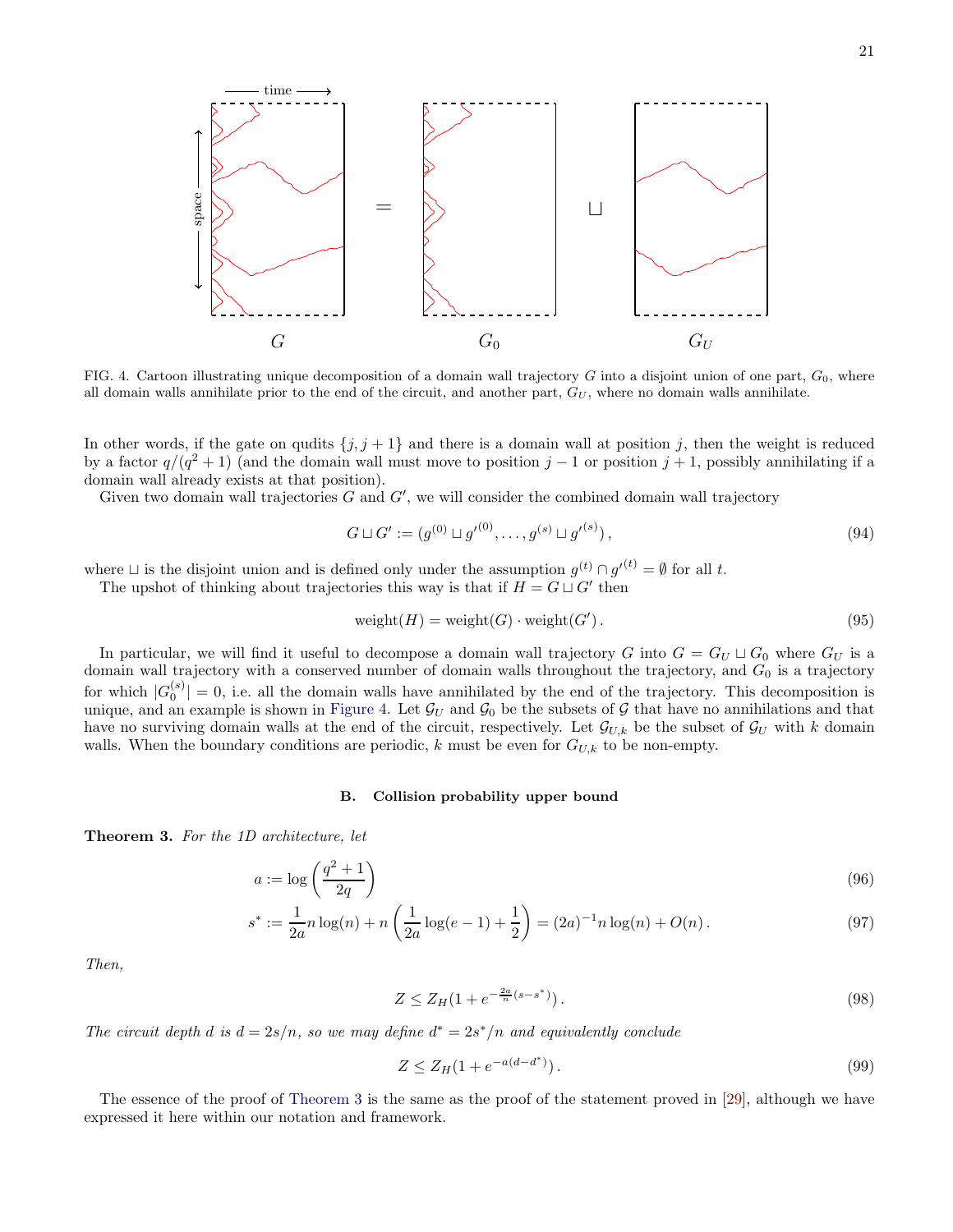Suppose we fix a domain wall configuration  $g^{(0)}$  for the initial time step at the beginning of the circuit with k domain walls. There are  $\binom{n}{k}$  such configurations. The total weight of all the trajectories in  $\mathcal{G}_{U,k}$  that begin at this configuration is at most  $(2q/(q^2+1))^{k(d-1)}$  since each domain wall must move either left or right (introducing a factor of 2) during each of the d layers of gates, except for possibly the first layer (if the domain wall begins at an even position it does not move during the first layer), and each time one moves it incurs a weight reduction of  $q/(q^2+1)$ . This does not account for the rule that the k domain walls cannot intersect, but it still yields an upper bound on the total weight.

Meanwhile, the sum of the weights of all domain wall trajectories in  $\mathcal{G}_0$  approaches  $Z_H(q + 1)^n/2$  from below as depth increases. This follows from the analysis in [Section III F](#page-16-2) where it was shown that the sum over all trajectories that eventually reach a fixed point is exactly  $Z_H(q + 1)^n$ , but at a finite depth not every trajectory will have reached a fixed point so only a subset of the terms are included in the sum. Due to the fact that each domain wall configuration corresponds to 2 equal-weight trajectories through  $\{I, S\}^n$  the sum of the weights of all the domain wall trajectories in  $\mathcal{G}_0$  can be at most  $Z_H(q+1)^n/2$ .

Collecting these observations, and recalling  $k = 2k_0$ , we have

$$
Z = \frac{2}{(q+1)^n} \sum_{k_0=0}^{n/4} \sum_{G \in \mathcal{G}_{2k_0}} \text{weight}(G) \tag{100}
$$

$$
= \frac{2}{(q+1)^n} \sum_{k_0=0}^{n/4} \sum_{G \in \mathcal{G}_{U,2k_0}} \sum_{\substack{G' \in \mathcal{G}_0 \\ G \cap G' = \emptyset}} \text{weight}(G) \cdot \text{weight}(G') \tag{101}
$$

$$
\leq \left(\sum_{k_0=0}^{n/4} \sum_{G \in \mathcal{G}_{U,2k_0}} \text{weight}(G)\right) \left(\frac{2}{(q+1)^n} \sum_{G' \in \mathcal{G}_0} \text{weight}(G')\right) \tag{102}
$$

$$
\leq \left(\sum_{k_0=0}^{n/4} \binom{n}{2k_0} \left(\frac{2q}{q^2+1}\right)^{2k_0(d-1)}\right) (Z_H) \tag{103}
$$

$$
=Z_H \sum_{k_0=0}^{n/4} \binom{n}{2k_0} \left(e^{-a}\right)^{2k_0(d-1)}\tag{104}
$$

$$
\leq Z_H (1 + e^{-a(d-1)})^n \tag{105}
$$

$$
\leq Z_H(1 + (e-1)ne^{-a(d-1)})\tag{106}
$$

$$
=Z_H(1+\exp(\log(n)-da+\log(e-1)+a))
$$
\n(107)

$$
\leq Z_H \left(1 + \exp\left(-a(d - d^*)\right)\right),\tag{108}
$$

where in Eq.  $(106)$  we have used the following small lemma.

**Lemma 2.** If  $b, c > 0$  and  $cb \le 1$  then

<span id="page-21-0"></span>
$$
(1+c)^b \le 1 + cb(e-1). \tag{109}
$$

Proof.

$$
(1+c)^b = \sum_{k=0}^b \binom{b}{k} c^k = 1 + cb \sum_{k=1}^b \binom{b}{k} \frac{c^{k-1}}{b}
$$
\n(110)

$$
\leq 1 + cb \sum_{k=1}^{b} \binom{b}{k} b^{-k} \leq 1 + cb \left( (1 + b^{-1})^b - 1 \right) \tag{111}
$$

$$
\leq 1 + cb(e-1). \tag{112}
$$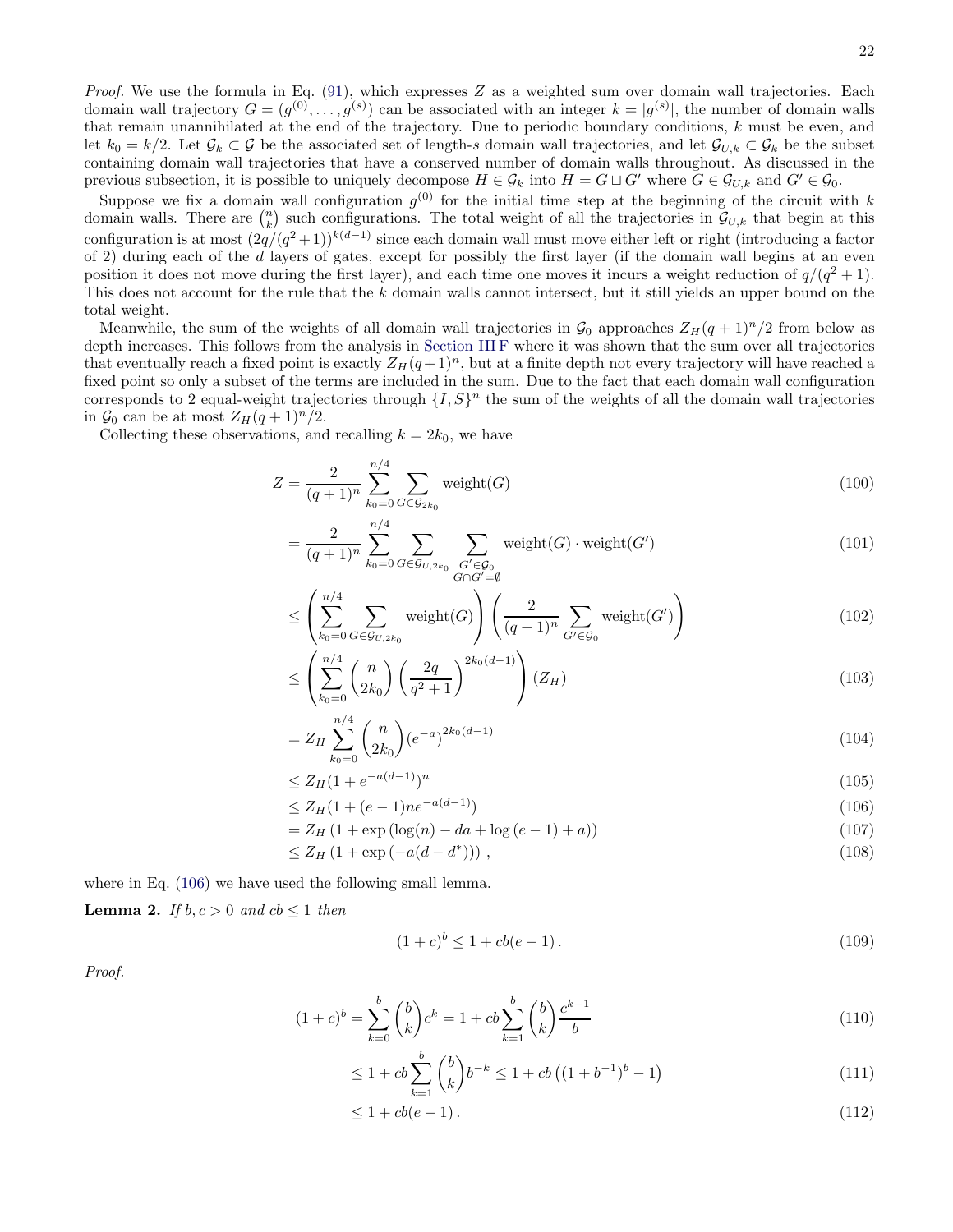### C. Collision probability lower bound

<span id="page-22-0"></span>**Theorem 4.** Consider the 1D architecture. There are constants A and A' such that as long as  $s^* - s \geq A'$ n the collision probability satisfies

$$
Z \ge \frac{Z_H}{2} \exp\left(Ae^{\log(n) - \frac{2a}{n}s}\right). \tag{113}
$$

where  $a$  and  $s^*$  are the same as in [Theorem 3.](#page-20-0)

In our proof, the constant A is explicit but very small, on the order of  $e^{-10}$ , and  $A' \approx -\log(A)$ . The value of A could certainly be improved with some attempt at optimization.

**Corollary 5.** For the 1D architecture, if we define  $s_{AC}$  and  $d_{AC}$  to be the smallest circuit size and circuit depth for which  $Z \leq 2Z_H$ , then

$$
\left| s_{AC} - \left( 2 \log \left( \frac{q^2 + 1}{2q} \right) \right)^{-1} n \log(n) \right| \le O(n)
$$
\n(114)

$$
\left| d_{AC} - \left( \log \left( \frac{q^2 + 1}{2q} \right) \right)^{-1} \log(n) \right| \le O(1). \tag{115}
$$

Proof. [Theorem 3](#page-20-0) implies that

$$
s_{AC} \le s^* = (2a)^{-1} n \log(n) + O(n). \tag{116}
$$

Meanwhile, [Theorem 4](#page-22-0) implies that if

$$
s \le (2a)^{-1}n \log(n) - \max\left( (2a)^{-1} \log(\log(4)A^{-1}), A' \right) n = (2a)^{-1}n \log(n) - O(n) \tag{117}
$$

then  $Z \geq 2Z_H$ . Hence  $s_{AC} \geq (2a)^{-1}n \log(n) - O(n)$ . Together these implies  $|s_{AC} - (2a)^{-1}n \log(n)| = O(n)$ . 口

*Proof of [Theorem 4.](#page-22-0)* Eq. [\(91\)](#page-19-1) expresses Z as a weighted sum over domain wall trajectories. Heuristically, when d < d<sup>∗</sup> we expect that the output distribution will not be anti-concentrated and that domain wall trajectories drawn at random with probability proportional to its weight will usually have many domain walls that never annihilate. To lower bound  $Z$ , we will sum over the set of configurations with  $k$  unannihilated domain walls for a particularly chosen value of k.

For a fixed value of the depth d, define

$$
n_H := \frac{e^{(d-1)a}}{2(e-1)}.
$$
\n(118)

We chose  $n_H$  to be exactly half the value of n for which a depth-d circuit would be anti-concentrated. Heuristically, we expect on the order of  $n/2n<sub>H</sub>$  unannihilated domain walls in typical configurations.

Let k be an even integer to be specified later. Let  $\mathcal{H}_k \subset \mathcal{G}_{U,k}$  be the set that contains any domain wall trajectory  $H = (h^{(0)}, \ldots, h^{(s)})$  for which

- (1)  $H$  has  $k$  domain walls at each time step (none annihilate)
- (2) For each of the k domain walls in the initial configuration  $h^{(0)}$ , the nearest domain wall in both directions is at most  $n_H$  positions away.

Now, temporarily fix some  $H \in \mathcal{H}_k$ . It has k domain walls which move around throughout the trajectory. We let  $e_{H,j,t}$  be the location of the j<sup>th</sup> domain wall at timestep t in the trajectory H. We then define the set  $\mathcal{J}_{H,j} \subset \mathcal{G}_0$ , for  $j = 1, \ldots, k$  to be the set of domain wall trajectories for which (1) all of the domain walls annihilate before timestep s and (2) the position  $e_t$  of any domain wall at timestep t satisfies

$$
e_{H,j,t} < e_t < e_{H,j+1,t} \tag{119}
$$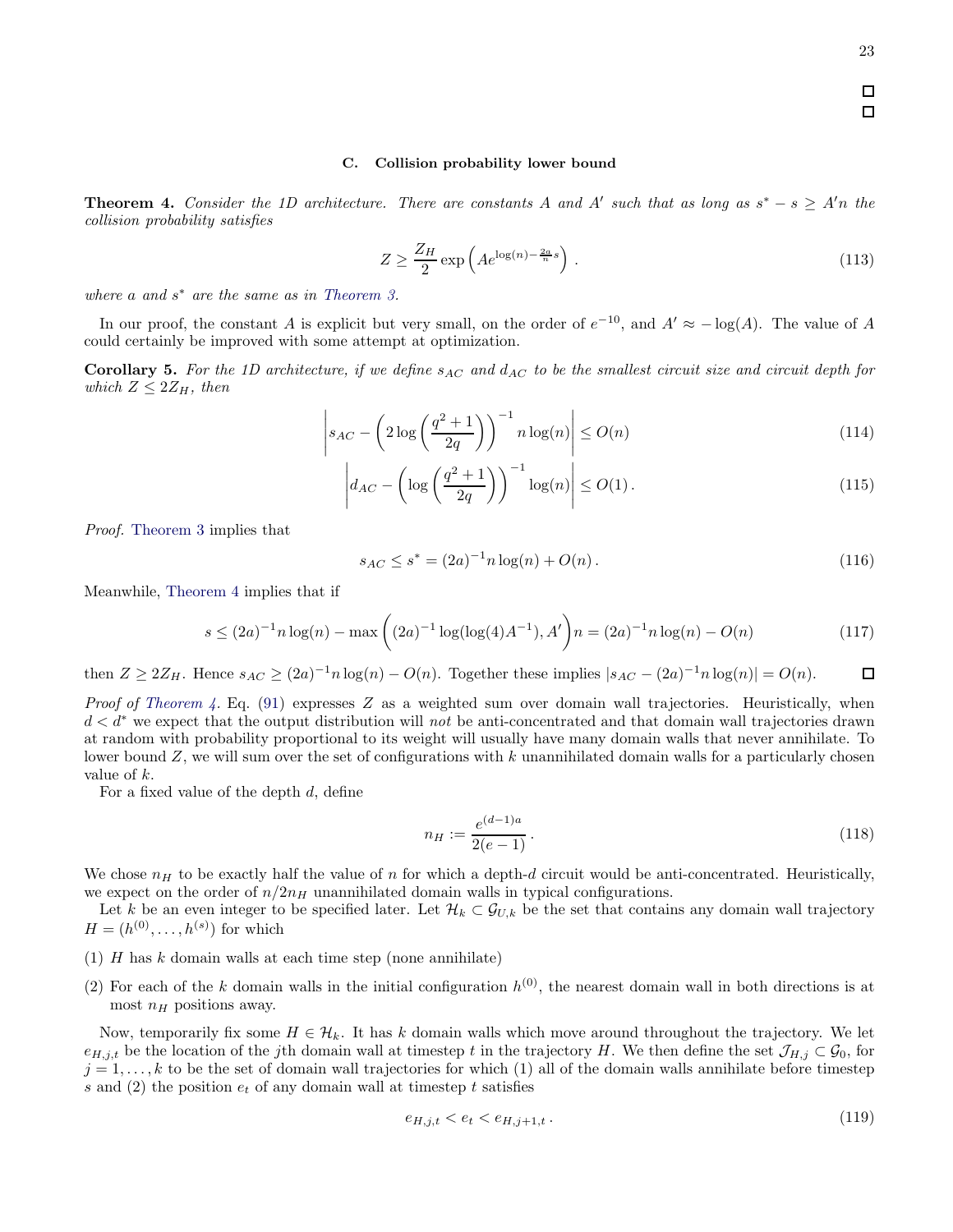In other words, all of the domain walls fall between the jth and  $(j + 1)$ th domain walls of H. This ensures that H is disjoint from any  $J_j \in \mathcal{J}_{H,j}$ .

Specifying a trajectory  $H \in \mathcal{H}_k$  as well as  $J_j \in \mathcal{J}_{H,j}$  for each  $j = 1, \ldots, k$ , determines a unique trajectory  $H' = H \sqcup J_{H,1} \sqcup \ldots \sqcup J_{H,k}$ . This decomposition is illustrated in [Figure 5.](#page-23-0) Thus, if we perform the weighted sum only



<span id="page-23-0"></span>FIG. 5. Outline of the main idea of the proof of [Theorem 4.](#page-22-0) We choose a domain wall trajectory  $H$  which has  $k$  domain walls that never annihilate and such that the distance between consecutive domain walls is always at most  $n_H$ . We then choose domain wall trajectories  $J_{H,1}, \ldots, J_{H,k}$  such that the domain walls of  $J_{H,j}$  lie between the jth and  $(j + 1)$ th domain walls of H and all annihilate before the end of the circuit. The domain wall configuration  $H'$  is the disjoint union of H and  $J_{H,j}$  for  $j = 1, \ldots, k$ . We can lower bound the collision probability by lower bounding the weighted sum over the contribution from all  $H'$  formed this way.

over the set of  $H'$  formed this way, we will arrive at a lower bound to  $Z$ , as follows:

$$
Z = \frac{2}{(q+1)^n} \sum_{H \in \mathcal{G}} \text{weight}(H) \tag{120}
$$

$$
\geq \frac{2}{(q+1)^n} \left(\sum_{H \in \mathcal{H}_k} \text{weight}(H)\right) \left(\sum_{J_1 \in \mathcal{J}_{H,1}} \text{weight}(J_1)\right) \cdots \left(\sum_{J_k \in \mathcal{J}_{H,k}} \text{weight}(J_k)\right). \tag{121}
$$

The quantities in parentheses can be bounded with the following two lemmas, whose proofs are delayed until after the proof of the Theorem.

<span id="page-23-2"></span>**Lemma 3.** If  $4d \leq \lfloor n/k \rfloor$  and  $n_H/2 \geq \lfloor n/k \rfloor$  hold, then the set  $\mathcal{H}_k$  satisfies

$$
\sum_{H \in \mathcal{H}_k} weight(H) \ge \left(\frac{1}{2} \left\lfloor \frac{n}{k} \right\rfloor\right)^k \left(\frac{2q}{q^2 + 1}\right)^{dk}.
$$
\n(122)

<span id="page-23-3"></span>**Lemma 4.** Fix a value of H and j. Suppose the jth and  $(j + 1)$ th domain walls of the initial configuration of H lie at positions e and  $e + X - 1 \pmod{n}$ , respectively, for some positive integer  $X < n$ . Then

<span id="page-23-1"></span>
$$
\left(\sum_{J \in \mathcal{J}_{H,j}} \text{weight}(J)\right) \ge \frac{1}{c} \left(\frac{q+1}{q}\right)^X,\tag{123}
$$

where  $c = 3e^{10}$ .

The sum of the domain length X for each of the domains is simply n. Thus the  $((q+1)/q)^{X}$  factors cancel the  $1/(q+1)^n$  prefactor for Z, and we have

$$
Z \ge q^{-n} \left(\frac{1}{2} \left\lfloor \frac{n}{k} \right\rfloor\right)^k c^{-k} \left(\frac{2q}{q^2 + 1}\right)^{dk} = q^{-n} \left(\frac{1}{2} \left\lfloor \frac{n}{k} \right\rfloor\right)^k c^{-k} e^{-adk}
$$
 (124)

for any k that satisfies  $4d \leq |n/k|$  and  $n_H/2 \leq \lceil n/k \rceil$ .

Now we choose a value of k to maximize the right-hand-side of the above equation. In the limit of large n, the requirement that  $k$  is an even integer will have negligible effect. In our analysis, we handle this requirement by defining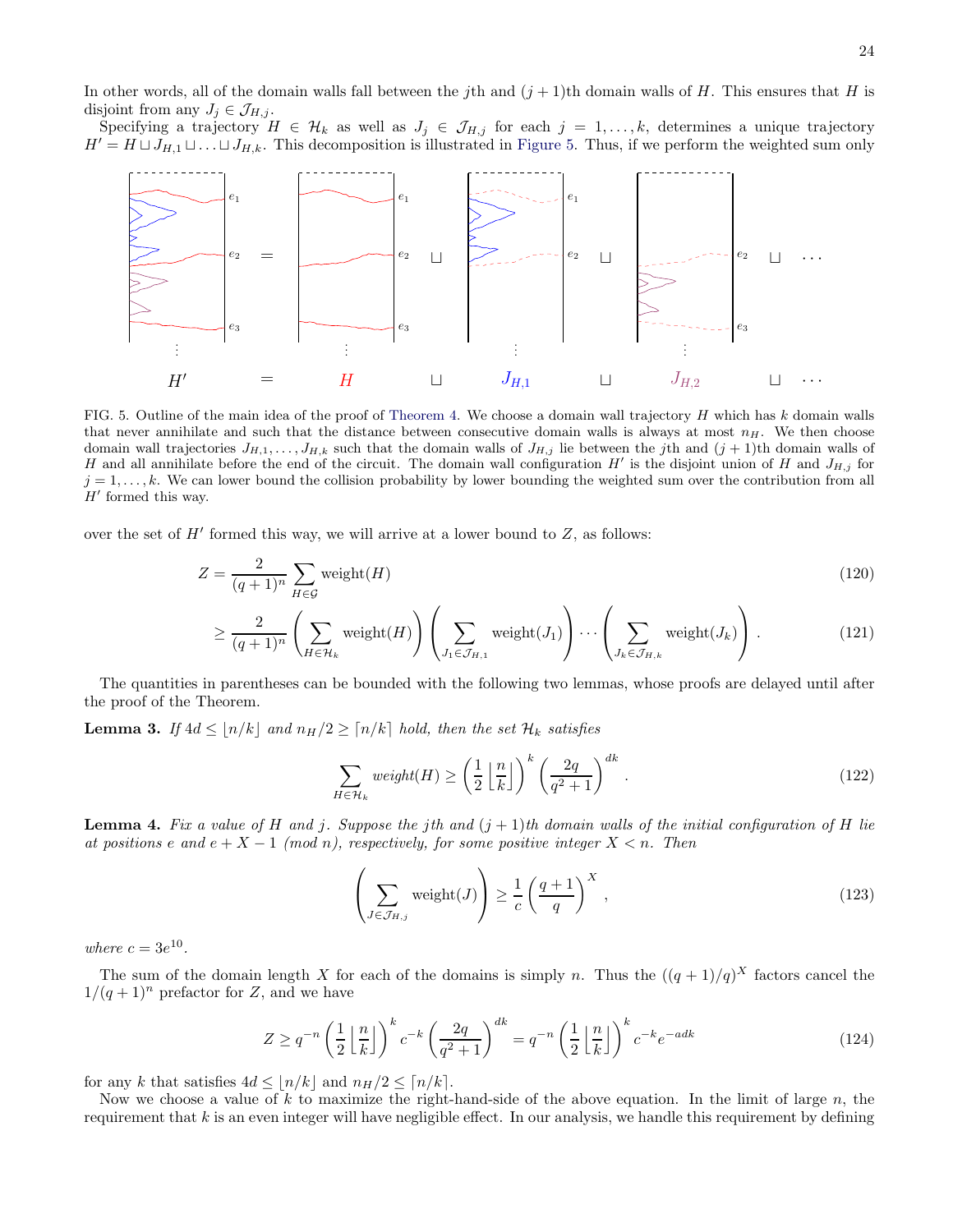$k'$  to be a real number and k to be the smallest even integer larger than  $k'$ , and then we make a few rather crude bounds on the floor and ceiling of quantities like  $n/k$ , which are not asymptotically tight but good enough for our purposes. We choose

$$
k' := \frac{n\left(\frac{2q}{q^2+1}\right)^d}{8ce} = \frac{ne^{-da}}{8ce} = \frac{n}{n_H} \frac{e^{-a}}{16e(e-1)c}
$$
\n(125)

 $k := \text{smallest even integer greater than } k'$ (126)

Note that  $n/k'$  is at least 8ce, which is very large, meaning  $\lceil n/2k' \rceil/2 \le n/2k' \le 2\lfloor n/2k' \rfloor$  certainly holds. For finite n, we can say that as long as  $k' \ge 1$ , then  $k' \le k \le 2k'$  will hold. The requirement  $k' \ge 1$  translates into

$$
d \le a^{-1} (\log(n) - \log(8ce)). \tag{127}
$$

which, by recalling  $s = nd/2$  and that  $s^* \ge (2a)^{-1}n \log(n)$ , can be re-expressed as

$$
s^* - s \ge A'n \tag{128}
$$

with  $A' := (2a)^{-1} \log(8ce(e-1)) + 2^{-1}$ , which is assumed to hold in the Theorem statement. This implies that

$$
\left\lfloor \frac{n}{k} \right\rfloor \ge \left\lfloor \frac{n}{2k'} \right\rfloor \ge \frac{n}{4k'}
$$
\n(129)

Inspection of the formula for k' reveals that the relation  $4d \leq \lfloor n/k \rfloor$  holds for any d and n. Moreover, we have  $n_H/2 = (ne^{-a})/(k'32e(e-1)c) \leq \lceil n/k \rceil$  so the second relation holds as well.

Recall that  $Z_H = 2/(q^n + 1) \leq 2q^{-n}$ . Plugging in the above bound on  $\lfloor n/k \rfloor$  into Eq. [\(124\)](#page-23-1), we find

$$
Z \ge \frac{Z_H}{2} \exp(k) \ge \frac{Z_H}{2} \exp(k')
$$
\n(130)

$$
\geq \frac{Z_H}{2} \exp\left(\frac{ne^{-da}}{8ce}\right) \tag{131}
$$

$$
=\frac{Z_H}{2}\exp\left(\frac{1}{8ce}e^{\log(n)-da}\right)
$$
\n(132)

$$
=\frac{Z_H}{2}\exp\left(\frac{1}{8ce}e^{\log(n)-\frac{2as}{n}}\right)
$$
\n(133)

$$
=\frac{Z_H}{2}\exp\left(Ae^{\log(n)-\frac{2as}{n}}\right)
$$
\n(134)

for  $A := 1/8ce$ . Note that this value of A is quite small (on the order of  $e^{-10}$ ) but with some optimization could likely be made much larger.

Now we provide the delayed proofs of the two lemmas.

Proof of [Lemma 3.](#page-23-2) Each term in the sum on the left-hand-side is non-negative, so we make a lower bound by summing over a subset of the terms. To do so, we can split the  $n$  indices up into  $k$  nearly equal-size segments of length at most  $\lceil n/k \rceil$ , which is less than  $n_H/2$  by assumption. Then for each of these segments, we choose the location of a single domain wall that is at least distance d from each edge of the segment. This will generate a unique initial domain wall configuration that satisfies criteria (2) of  $\mathcal{H}_k$ , since any pair of consecutive domain walls is closer than  $n_H$  apart. The total number of choices is at least

$$
\left(\left\lfloor \frac{n}{k} \right\rfloor - 2d\right)^k \tag{135}
$$

which, by the assumption  $4d \leq \lfloor n/k \rfloor$ , is at least  $(\lfloor n/k \rfloor / 2)^k$ .

Once the initial  $k$  domain wall locations have been chosen, we examine how they can propagate through the circuit. Each layer of gates will force each of the k domain walls to move in one of two directions, and the weight is reduced by a factor  $(q/(q^2+1))^k$ , except for the first layer, where some of the domain walls may not move if they begin at an even index. Since by construction, there are no instances where domain walls start within a distance of 2d of any other domain wall, there is no chance of domain walls crossing. Thus, we find that for each initial set of  $k$  locations chosen in the manner outlined above, the combined weight of all possible trajectories is at least  $(2q/(q^2+1))^{kd}$ . This proves the lemma.□

 $\Box$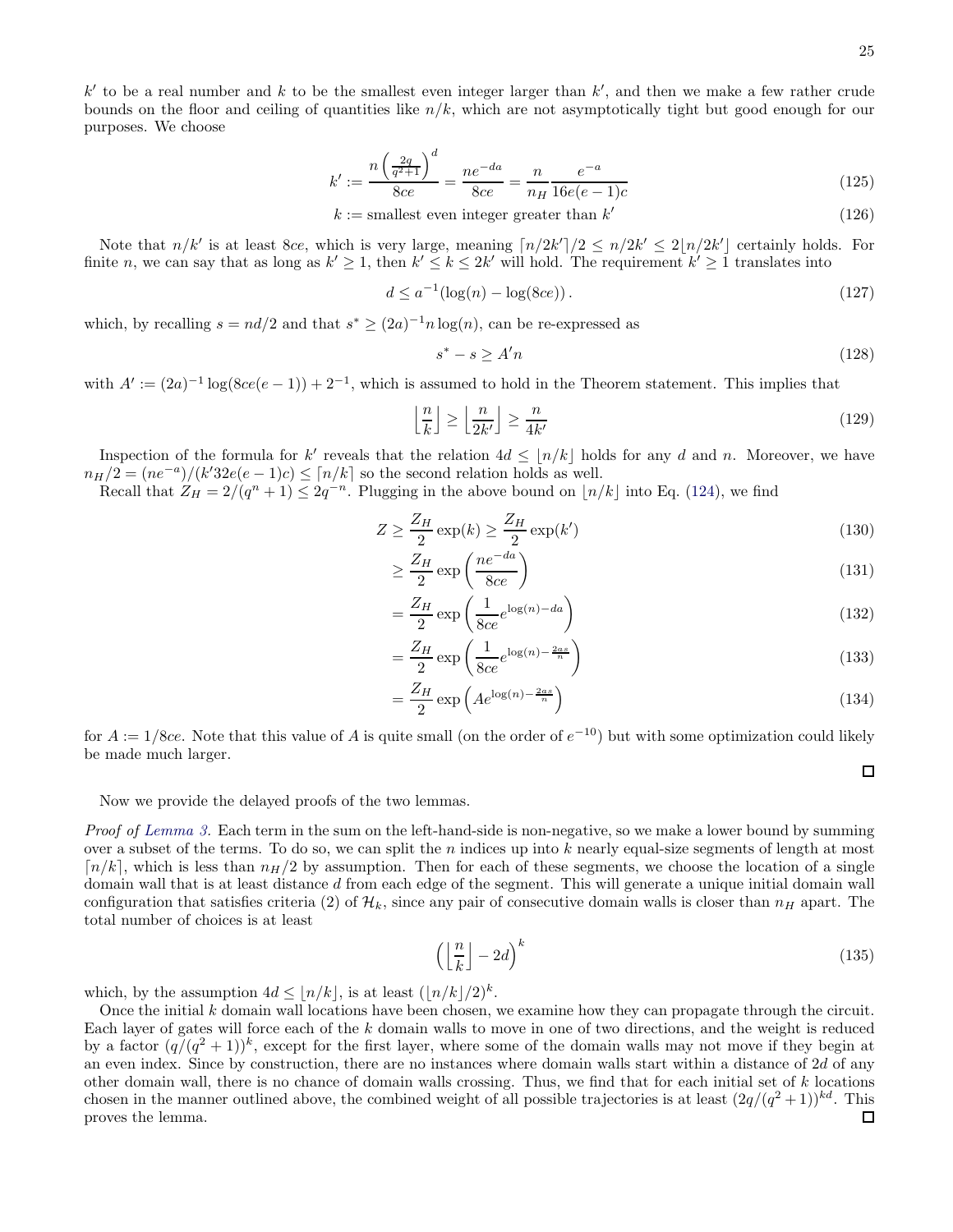*Proof of [Lemma 4.](#page-23-3)* Consider an alternate 1D qudit system with periodic boundary conditions consisting of X sites by identifying site  $e + X$  with site e and ignoring all other sites. Because  $H \in \mathcal{H}_k$ , we can be assured that  $X \leq n_H$ . Let  $\mathcal{J}'_{H,j}$  be the set of all domain wall trajectories on the size-X system. Let  $\mathcal{J}'_{H,j,l}$  be the subset that have  $l = 2l_0$ domain walls on the last time step. Because the collision probability, denoted  $Z_X$ , for this X-qudit system must satisfy  $Z_X \geq Z_{H,X}$ , and here  $Z_{H,X} = 2/(q^X + 1)$ , it must be the case that

<span id="page-25-0"></span>
$$
Z_X := \frac{2}{(q+1)^X} \left( \sum_{J' \in \mathcal{J}'_{H,j}} \text{weight}(J) \right) = \frac{2}{(q+1)^X} \sum_{l_0=0}^{X/4} \left( \sum_{J' \in \mathcal{J}'_{H,j,2l_0}} \text{weight}(J) \right) \ge \left( \frac{2}{q^X + 1} \right) =: Z_{H,X}. \tag{136}
$$

We can upper bound the contribution of all the terms with  $l_0 > 0$  in the above expression by the method that yielded the upper bound in [Theorem 3.](#page-20-0) The sum of those terms is upper bounded by the second term in Eq. [\(106\)](#page-21-0), that is

$$
\frac{2}{(q+1)^X} \sum_{l_0=1}^{X/4} \left( \sum_{J' \in \mathcal{J}'_{H,j,2l_0}} \text{weight}(J) \right) \le Z_{H,X}(e-1)Xe^{-a(d-1)} \tag{137}
$$

<span id="page-25-1"></span>
$$
=\left(\frac{2}{q^X+1}\right)\frac{X}{2n_H}\leq\frac{1}{2}\left(\frac{2}{q^X+1}\right),\tag{138}
$$

since  $X \leq n_H$ . Combining Eqs. [\(136\)](#page-25-0) and [\(138\)](#page-25-1), we find a lower bound on the  $l_0 = 0$  term

<span id="page-25-3"></span>
$$
\left(\sum_{J' \in \mathcal{J}'_{H,j,0}} \text{weight}(J)\right) \ge \left(\frac{(q+1)^X}{2}\right) \left(\frac{2}{q^X+1}\right) \left(1-\frac{1}{2}\right) = \left(\frac{q+1}{q}\right)^X \left(\frac{1}{2}\frac{q^X}{q^X+1}\right) \ge \left(\frac{q+1}{q}\right)^X \left(\frac{1}{3}\right),\tag{139}
$$

where the last inequality follows since  $q \ge 2$  and  $X \ge 1$  must be true. Now, every domain wall trajectory in  $\mathcal{J}_{H,j}$ 



<span id="page-25-2"></span>FIG. 6. Outline of the argument in the proof of [Lemma 4](#page-23-3) that the sum over domain wall trajectories in  $\mathcal{J}_{H,j}$  is at least the sum in  $\mathcal{J}'_{H,j,0}$  divided by some constant factor, expressed in Eq. [\(147\)](#page-26-1). Every trajectory in  $J' \in \mathcal{J}'_{H,j,0}$  can be decomposed into a trajectory  $J \in \mathcal{J}_{H,j}$  a trajectory  $K \in \mathcal{B}_{H,j}$ , and a trajectory  $K' \in \mathcal{B}_{H,j+1}$ , where each domain wall in K intersects the jth domain wall of H, and each domain wall of K' intersects the  $(j+1)$ th domain wall of H. Because the combined weight of all possible K and K' is only a constant factor, independent of n, the combined weight of all possible J cannot be more than a constant factor smaller than the combined weight of all possible  $J'$ . Note that the system with X sites has periodic boundary conditions in this figure.

will also be in  $\mathcal{J}'_{H,j,0}$ , but the converse will not be true. Some trajectories in the latter set will have one or more domain walls that intersect with either the jth or the  $(j + 1)$ th domain wall of H at some time step, which is not allowed within the former set. Thus, the sum over the domain wall trajectories in  $\mathcal{J}_{H,j}$  will be smaller than the sum over those in  $\mathcal{J}'_{H,j,0}$ , but we argue by at most some constant factor by the following argument, which is also described in [Figure 6.](#page-25-2) Let  $\mathcal{B}_{H,j}$  be the set of all trajectories in which every domain wall either intersects the jth domain wall of H at some time step t, or it annihilates with a domain wall that previously intersected with the jth domain wall of H. Then any trajectory in  $\mathcal{J}'_{H,j,0}$  can be formed as the disjoint union of a trajectory in  $J \in \mathcal{J}_{H,j}$ , a trajectory in  $K \in \mathcal{B}_{H,j}$  and a trajectory in  $K' \in \mathcal{B}_{H,j+1}$ , to account for the parts that intersect the jth and  $(j+1)$ th domain walls. Given  $J'$ , the choice of J for this decomposition is unique, but there may be multiple choices of  $(K, K')$  for which it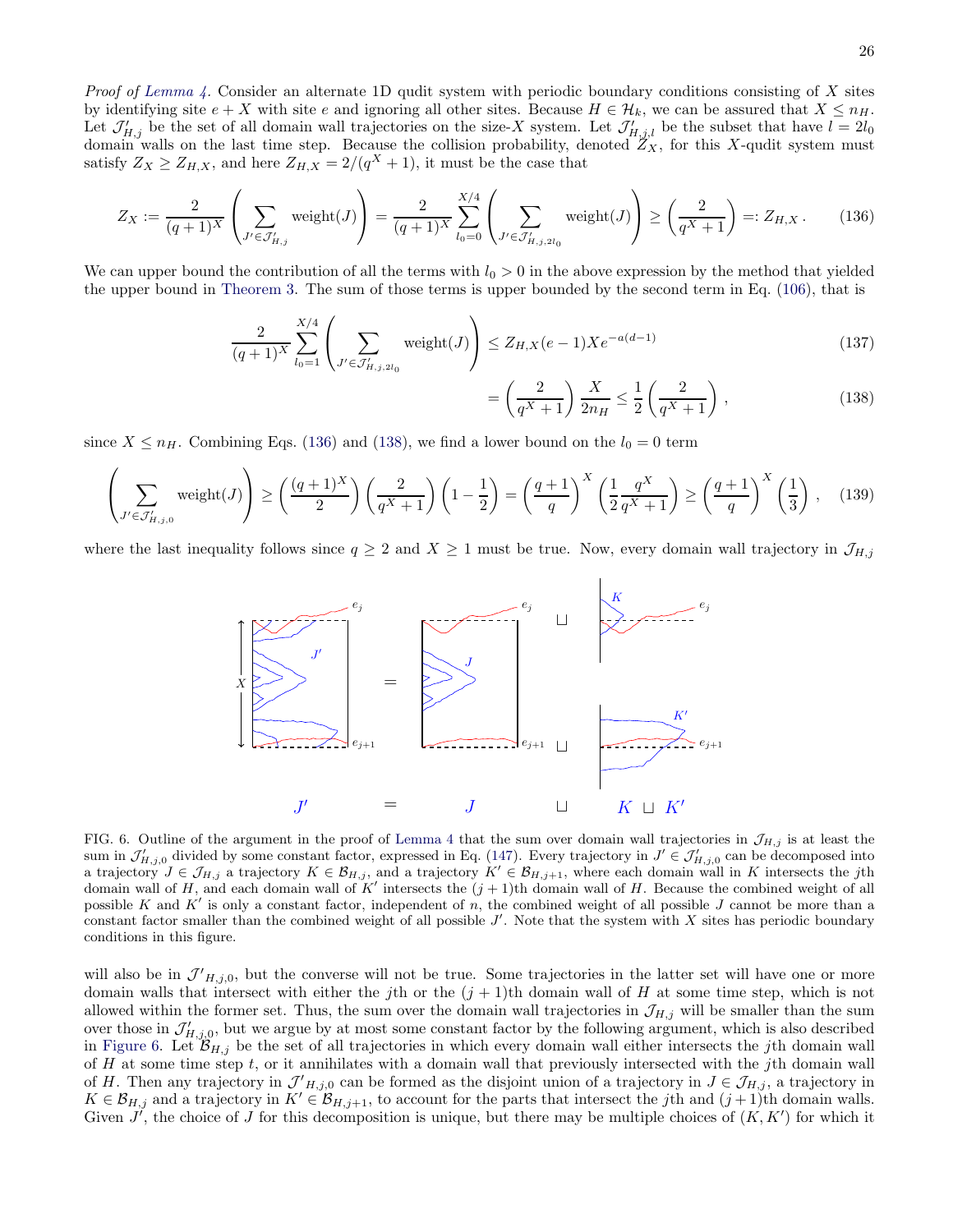holds. Note also that a trajectory in  $\mathcal{B}_{H,j}$  can be decomposed into individual domain wall pairs that coincide with the jth domain wall of H at some time step t and annihilate at some time step  $t'$ . The combined weight of all such pairs, given fixed coincidence point at  $e_{H,j,t}$  is at most  $(2q/(q^2+1))^{2t'}$ . Summing over  $t' \geq t$  we find the combined weight for all possible domain wall pairs coinciding at time step  $t$  is at most

$$
\frac{\left(\frac{2q}{q^2+1}\right)^{2t}}{1-\left(\frac{2q}{q^2+1}\right)^2} = \frac{(q^2+1)^2}{(q^2-1)^2} \left(\frac{2q}{q^2+1}\right)^{2t} . \tag{140}
$$

There can be many domain wall pairs that intersect the jth domain wall of  $H$ , but for each value of  $t$  there will either be no intersection (in which case the factor is 1) or one intersection (in which case the factor is at most the above quantity). Thus we can take the product over including or not including a domain wall at each value of  $t$  and find

$$
\sum_{K \in \mathcal{B}_{H,j}} \text{weight}(K) \le \prod_{t=1}^{s} \left( 1 + \frac{(q^2 + 1)^2}{(q^2 - 1)^2} \left( \frac{2q}{q^2 + 1} \right)^{2t} \right). \tag{141}
$$

This implies

$$
\left(\sum_{J' \in \mathcal{J}'_{H,j,0}} \text{weight}(J)\right) \le \left(\sum_{J \in \mathcal{J}_{H,j}} \text{weight}(J)\right) \left(\sum_{K \in \mathcal{B}_{H,j}} \text{weight}(K)\right) \left(\sum_{K' \in \mathcal{B}_{H,j+1}} \text{weight}(K')\right) \tag{142}
$$

$$
\leq \left(\sum_{J \in \mathcal{J}_{H,j}} \text{weight}(J)\right) \cdot \prod_{t=1}^{s} \left(1 + \frac{(q^2 + 1)^2}{(q^2 - 1)^2} \left(\frac{2q}{q^2 + 1}\right)^{2t}\right)^2\tag{143}
$$

$$
\leq \left(\sum_{J \in \mathcal{J}_{H,j}} \text{weight}(J)\right) \cdot \exp\left(2\sum_{t=1}^{s} \frac{(q^2+1)^2}{(q^2-1)^2} \left(\frac{2q}{q^2+1}\right)^{2t}\right) \tag{144}
$$

$$
\leq \left(\sum_{J \in \mathcal{J}_{H,j}} \text{weight}(J)\right) \cdot \exp\left(\frac{8q^2}{(q^2 - 1)^2} \frac{1}{1 - \left(\frac{2q}{q^2 + 1}\right)^2}\right) \tag{145}
$$

$$
= \left(\sum_{J \in \mathcal{J}_{H,j}} \text{weight}(J)\right) \cdot \exp\left(\frac{8q^2(q^2+1)^2}{(q^2-1)^4}\right) \tag{146}
$$

$$
\leq \left(\sum_{J \in \mathcal{J}_{H,j}} \text{weight}(J)\right) \cdot e^{10},\tag{147}
$$

where the last inequality follows since  $q \geq 2$  and the function of q inside the exp is monotonically decreasing. Combining the above with Eq. [\(139\)](#page-25-3), we arrive at

$$
\left(\sum_{J \in \mathcal{J}_{H,j}} \text{weight}(J)\right) \ge \left(\frac{q+1}{q}\right)^X \left(\frac{1}{3e^{10}}\right) = \left(\frac{q+1}{q}\right)^X c^{-1}.
$$
\n(148)

<span id="page-26-1"></span> $\Box$ 

## <span id="page-26-0"></span>VI. BOUNDS FOR THE COMPLETE-GRAPH ARCHITECTURE

## A. Proof intuition and guide

In the following sections, we complete the proofs for upper and lower bounds of the complete-graph architecture, defined formally in [Definition 1.](#page-9-1) The first insight about the complete-graph architecture is that all configurations with the same Hamming weight are equivalent, as there is a symmetry upon permutation of the qudits. Thus, trajectories through configuration space  $\{I, S\}^n$  are reduced to trajectories through Hamming weight space  $\{0, 1, \ldots, n\}$ .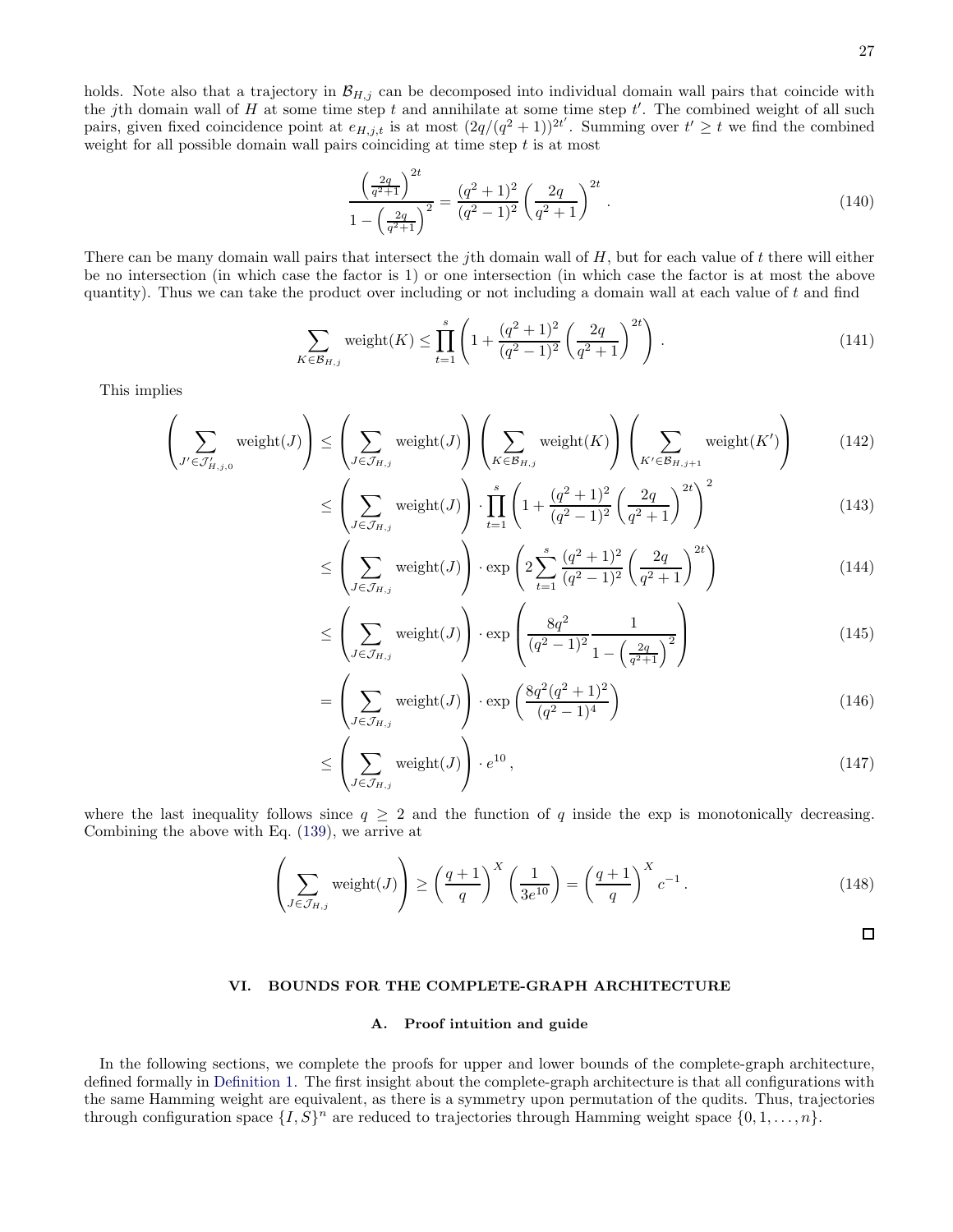Our upper bound will use the framework of the unbiased walk, and the lower bound will use the biased walk. Recall we can use the unbiased walk to express the collision probability  $Z$  as a sum over all possible paths that the trajectory might take, working from Eq. [\(52\)](#page-14-0)

$$
Z = \frac{1}{(q+1)^n} \sum_{\vec{\gamma}^{(0)}} \mathbb{E}_{u,\vec{\gamma}^{(0)}} \left[ \left( \frac{2q}{q^2+1} \right)^{(\text{\# of bit flips during walk})} \right] \tag{149}
$$

$$
= \frac{1}{(q+1)^n} \sum_{x=0}^n {n \choose x} \mathop{\mathbb{E}}_{P_u,x} \left[ \left( \frac{2q}{q^2+1} \right)^{(\text{\# of bit flips during walk})} \right], \tag{150}
$$

where the  $\binom{n}{x}$  comes from the fact that this is the number of initial configurations with Hamming weight x. For the complete-graph case,  $P_u$  takes on a simple form: if the current configuration is x, the chances that the configuration changes on the next time step is precisely the chances of finding mismatching values upon drawing a random pair of indices in [n], which is given by  $\frac{2x(n-x)}{n(n-1)}$ , and if it does change, it is equally likely to become  $x-1$  or to become  $x+1$ . For the biased walk  $P_b$ , everything is the same except that when the configuration changes, it is biased to travel to  $x-1$  with probability  $q^2/(q^2+1)$ . Also, in the biased case, the initial configuration is not a uniform choice over all configurations but instead distributed according to  $\Lambda_b$ , and the expectation in the above equation is replaced with  $\mathbb{E}[q^{|\vec{\gamma}^{(s)}|}]$ . Thus larger Hamming weight configurations are exponentially more significant in their contribution to Z.

To get an intuition for what we expect, we first think about the biased walk, which is what we use for the lower bound. Here, the peak of the probability mass in the initial configuration  $\Lambda_b$  starts around Hamming weight  $x = n/(q+1)$ . On average, the walk lingers for  $n(n-1)/2x(n-x)$  time steps before moving, which is approximately equal to  $n/2x$ when x is close to 0. Due to the bias, and due to the time required to wait, the effective speed of the biased walk is

$$
v_{\text{eff}}(x) = \frac{2x(n-x)}{n(n-1)} \left( \frac{q^2}{q^2+1} - \frac{1}{q^2+1} \right) \approx \frac{2x}{n} \frac{q^2-1}{q^2+1}
$$
 (151)

in the direction of 0, since each time it moves, it has a  $q^2/(q^2+1)$  chance of moving one unit closer to 0, but a  $1/(q^2+1)$  chance of moving one unit farther away from 0. Thus, in expectation, the time it takes for the peak of the probability mass to reach value 0 is

$$
\sum_{x=1}^{n/(q+1)} \frac{1}{v_{\text{eff}}(x)} \approx \frac{q^2 + 1}{q^2 - 1} \frac{1}{2} n \log(n) \approx: s^*,
$$
\n(152)

noting that  $\sum_{x} \frac{1}{x} \approx \log(n)$ .

This strongly suggests that  $s^*$  time steps are *necessary* for anti-concentration, as any less time would mean the peak of the distribution over Hamming weights at the end of the circuit will be located at some Hamming weight  $y > 0$  and as a result, it will receive a significant amount of weight  $q^y$  in its contribution to Z. This is the intuition for our lower bound.

The biased walk also gives intuition for why there is a matching upper bound. If the circuit size is a little bigger than the lower bound, we expect the peak of the distribution to have terminated at the fixed point at 0. It is still possible that the tail of the distribution, which will not yet have reached the fixed point, is too fat to for anti-concentration to have been achieved; each unit farther away from 0 results in a factor of q larger contribution to  $Z$ , so we need the tail to be exponentially decaying if we want to be able to ignore it. This is essentially what we are able to show, albeit in a way where it might not be completely clear that this is what we have done. Intuitively, one reason we expect this exponentially decaying tail is because the effective speed slows down as you get closer to zero. This gives the tail of the distribution, which is sitting further away from 0, time to "catch up," as its effective speed is faster.

To actually perform the upper bound, we turn back to the unbiased walk. To be clear and to match the progression in the full proof, we introduce the concept of a *reduced* path (equivalently, "reduced walk") as a walk that never stands still at a certain configuration. If its Hamming weight at time step  $t$  is  $y$ , then its Hamming weight at time step  $t + 1$  will move to  $y - 1$  or  $y + 1$ . For each walk, we can form a corresponding reduced walk simply by removing consecutive duplicates from the sequence of configurations. Another way to look at it is that given a fixed reduced walk, the actual walk will linger at each location for a certain number of time steps before continuing. In the limit of large circuit size s, there is enough time for the actual walk to linger as long as it would like at each step, and any reduced walk will successfully be "completed" by the actual walk. In this limit,  $Z = Z_H$  where  $Z_H := 2/(q^n + 1)$  is the Haar value. Away from this limit, there is some probability that some reduced paths will not be completed.

We are able to express the difference between  $Z$  and  $Z_H$  as a sum over all reduced paths, including reduced paths that do not terminate at Hamming weight  $0$  or Hamming weight  $n$ , where the summand is proportional to the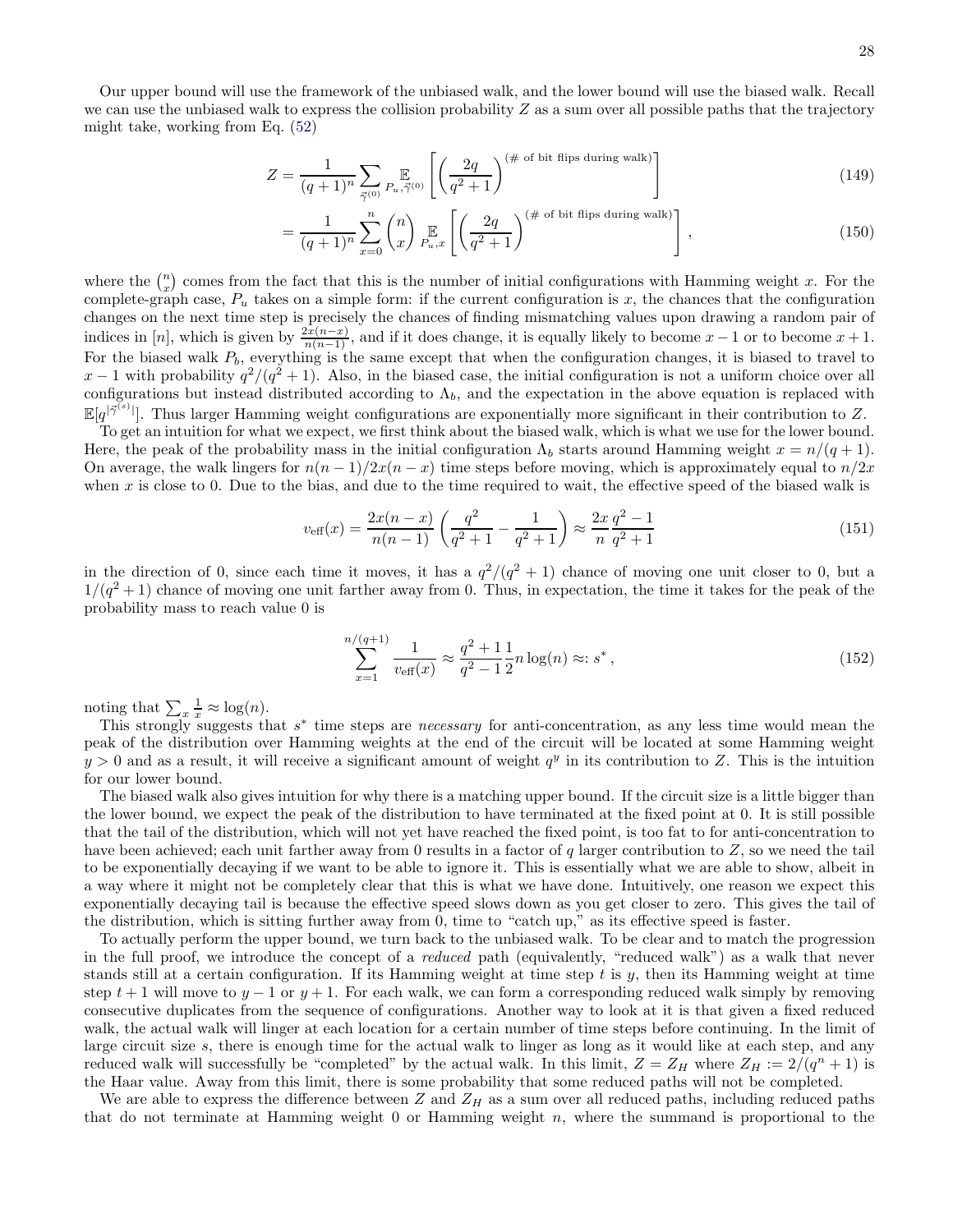probability that that reduced path is not completed within s time steps:

$$
(q+1)^n(Z-Z_H) \tag{153}
$$

$$
= \sum_{\text{red path } \phi} \left(\frac{q}{q^2 + 1}\right)^{\text{length of } \phi} \frac{(q-1)^2}{2q} \Pr[\phi \text{ not completed in } s \text{ time steps}]. \tag{154}
$$

The next key insight is to use a Chernoff bound to bound the probability of a reduced walk not being completed. If L is the length of the walk, the Chernoff bound states (for any constant  $a > 0$ )

$$
\Pr[L > s] \le \frac{\mathbb{E}[e^{aL}]}{e^{as}},\tag{155}
$$

but this is particularly useful because, for fixed  $\phi$ , L is itself a sum of independent random variables  $L_{\phi^{(i)}}$ , the number of time steps the walk waits on step  $i$ . Thus

$$
\mathbb{E}[e^{aL}] = \prod_i \mathbb{E}[e^{aL_{\phi^{(i)}}}]
$$
\n(156)

and because each random variable  $L_{\phi^{(i)}}$  is exponentially distributed, we can calculate  $\mathbb{E}[e^{aL_{\phi^{(i)}}}]$  exactly. For the purposes of the proof sketch, denote

$$
T_x := \mathbb{E}[e^{aL_x}],\tag{157}
$$

which will depend only on the Hamming weight  $x$  of the configuration the walk is at. (The walk will wait longer when it is near 0 or n than when it is near  $n/2$ .) This dependence appears to be a problem as it is unclear how to actually perform the following sum over all possible  $\phi$ . (The constant a for each reduced walk  $\phi$ , denoted  $a_{\phi}$ , will be specified later.)

$$
(q+1)^n (Z - Z_H) = \frac{(q-1)^2}{2q} \sum_{\text{red path } \phi} e^{-a_{\phi}s} \prod_{i=1}^{\text{length of } \phi} \left(\frac{q}{q^2+1} T_{\phi^{(i)}}\right). \tag{158}
$$

To proceed, we break  $\phi$  up into subpaths that inch closer and closer to 0 and n. We can write  $\phi$  as the concatenation of  $\phi_x, \phi_{x-1}, \ldots, \phi_w$ , where  $\phi_v$  begins at either v or  $n-v$  and only reaches  $v-1$  or  $n-v+1$  for the first time on the very last step. Then, w is the minimum Hamming weight distance from one of the fixed points  $(0 \text{ or } n)$  the reduced walk  $\phi$  ever reaches. Because the walk  $\phi_v$  spends all its time between v and  $n - v$ , the expectation  $T_y$  for all of the y within one of these  $\phi_v$  walks will be less than or equal to  $T_v$  (the walk moves slower when its closer to 0 or n), and we can write

$$
(q+1)^n (Z - Z_H)
$$
  
\n
$$
\leq \frac{(q-1)^2}{2q} \sum_{x=0}^n {n \choose x} \sum_{w=0}^{\min(x,n-x)} e^{-a_w s} \left[ \sum_{\phi_x} \left( \frac{q}{q^2+1} T_x \right)^{\text{length of } \phi_x} \right] \dots \left[ \sum_{\phi_w} \left( \frac{q}{q^2+1} T_w \right)^{\text{length of } \phi_w} \right].
$$
 (159)

Here the  $\binom{n}{x}$  comes in as the number of configurations with Hamming weight x, and  $a_{\phi}$  has changed to  $a_w$  because we will choose it so that it only depends on the end point w of  $\phi$ .

The above equation is huge progress because we already know how to perform the sums in brackets. Essentially, the factor of  $T_x$  simply changes the *effective* value of q; we may define  $\bar{q}$  to satisfy

$$
\bar{q}/(\bar{q}^2+1) = qT_x/(q^2+1). \tag{160}
$$

Then we can use the formulas for sums over paths that we have already developed in [Lemma 1](#page-15-0) to perform the sums. What we find is that, for the values of  $a_w$  that we can choose, we must allocate roughly  $(q^2 + 1)n/2(q^2 - 1)x$  time steps for s such that  $e^{-a_w s}$  can cancel out the value of the sum in brackets for  $\phi_x$ . Note that this is precisely the inverse of the effective speed we defined before. Then, for all the sums to be canceled from  $v = 1$  to  $v = n/2$ , we must allocate

$$
\sum_{v=1}^{n/2} \frac{q^2 + 1}{2(q^2 - 1)} \frac{n}{x} \approx \frac{q^2 + 1}{2(q^2 - 1)} n \log(n)
$$
\n(161)

time steps. Fundamentally, the  $log(n)$  factor becomes necessary because the walk waits longer and longer as it gets closer and closer to the fixed points. In the full analysis, we find a term linear in  $n$  is also necessary to fully anti-concentrate but our analysis of the linear term is not tight.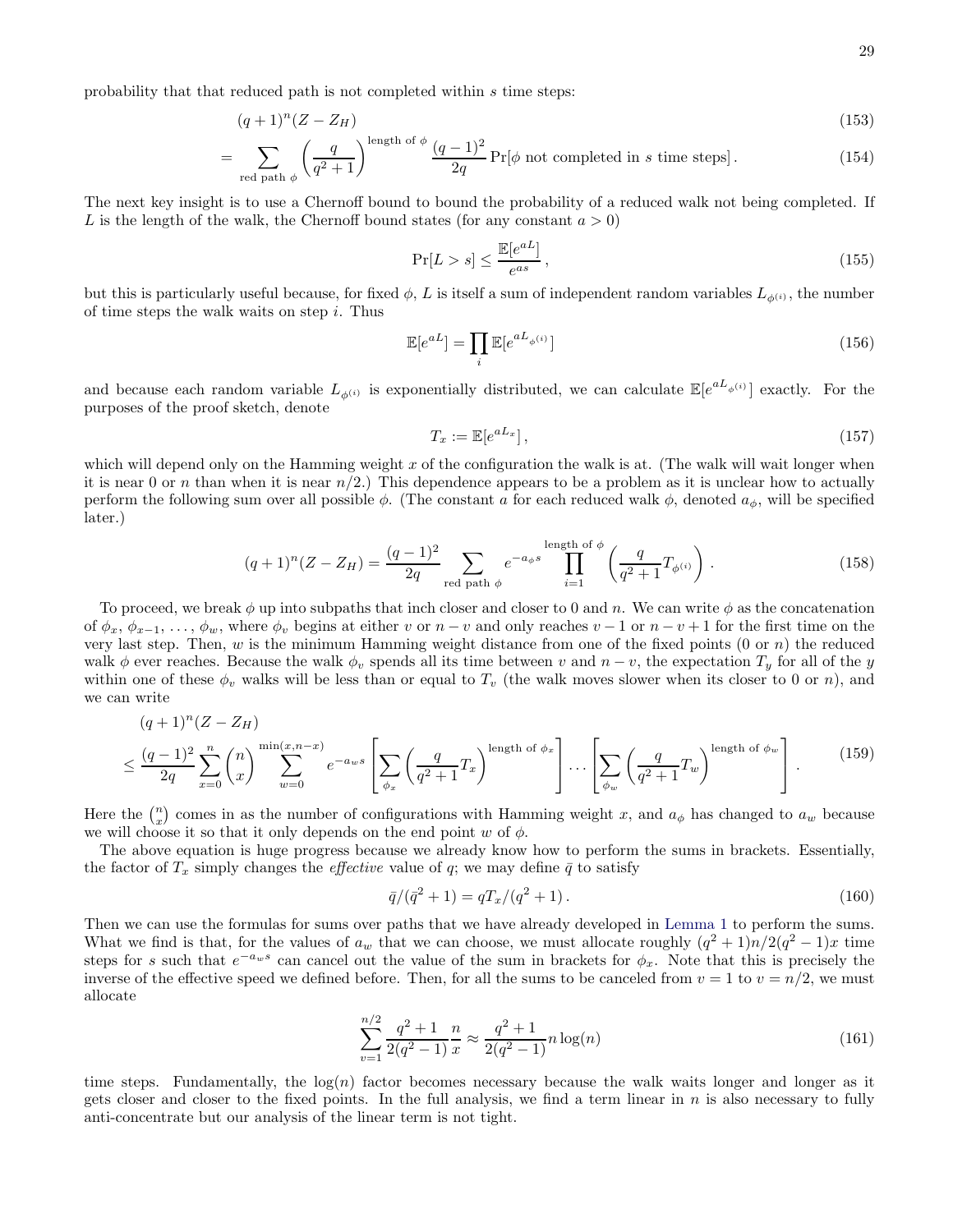## B. Preliminaries

#### 1. Trajectories

For the complete-graph architecture, we may keep track of only the Hamming weight of a certain configuration. Thus, our random walks are over the set  $\{0, 1, \ldots, n\}$ . A trajectory  $\gamma$  is now a sequence of integers  $(\gamma^{(0)}, \ldots, \gamma^{(s)})$ . Generally speaking, if  $t > s$  for a sequence of length s, let  $\gamma^{(t)}$  return  $\gamma^{(s)}$ . A sequence is valid if for every t,  $|\gamma^{(t)} - \gamma^{(t-1)}| \leq 1$  and such that if 0 or n appears, it appears only once at the very end of the sequence. Let  $\Gamma$  be the set of all valid trajectories.

For any valid trajectory  $\gamma$  the unbiased random walk associates a non-zero probability:

$$
\Pr_{P_u}[\gamma] := \prod_{t=1}^s P_u[\gamma^{(t)} | \gamma^{(t-1)}],\tag{162}
$$

where

$$
P_u[y|x] = \begin{cases} \frac{x(n-x)}{n(n-1)} & \text{if } |y-x| = 1\\ 1 - \frac{2x(n-x)}{n(n-1)} & \text{if } y = x\\ 0 & \text{otherwise} \end{cases}
$$
 (163)

We can make the same definition for the biased random walk by replacing  $P_u$  with  $P_b$  where

$$
P_b[y|x] = \begin{cases} \frac{2q^{1+x-y}}{q^2+1} \frac{x(n-x)}{n(n-1)} & \text{if } |y-x| = 1\\ 1 - \frac{2x(n-x)}{n(n-1)} & \text{if } y = x\\ 0 & \text{otherwise} \end{cases} \tag{164}
$$

For  $P \in \{P_u, P_b\}$  and any subset  $\Upsilon \subseteq \Gamma$ , we let  $\Pr_P[\Upsilon] = \sum_{\gamma \in \Upsilon} \Pr[\gamma]$  be the total probability assigned to paths in Υ.

### 2. Conditional probabilities and expectations

For any  $\gamma \in \Upsilon$  we may also define the conditional probability

$$
\Pr_{P}[\gamma|\Upsilon] := \frac{\Pr_{P}[\gamma]}{\Pr_{P}[\Upsilon]},\tag{165}
$$

which indicates drawing from the subset Υ with probability proportional to that assigned by the (unbiased or biased) random walk. This also allows us to naturally define conditional expectation values for some quantity Q computed from  $\gamma$ 

$$
\mathbb{E}[Q[\gamma]|\gamma \in \Upsilon] := \sum_{\gamma \in \Upsilon} \frac{\Pr_P[\gamma]}{\Pr_P[\Upsilon]} Q[\gamma]. \tag{166}
$$

### 3. Trajectory concatenation and other operations

For any trajectory  $\gamma = (\gamma^{(0)}, \ldots, \gamma^{(s)}) \in \Gamma$ , let  $L[\gamma] = s$  be the length of the trajectory, and let  $\gamma^{(L)}$  be shorthand for  $\gamma^{(L[\gamma])}$ . The statement  $w \in \gamma$  returns true if there exists some t for which  $\gamma^{(t)} = w$ . Then, we let

$$
S_w[\gamma] = \begin{cases} \min\left(\{t : \gamma^{(t)} = w\}\right) & \text{if } w \in \gamma\\ -1 & \text{if } w \notin \gamma \end{cases}
$$
 (167)

be the first time step along  $\gamma$  for which the trajectory reaches w. We also let

$$
M[\gamma] := \max_{0 \le t \le L[\gamma]} \gamma_t \tag{168}
$$

$$
m[\gamma] := \min_{0 \le t \le L[\gamma]} \gamma_t \tag{169}
$$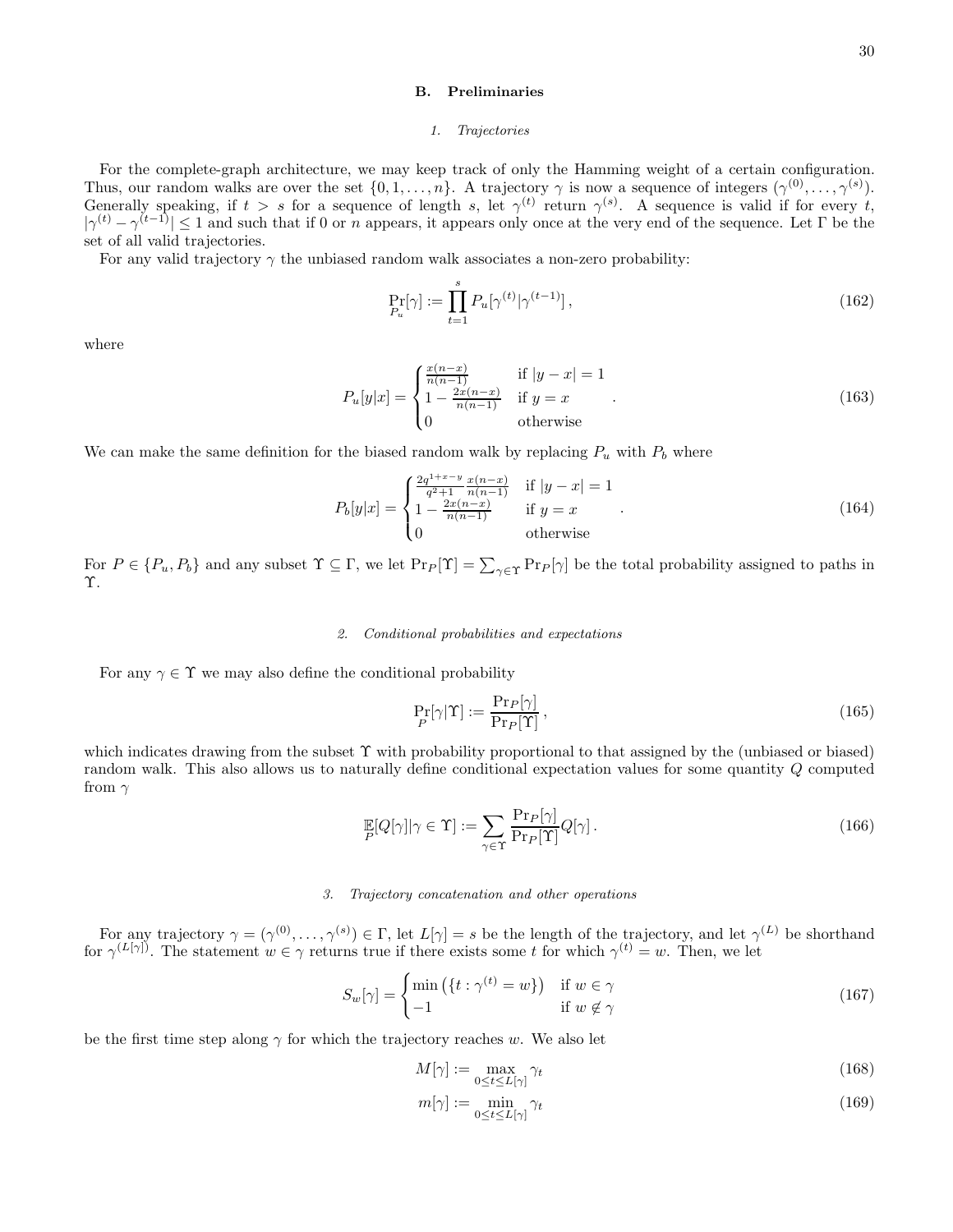We can naturally concatenate two trajectories  $\gamma_1$  and  $\gamma_2$  if  $\gamma_1^{(L)} = \gamma_2^{(0)}$  to form a trajectory  $\gamma = \gamma_1 \cdot \gamma_2$  of length  $L[\gamma_1] + L[\gamma_2]$ . We will say that  $\gamma_A \subset \gamma_C$  if there exists some  $\gamma_B$  for which  $\gamma_A \cdot \gamma_B = \gamma_C$ .

For any trajectory  $\gamma$  we let  $\tilde{\gamma}$  be the flipped trajectory.

$$
\tilde{\gamma} := (n - \gamma^{(0)}, n - \gamma^{(1)}, \dots, n - \gamma^{(s)}).
$$
\n(170)

In general, if v is an integer with  $0 \le v \le n$ , then let  $\tilde{v} := \min(v, n - v)$ .

Similarly, let  $\bar{\gamma}$  return the reversed trajectory.

$$
\bar{\gamma} := (\gamma^{(s)}, \dots, \gamma^{(0)}). \tag{171}
$$

Moreover, let  $\gamma^{[t]}$  return the trajectory  $\gamma$  truncated to length t, or simply return  $\gamma$  if  $t \ge L[\gamma]$ , i.e.

$$
\gamma^{[t]} := \begin{cases} \gamma & \text{if } t \ge L[\gamma] \\ (\gamma^{(0)}, \dots, \gamma^{(t)}) & \text{if } t < L[\gamma] \end{cases} . \tag{172}
$$

Let  $\gamma^{[L-t]}$  be shorthand for  $\gamma^{[L[\gamma]-t]}$ . More generally, let  $\gamma^{[a,b]} = (\gamma^{(a)}, \gamma^{(a+1)}, \dots, \gamma^{(b)})$ .

4. Important subsets of Γ

We now define various subsets of Γ. Let

$$
\Gamma_x := \{ \gamma \in \Gamma : \gamma^{(0)} = x \} \tag{173}
$$

be the subset of trajectories that begin at  $x$ , and let

$$
\Gamma^w := \{ \gamma \in \Gamma : S_w[\gamma] = L[\gamma] \}
$$
\n(174)

be the set of trajectories that reach w for the first time and immediately terminate. We make the natural combination of these

$$
\Gamma_x^w := \{ \gamma \in \Gamma : \gamma_0 = x, S_w[\gamma] = L[\gamma] \}.
$$
\n(175)

Of particular importance are sets where  $w = 0$  or  $w = n$ , which include valid trajectories that terminate at one of the fixed points of the random walk. Define

$$
\Gamma_x^* = \Gamma_x^0 \cup \Gamma_x^n \tag{176}
$$

and note that  $Pr_{P_u}[\Gamma_x^*] = Pr_{P_b}[\Gamma_x^*] = 1$ , a statement that intuitively makes sense since walks will eventually reach either 0 or n with probability 1. Adding the superscript w to any set  $\Upsilon$  restricts to walks for which  $L[\gamma] = S_w[\gamma]$ .

When any walk in  $\Upsilon$  can be concatenated with any walk in  $\Upsilon'$  we let

$$
\Upsilon \cdot \Upsilon' := \{ \gamma \cdot \gamma' : \gamma \in \Upsilon, \gamma' \in \Upsilon' \}.
$$
\n(177)

Additionally, we let

$$
\tilde{\Upsilon} := \{ \tilde{\gamma} : \gamma \in \Upsilon \} \tag{178}
$$

$$
\bar{\Upsilon} := \{ \bar{\gamma} : \gamma \in \Upsilon \} \,. \tag{179}
$$

## 5. Reduced trajectories

We also introduce the concept of a *reduced* trajectory, which we sometimes refer to synonymously as a reduced walk, which is a valid trajectory for which  $|\gamma^{(t)} - \gamma^{(t-1)}| = 1$  for all t; that is, the reduced walk never stands still. We let the set of reduced walks be  $\Psi$ , and let all sub and superscripts restrict  $\Psi$  in the same way they restricted Γ. For any  $\gamma \in \Gamma$  we can associate a reduced walk  $\psi \in \Psi$  by removing consecutive duplicates from  $\gamma$ . Under this definition, we let  $R[\gamma] := \psi$ . For any  $\psi \in \Psi$  we let

$$
\Gamma_{\psi} = \{ \gamma \in \Gamma : R[\gamma] = \psi, R[\psi^{[L-1]}] \neq \psi \},\tag{180}
$$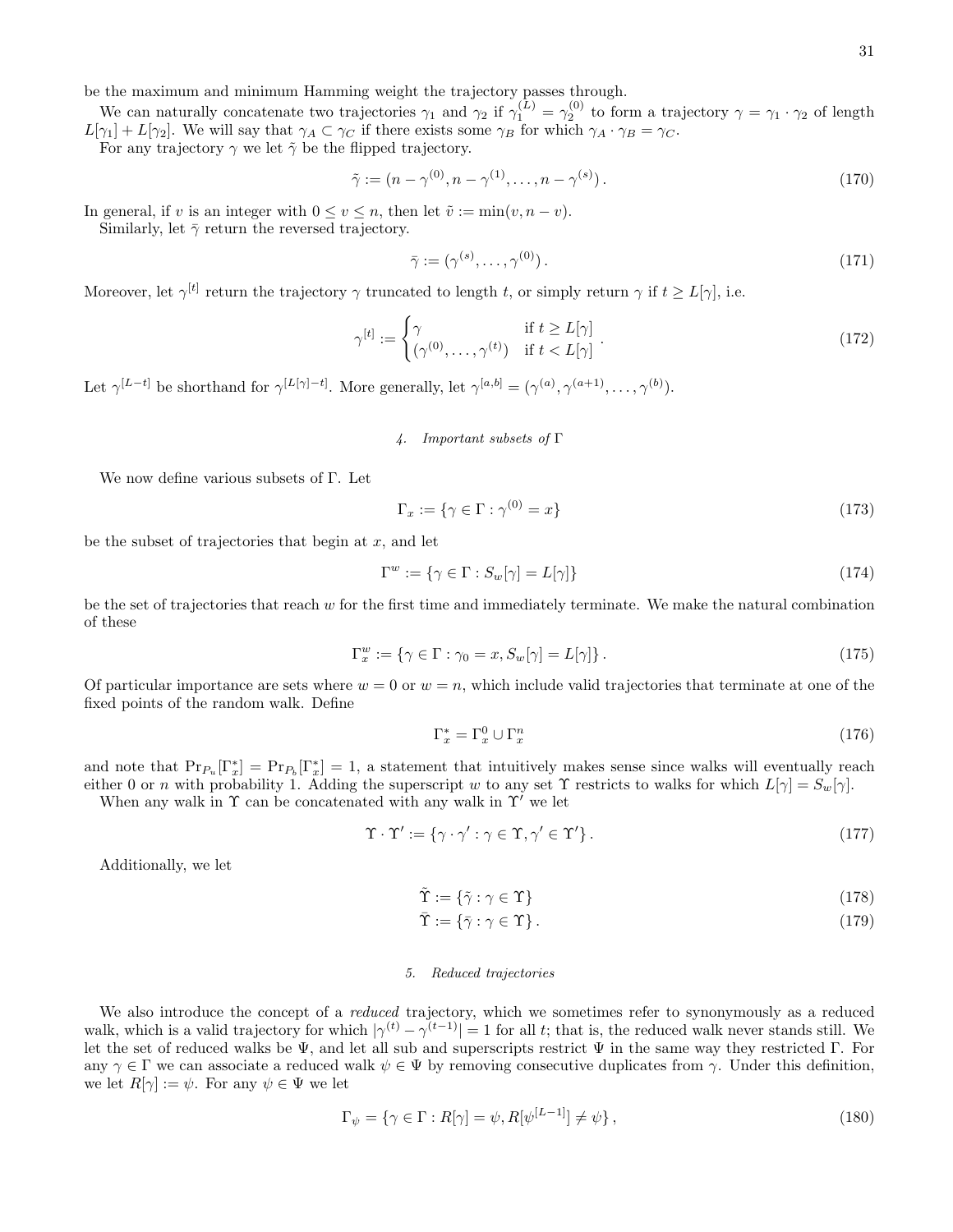where the second condition acts to include only trajectories  $\gamma$  whose final configuration appears only once (i.e. when the final configuration is removed, the reduced sequence changes).

Under dynamics by either the unbiased or biased walk, it is easy to calculate the probability associated with  $\Gamma_{\psi}$ :

$$
\Pr_{P_u}[\Gamma_\psi] := \left(\frac{1}{2}\right)^{L[\psi]}
$$
\n(181)

<span id="page-31-2"></span><span id="page-31-1"></span>
$$
\Pr_{P_b}[\Gamma_{\psi}] := q^{\psi^{(0)} - \psi^{(L)}} \left(\frac{q}{q^2 + 1}\right)^{L[\psi]}.
$$
\n(182)

Finally, define the following subsets of  $\Psi$ :

$$
\Lambda_x = \Psi_{x|n-x+1}^{x-1} \cup \Psi_{x|x-1}^{n-x+1}
$$
\n(183)

$$
\Xi_w = \{ \psi \in \Psi_w : m(\psi) \ge w, M(\psi) \le n - w \},\tag{184}
$$

where the subset  $\Psi_{a|b}^c$  is defined as follows.

$$
\Psi_{x|z}^{w} := \begin{cases}\n\{\psi \in \Psi_x^w : M[\psi] < z\} & \text{if } w < x < z \\
\{\psi \in \Psi_x^w : m[\psi] > z\} & \text{if } z < x < w \\
\emptyset & \text{otherwise}\n\end{cases} \tag{185}
$$

In words, the set  $\Psi_{x|z}^w$  includes reduced walks that begin at x and end at w without ever reaching z. Thus  $\Lambda_x$  is the set of reduced walks that start at x and end at  $x - 1$  without ever reaching  $n - x + 1$  or end at  $n - x + 1$  without ever reaching  $x - 1$ . The set  $\Xi_w$  is the set of reduced walks of any finite length that start at w but never reach either  $w - 1$  or  $n - w + 1$ .

## C. Upper bound proof

<span id="page-31-0"></span>**Theorem 5.** For the complete-graph architecture with circuit size s on n qudits with local Hilbert space dimension q

$$
Z \le Z_H \left( 1 + e^{-\frac{2a}{n}(s - s^*)} \right),\tag{186}
$$

as long as  $s \geq s^*$ , where

$$
s^* = \frac{q^2 + 1}{2(q^2 - 1)} n \log(n) + O(n)
$$
\n(187)

$$
a = \frac{(q-1)^2}{2(q^2+1)}.
$$
\n(188)

*Proof.* In this proof, we will be working with expressions for the collision probability  $Z$ . It will take several steps to manipulate the original expression into the form we need, so we will move back and forth between updating the expression and developing the tools needed to justify these updates.

We start by expressing

$$
Z = \frac{1}{(q+1)^n} \sum_{x=0}^n \binom{n}{x} \mathbb{E}\left[\left(\frac{2q}{q^2+1}\right)^{L\left[R\left[\gamma^{[s]}\right]\right]} \; \middle| \; \gamma \in \Gamma_x^*\right].\tag{189}
$$

This is seen to be equivalent to Eq. [\(52\)](#page-14-0) as follows. There are  $\binom{n}{x}$  initial configurations with Hamming weight x, and generating a length-s trajectory beginning at  $x$  with the unbiased Markov chain is equivalent to randomly choosing a trajectory  $\gamma$  from  $\Gamma_x^*$ , which begins at x and ends at a fixed point (0 or n), with probability proportional to that assigned by the unbiased walk, and then truncating the walk to length s, denoted by  $\gamma^{[s]}$ . Then  $R[\gamma^{[s]}]$  is the reduced trajectory, where consecutive duplicates are removed, and  $L[R[\gamma^{[s]}]]$  is the length of that reduced trajectory, or in other words, the total number of bit flips that have occurred within the first s time steps.

Moving ahead, we observe that drawing  $\gamma$  from  $\Gamma_x^*$  is equivalent to first drawing a reduced trajectory  $\psi$  from  $\Psi_x^*$ and then drawing  $\gamma$  from  $\Gamma_{\psi}$ , so we can rewrite

$$
Z = \frac{1}{(q+1)^n} \sum_{x=0}^n \binom{n}{x} \sum_{\psi \in \Psi_x^*} \Pr_{P_u}[\Gamma_{\psi}] \mathop{\mathbb{E}}_{P_u} \left[ \left( \frac{2q}{q^2+1} \right)^{L[R[\gamma^{[s]}]]} \middle| \gamma \in \Gamma_{\psi} \right]. \tag{190}
$$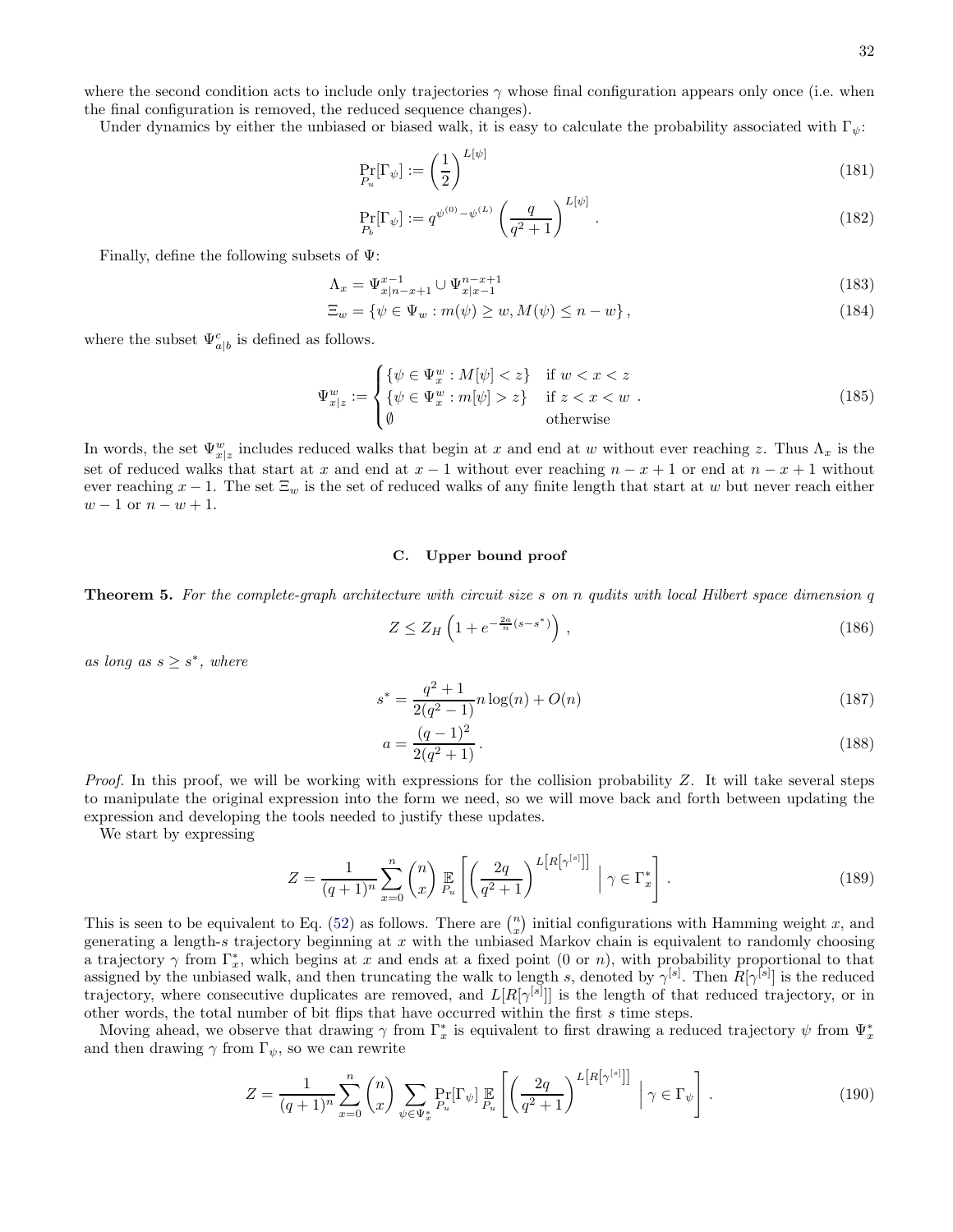$$
\mathbb{E}[f(X)] = \sum_{m=0}^{M} \Pr[X=m]f(m) = \sum_{m=0}^{M} \left( \Pr[X < m+1] - \Pr[X < m] \right) f(m)
$$
\n(191)

$$
= f(M) + \sum_{m=1}^{M} \Pr[X < m] \left( f(m-1) - f(m) \right) \,. \tag{192}
$$

Taking  $X = L[R[\gamma^{[s]}]]$  for  $\gamma$  drawn at random from  $\Gamma_{\psi}$  and  $f(X) = (2q/(q^2+1))^X$ , we find

$$
\mathbb{E}\left[\left(\frac{2q}{q^2+1}\right)^{L[R\left[\gamma^{[s]}\right]}\Big|\ \gamma\in\Gamma_{\psi}\right] = \left(\frac{2q}{q^2+1}\right)^{L[\psi]} + \sum_{m=1}^{L[\psi]} \Pr_{P_u}\left[L[R[\gamma^{[s]}]] < m\ \Big|\ \gamma\in\Gamma_{\psi}\right] \left(\frac{2q}{q^2+1}\right)^{m-1} \frac{(q-1)^2}{q^2+1} \tag{193}
$$
\n
$$
= \left(\frac{2q}{q^2+1}\right)^{L[\psi]} + \sum_{m=1}^{L[\psi]} \Pr_{P_u}\left[L[\gamma] > s\ \Big|\ \gamma\in\Gamma_{\psi^{[m]}}\right] \left(\frac{2q}{q^2+1}\right)^{m-1} \frac{(q-1)^2}{q^2+1}, \tag{194}
$$

where the last line follows since the conditions  $L[R[\gamma^{[s]}]] < m$  with  $\gamma \in \Gamma_{\psi}$  and  $L[\gamma] > s$  with  $\gamma \in \Gamma_{\psi^{[m]}}$  both correspond to deciding if the configuration has changed at least  $m$  times within the first  $s$  steps.

The quantity

$$
\frac{1}{(q+1)^n} \sum_{x=0}^n \binom{n}{x} \sum_{\psi \in \Psi_x^*} \Pr_{P_u}[\Gamma_\psi] \left(\frac{2q}{q^2+1}\right)^{L[\psi]}
$$
\n
$$
(195)
$$

is precisely equal to  $Z_H$ , as this represents the limit of infinite size where all trajectories terminate at one of the fixed points (see [Section III F\)](#page-16-2). Thus, also noting that  $Pr_{P_u}[\Gamma_{\psi}] = 2^{-L[\psi]}$ , we have

$$
Z = Z_H + \frac{(q-1)^2}{(q+1)^n (q^2+1)} \sum_{x=0}^n {n \choose x} \sum_{\psi \in \Psi_x^*} \Pr_{P_u}[\Gamma_{\psi}] \sum_{m=1}^{L[\psi]} \Pr_{P_u} [L[\gamma] > s \mid \gamma \in \Gamma_{\psi^{[m]}}] \left(\frac{2q}{q^2+1}\right)^{m-1} \tag{196}
$$

$$
=Z_H + \frac{(q-1)^2}{(q+1)^n(2q)} \sum_{x=0}^n \binom{n}{x} \sum_{\psi \in \Psi_x^*} \Pr_{P_u}[\Gamma_{\psi}] \sum_{m=1}^{L[\psi]} \Pr_{P_u} \left[ L[\gamma] > s \; \middle| \; \gamma \in \Gamma_{\psi}[m] \right] \left( \frac{2q}{q^2+1} \right)^m \tag{197}
$$

$$
=Z_H + \frac{(q-1)^2}{(q+1)^n(2q)} \sum_{x=0}^n \binom{n}{x} \sum_{\psi \in \Psi_x^*} 2^{-L[\psi]} \sum_{m=1}^{L[\psi]} \Pr_{P_u} \left[ L[\gamma] > s \; \middle| \; \gamma \in \Gamma_{\psi^{[m]}} \right] \left( \frac{2q}{q^2+1} \right)^m. \tag{198}
$$

Now, in the first line below, by associating  $\phi = \psi^{[m]}$  we reorder and regroup the sums: instead of summing over paths  $\psi$  that end at a fixed point and then all intermediate points  $m = 1, \ldots, L[\psi]$  along the path, we first sum over all m, all  $\phi$  (not necessarily ending at a fixed point) of length m, and then all  $\psi$  for which  $\phi \subset \psi$  (recall this means that the first  $L[\phi]$  entries in the trajectory  $\psi$  are equal to  $\phi$ ). In the second line, we note that the sums over m and  $\phi$  of length m is just a sum over all  $\phi$  (of any length). In the third line, we note that the total probability of all the walks  $\psi$  for which  $\phi \subset \psi$  is just  $2^{-L[\phi]}$ .

$$
Z = Z_H + \frac{(q-1)^2}{(q+1)^n (2q)} \sum_{x=0}^n {n \choose x} \sum_{m=1}^\infty \sum_{\substack{\phi \in \Psi_x \\ L[\phi] = m}} \left( \sum_{\substack{\psi \in \Psi_x^* \\ \phi \subset \psi}} 2^{-L[\psi]} \right) \Pr_{P_u} \left[ L[\gamma] > s \middle| \gamma \in \Gamma_\phi \right] \left( \frac{2q}{q^2+1} \right)^{L[\phi]} \tag{199}
$$

$$
=Z_H+\frac{(q-1)^2}{(q+1)^n(2q)}\sum_{x=0}^n\binom{n}{x}\sum_{\phi\in\Psi_x}\left(\sum_{\substack{\psi\in\Psi_x^*\\ \phi\subset\psi}}2^{-L[\psi]}\right)\Pr_{P_u}\left[L[\gamma]>s\;\middle|\;\gamma\in\Gamma_\phi\right]\left(\frac{2q}{q^2+1}\right)^{L[\phi]} \tag{200}
$$

$$
=Z_H+\frac{(q-1)^2}{(q+1)^n(2q)}\sum_{x=0}^n\binom{n}{x}\sum_{\phi\in\Psi_x}\left(2^{-L[\phi]}\right)\Pr_{P_u}\left[L[\gamma]>s\bigg|\gamma\in\Gamma_\phi\right]\left(\frac{2q}{q^2+1}\right)^{L[\phi]}
$$
\n
$$
(201)
$$

$$
=Z_H+\frac{(q-1)^2}{(q+1)^n(2q)}\sum_{x=0}^n\binom{n}{x}\sum_{\phi\in\Psi_x}\Pr_{P_u}\left[L[\gamma]>s\;\middle|\;\gamma\in\Gamma_\phi\right]\left(\frac{q}{q^2+1}\right)^{L[\phi]}.\tag{202}
$$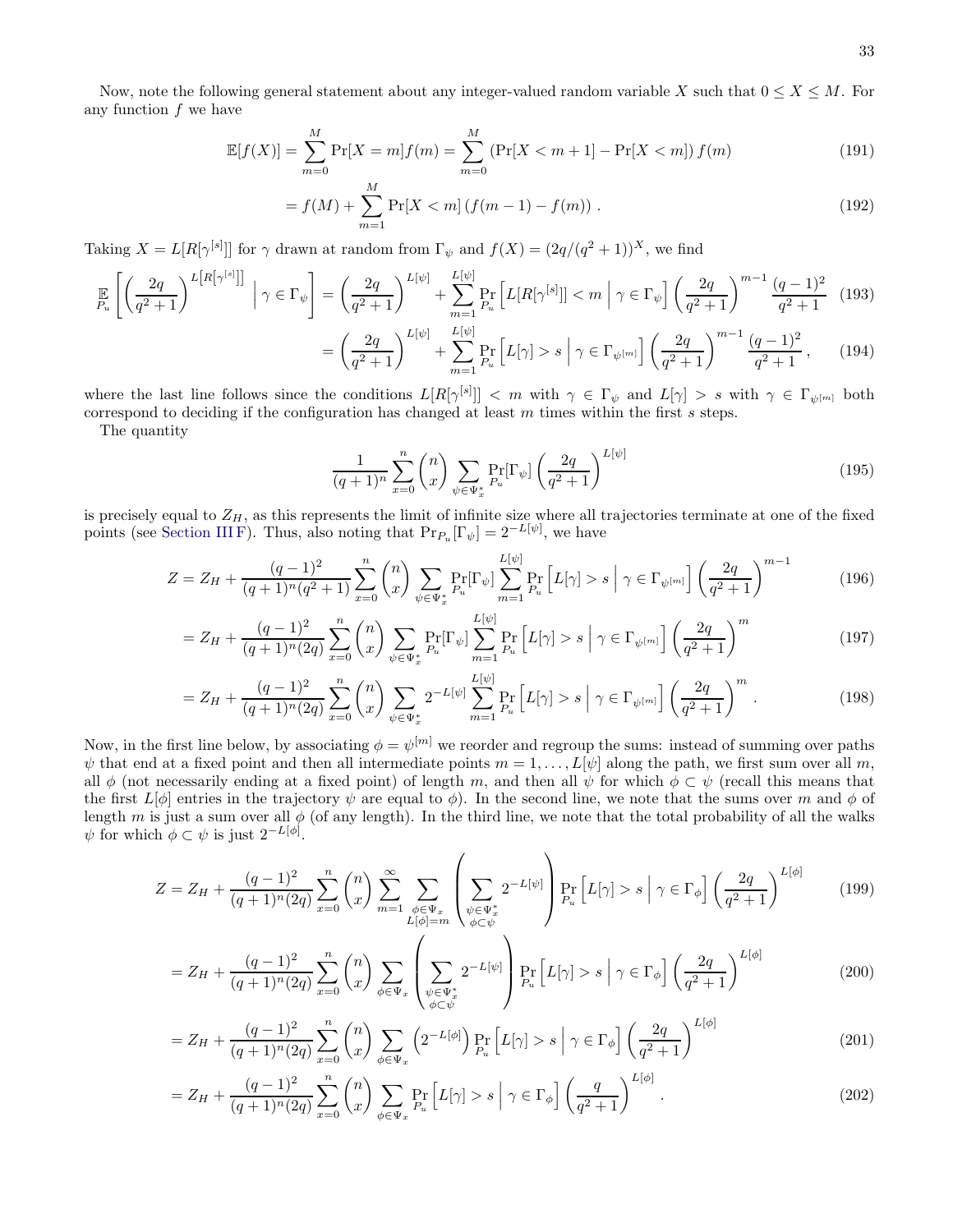Now we examine the final expression. The difference between Z and  $Z_H$  is a sum over  $\Psi_x$ , which includes all reduced paths  $\phi$  that start at x and may or may not terminate at 0 or n. The statement  $L[\gamma] > s$  is true if the number of time steps it takes to complete this reduced path is at least  $s$ , i.e. the probability that the path does not finish within s time steps. As a sanity check, when s becomes infinite, we expect this probability to become zero for any path as there would be enough time for any path to finish, and in this case  $Z = Z_H$  as expected. This expression represents progress because we will be able to bound the probability of a certain path being completed using a Chernoff bound.

For any random variable X and for any constant  $a > 0$ 

$$
\Pr[X > k] \le \frac{\mathbb{E}[e^{aX}]}{e^{ak}}.\tag{203}
$$

We use this bound with  $X = L[\gamma], k = s$ , and yet-to-be-specified constants  $a_{\phi} > 0$ 

$$
Z - Z_H \le \frac{(q-1)^2}{(q+1)^n (2q)} \sum_{x=0}^n \binom{n}{x} \sum_{\phi \in \Psi_x} e^{-a_\phi s} \mathbb{E}_{P_u} \left[ e^{a_\phi L[\gamma]} \middle| \gamma \in \Gamma_\phi \right] \left( \frac{q}{q^2+1} \right)^{L[\phi]} . \tag{204}
$$

The Chernoff bound has the additional benefit that  $\mathbb{E}[e^{aX}]$  separates when X is the sum of independent random variables. In particular, once  $\phi$  is fixed,  $L[\gamma]$  is the sum of exponentially distributed random variables corresponding to how many time steps the path  $\gamma$  waits at each position along the reduced path  $\phi$ .

This is seen formally by noting that

$$
\phi = (\phi^{(0)}, \phi^{(1)}) \cdot (\phi^{(1)}, \phi^{(2)}) \cdot \ldots \cdot (\phi^{(L-1)}, \phi^{(L)})
$$
\n(205)

$$
\Gamma_{\phi} = \Gamma_{(\phi^{(0)}, \phi^{(1)})} \cdot \Gamma_{(\phi^{(1)}, \phi^{(2)})} \cdot \ldots \cdot \Gamma_{(\phi^{(L-1)}, \phi^{(L)})},
$$
\n(206)

and meanwhile, for any collection of subsets  $\Upsilon_m$ 

$$
\mathbb{E}_{P_u} \left[ e^{aL[\gamma]} \mid \gamma \in \Upsilon_1 \cdot \ldots \cdot \Upsilon_M \right] = \prod_{m=1}^M \mathbb{E}_{P_u} \left[ e^{aL[\gamma]} \mid \gamma \in \Upsilon_m \right]. \tag{207}
$$

For any  $r = 0, \ldots, L[\phi] - 1$ , we can evaluate

$$
\mathbb{E}_{P_u} \left[ e^{aL[\gamma]} \mid \gamma \in \Gamma_{(\phi^{(r)}, \phi^{(r+1)})} \right] = \sum_{t=1}^{\infty} \left( 1 - \lambda_{\phi^{(r)}}^{-1} \right)^{t-1} \lambda_{\phi^{(r)}}^{-1} e^{at}
$$
\n(208)

$$
=\frac{1}{1-\lambda_{\phi^{(r)}}(1-e^{-a})},\tag{209}
$$

where

$$
\lambda_v := \frac{n(n-1)}{2v(n-v)}\tag{210}
$$

is the expected amount of time the walk will wait at Hamming weight v before moving to  $v + 1$  or  $v - 1$ , and hence

$$
\mathop{\mathbb{E}}_{P_u} \left[ e^{a_\phi L[\gamma]} \middle| \gamma \in \Gamma_\phi \right] = \prod_{r=0}^{L[\phi]-1} \frac{1}{1 - \lambda_{\phi^{(r)}} (1 - e^{-a_\phi})}. \tag{211}
$$

We have made some progress at evaluating the bound on Z, but at this point it remains unclear how to perform the sum over paths  $\phi \in \Psi_x$ . To do so, first we will decompose paths  $\phi$  into a series of subpaths that inch closer and closer to the fixed points at 0 and n. In particular, we will decompose a path  $\phi$  as a concatenation of subpaths drawn from  $\Lambda_v$  for various v and one final subpath drawn from  $\Xi_w$ , as described in the following lemma. Recall from Eqs. [\(183\)](#page-31-1) and [\(184\)](#page-31-2) that these subsets of  $\Psi$  are defined by where they start, where they end, and/or some maximum or minimum point at which they ever reach.

**Lemma 5.** Suppose  $\phi \in \Psi_x$ . Let  $\tilde{x} = \min(x, n - x)$  and let  $w = \min(m(\phi), n - M(\phi))$ . Then there is a unique sequence of trajectories  $(\phi_v)_{v=w}^{\tilde{x}}$  with  $\phi_v \in \Lambda_v$  for  $v = w + 1, \ldots, \tilde{x}$  and  $\phi_w \in \Xi_w$  and such that

$$
\phi = \alpha_{\tilde{x}} \cdot \alpha_{\tilde{x}-1} \cdot \ldots \cdot \alpha_w , \qquad (212)
$$

where for each v either  $\alpha_v = \phi_v$  or  $\alpha_v = \tilde{\phi}_v$ , depending on whether  $\alpha_{v+1}$  terminates at v or at  $n-v$ .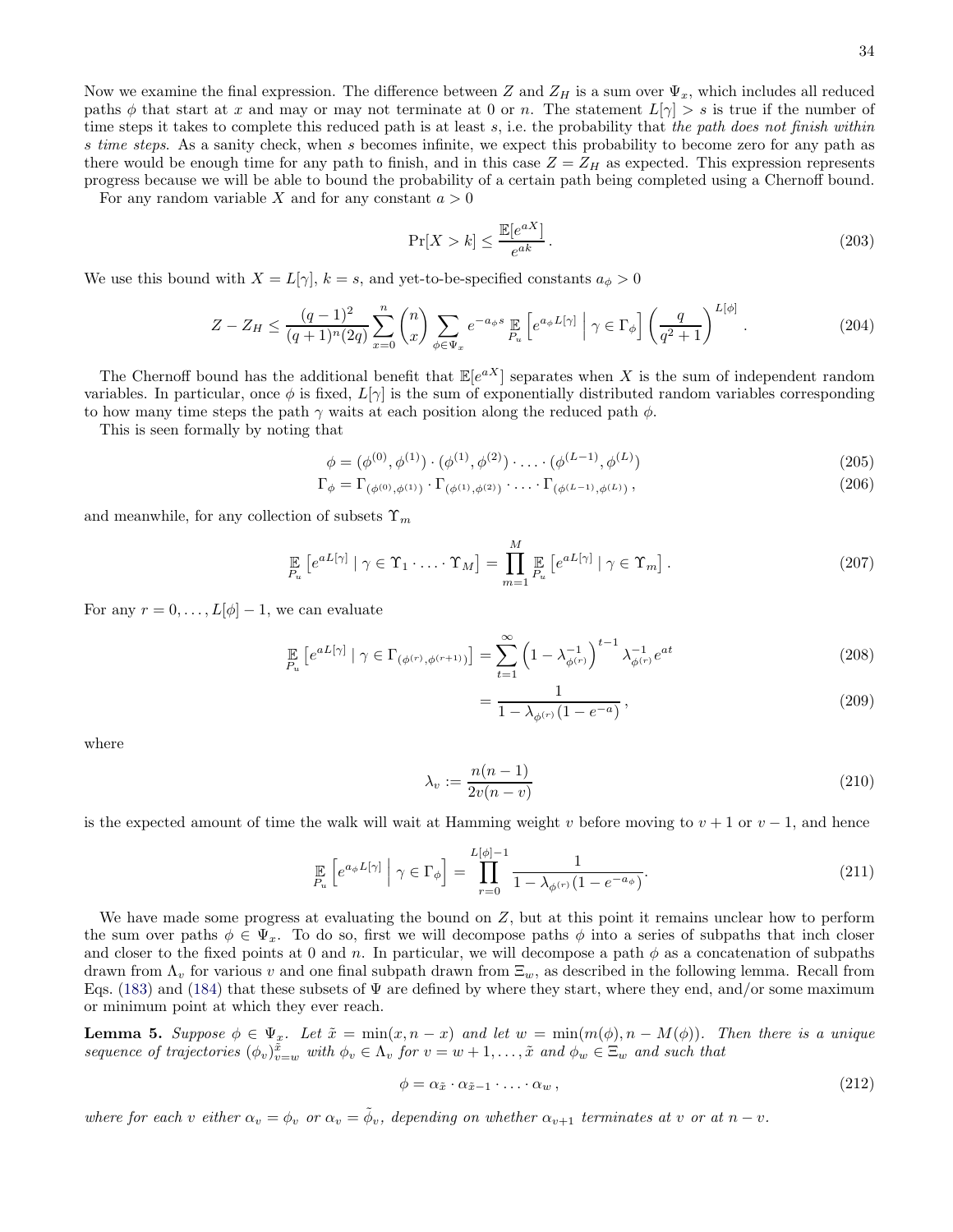*Proof.* Let  $r_v$  be the minimum r such that  $\phi^{(r)} = v$  or  $\phi^{(r)} = n - v$ . Then for each  $v = w + 1, \ldots, \tilde{x}$ , we can define

$$
\alpha_v = \phi^{[r_v, r_{v-1}]}\tag{213}
$$

and

$$
\alpha_w = \phi^{[t_w, L]} \,. \tag{214}
$$

Then, each  $\alpha_v$  begins at either v or  $n - v$  and terminates upon reaching either  $v - 1$  or  $n - v + 1$  for the first time. Hence it is a member of  $\Lambda_v$  or  $\tilde{\Lambda}_v$ , but not both. Finally,  $\alpha_w$  is a member of  $\Xi_w$  because it begins at w and never reaches either  $w - 1$  or  $n - w + 1$ , since this would contradict the definition of w.

We will use the notation  $\tilde{v} := \min(v, n - v)$  for any integer v throughout the remainder of the proof. The above lemma allows us to replace the sum over  $\phi \in \Psi_x$  with sums over w from 0 to  $\tilde{x}$  and sums over  $\phi_v \in \Lambda_v$ ,  $\phi_w \in \Xi_w$ . The summand is a product of factors  $(1 - \lambda_{\phi^{(r)}}(1 - e^{-a_{\phi}}))^{-1}$ , each of which can be collected within just one of the sums. Moreover, the fact that these products are invariant under reversing the path, i.e.

$$
\prod_{r=0}^{L[\psi]-1} f(\psi^{(r)}) = \prod_{r=0}^{L[\psi]-1} f(\tilde{\psi}^{(r)})
$$
\n(215)

for any function f, means that it is unimportant that  $\alpha_v$  can equal  $\phi_v$  or  $\tilde{\phi}_v$  as both yield the same result.

We will chose  $a_{\phi}$  so that it only depends on  $w = \min(m(\phi), n - M(\phi))$ , denoted henceforth by  $a_w$ . Collecting these observations, and noting that the  $L[\phi]$  factors of  $q/(q^2+1)$  can each be allocated to one of the steps taken in  $\phi$  we find that

$$
\frac{(q+1)^n (2q)}{(q-1)^2} (Z - Z_H)
$$
\n(216)

$$
\leq \sum_{x=0}^{n} {n \choose x} \sum_{w=0}^{\tilde{x}} e^{-a_w s} \prod_{v=w}^{\tilde{x}} \left( \sum_{\substack{\phi_v \in \Lambda_v \\ \phi_w \subset \Xi_w}} \prod_{r=0}^{L[\phi_v]-1} \frac{q}{q^2 + 1} \frac{1}{1 - \lambda_{\phi_v^{(r)}} (1 - e^{-a_w})} \right) \tag{217}
$$

$$
\leq \sum_{x=0}^{n} \binom{n}{x} \sum_{w=0}^{\tilde{x}} e^{-a_w s} \prod_{v=w}^{\tilde{x}} \left( \sum_{\substack{\phi_v \in \Lambda_v \\ \phi_w \in \Xi_w}} \left( \frac{q}{q^2 + 1} \frac{1}{1 - \lambda_v (1 - e^{-a_w})} \right)^{L[\phi_v]} \right), \tag{218}
$$

where in the final line, we used the fact that by definition of  $\phi_v \in \Lambda_v$  or  $\phi_v \in \Xi_v$ ,  $v \leq \phi_v^{(r)} \leq n - v$  for all  $r < L[\phi]$ and also  $\lambda_v \geq \lambda_{v'}$  whenever  $\tilde{v} < \tilde{v}'$ .

This form is very useful because we know how to perform sums in parentheses, using the strategy we first saw in [Lemma 1.](#page-15-0) The values of these sums are given by the following lemma, whose proof is delayed until after the main proof.

<span id="page-34-1"></span>**Lemma 6.** Given v and a parameter a that satisfies  $1 \leq e^a \leq (1 - \frac{(q-1)^2}{q^2+1})$  $\frac{(q-1)^2}{q^2+1} \frac{1}{\lambda_v}$ )<sup>-1</sup>

$$
\sum_{\alpha \in \Lambda_v} \left( \frac{q}{q^2 + 1} \frac{1}{1 - \lambda_v (1 - e^{-a})} \right)^{L[\alpha]} = \bar{q}_{v,a}^{-1} \frac{1 + \bar{q}_{v,a}^{-n+2v}}{1 + \bar{q}_{v,a}^{-n+2v-2}} \tag{219}
$$

$$
\sum_{x \in \Xi_v} \left( \frac{q}{q^2 + 1} \frac{1}{1 - \lambda_v (1 - e^{-a})} \right)^{L[\alpha]} = \frac{\bar{q}_{v,a}^2 + 1}{(\bar{q}_{v,a} - 1)^2} \left( 1 - \bar{q}_{v,a}^{-1} \frac{1 + \bar{q}_{v,a}^{-n+2v}}{1 + \bar{q}_{v,a}^{-n+2v-2}} \right),\tag{220}
$$

where  $\bar{q}_{v,a}$  is defined in [Definition 6.](#page-34-0)

α∈Ξ<sup>v</sup>

<span id="page-34-0"></span>**Definition 6.** Given x and parameter a satisfying  $1 \leq e^a \leq (1 - \frac{(q-1)^2}{q^2+1})$  $\frac{(q-1)^2}{q^2+1} \frac{1}{\lambda_x}$  $^{-1}$ , let

$$
\bar{q}_{x,a} = \left(\frac{q^2+1}{2q}\right) \left(1 - \lambda_x(1-e^{-a})\right) \left(1 + \sqrt{1 - \frac{4q^2}{(q^2+1)^2(1-\lambda_x(1-e^{-a}))^2}}\right). \tag{221}
$$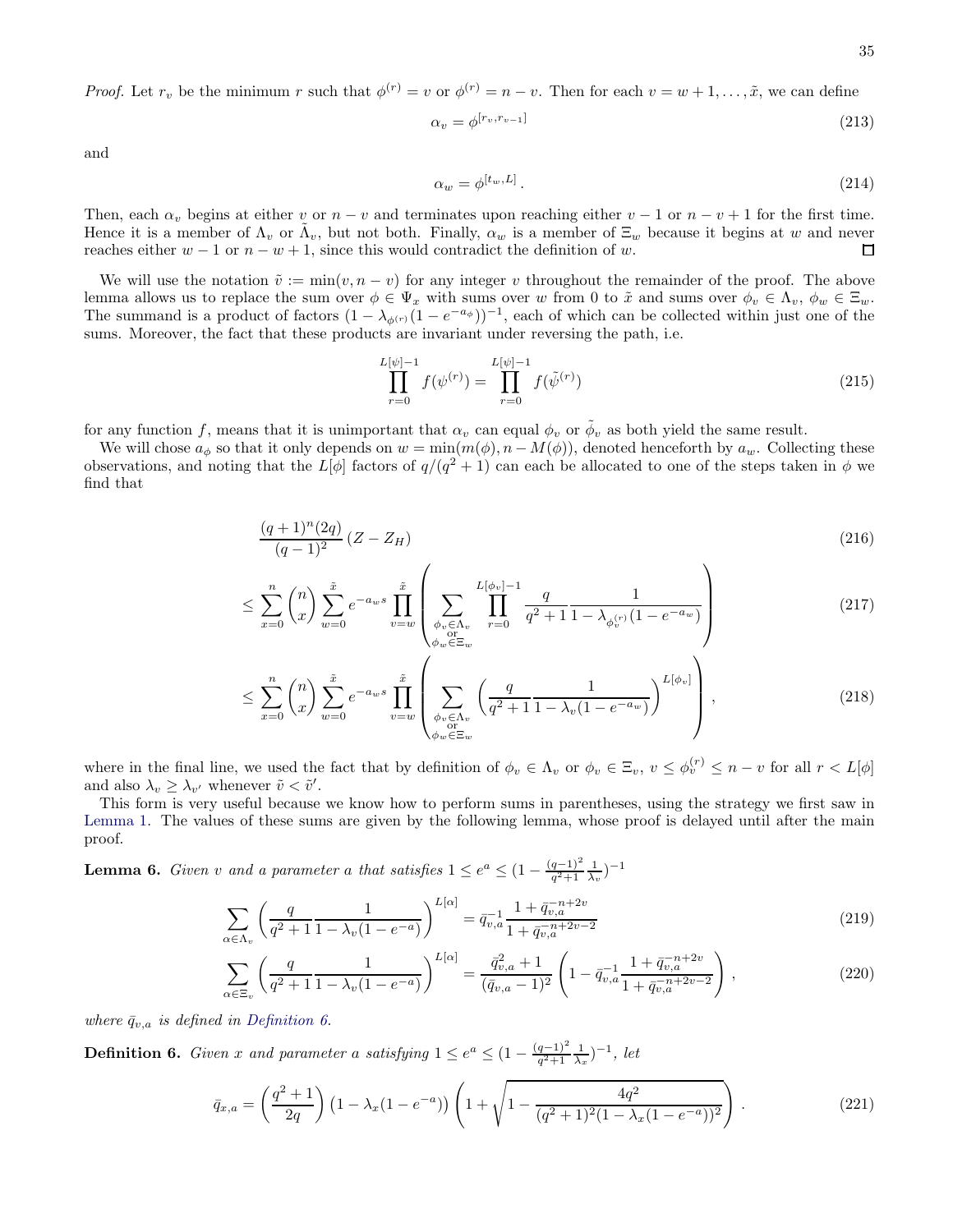Note that  $\bar{q}_{x,a}$  satisfies the equation

<span id="page-35-0"></span>
$$
\frac{\bar{q}_{x,a}}{\bar{q}_{x,a}^2 + 1} = \frac{q}{q^2 + 1} \frac{1}{1 - \lambda_x (1 - e^{-a})}
$$
\n(222)

and that

$$
\bar{q}_{x,a}^{-1} = \left(\frac{q^2+1}{2q}\right) \left(1 - \lambda_x(1 - e^{-a})\right) \left(1 - \sqrt{1 - \frac{4q^2}{(q^2+1)^2(1-\lambda_x(1-e^{-a}))^2}}\right). \tag{223}
$$

This lemma allows us to state

$$
\frac{(q+1)^n(2q)}{(q-1)^2}(Z - Z_H) \tag{224}
$$

$$
\leq \sum_{x=0}^{n} \binom{n}{x} \sum_{w=0}^{\tilde{x}} e^{-sa_w} \left( \prod_{v=w+1}^{\tilde{x}} \bar{q}_{v,a_w}^{-1} \frac{1 + \bar{q}_{v,a_w}^{-n+2v}}{1 + \bar{q}_{v,a_w}^{-n+2v-2}} \right) \left( \frac{\bar{q}_{w,a_w}^2 + 1}{(\bar{q}_{w,a_w} - 1)^2} \left( 1 - \bar{q}_{w,a_w}^{-1} \frac{1 + \bar{q}_{w,a_w}^{-n+2w}}{1 + \bar{q}_{w,a_w}^{-n+2w-2}} \right) \right) \tag{225}
$$

$$
\leq \sum_{x=0}^{n} \binom{n}{x} \sum_{w=0}^{\tilde{x}} e^{-sa_w} \left( \prod_{v=w+1}^{\tilde{x}} \tilde{q}_{v,a_w}^{-1} \right) e^{\frac{q^2}{q^2-1}} \left( \frac{\bar{q}_{w,a_w}^2 + 1}{(\bar{q}_{w,a_w} - 1)^2} \left( 1 - \bar{q}_{w,a_w}^{-1} \frac{1 + \bar{q}_{w,a_w}^{-n+2w}}{1 + \bar{q}_{w,a_w}^{-n+2w-2}} \right) \right),\tag{226}
$$

where the second line follows from the observation that (also noting  $\bar{q}_{v,a} < q$  for all  $v, a$ )

$$
\prod_{v=w+1}^{\tilde{x}} \frac{1+\bar{q}_{v,a_w}^{-n+2v}}{1+\bar{q}_{v,a_w}^{-n+2v-2}} \le \prod_{m=0}^{\infty} \frac{1+q^{-2m}}{1+q^{-2m-2}} = \prod_{m=0}^{\infty} \left(1+q^{-2m}\frac{1-q^{-2}}{1+q^{-2m-2}}\right)
$$
(227)

$$
\leq \prod_{m=0}^{\infty} (1 + q^{-2m}) \leq \prod_{m=0}^{\infty} \exp(q^{-2m}) = \exp\left(\sum_{m=0}^{\infty} q^{-2m}\right) = \exp\left(\frac{q^2}{q^2 - 1}\right). \tag{228}
$$

To continue, we will make choices for  $a_w$  and show upper bounds for the various factors in the above expression. For  $w > 0$ , we make the specification for  $a_w$  that

$$
\eta_w := 1 - e^{-a_w} := \frac{(q-1)^2}{q^2 + 1} \frac{1}{2\lambda_w} = \frac{(q-1)^2}{q^2 + 1} \frac{w(n-w)}{n(n-1)} \tag{229}
$$

and that  $\eta_0 = \eta_1$ . This choice implies

$$
a_w \ge \frac{(q-1)^2}{q^2+1} \frac{1}{2\lambda_w} = \frac{(q-1)^2}{q^2+1} \frac{w(n-w)}{n(n-1)}.
$$
\n(230)

Moreover, it implies that, so long as  $w \leq x \leq n - w$ 

$$
1 - \lambda_x (1 - e^{-a_w}) \ge 1 - \lambda_w (1 - e^{-a_w}) = 1 - \frac{(q-1)^2}{2(q^2+1)} = \frac{(q+1)^2}{2(q^2+1)},
$$
\n(231)

which by [Definition 6](#page-34-0) implies that

$$
q \ge \bar{q}_{x,a_w} \ge \frac{(q+1)^2}{4q} \,. \tag{232}
$$

When this is the case, we have

$$
\left(\frac{\bar{q}_{w,a_w}^2 + 1}{(\bar{q}_{w,a_w} - 1)^2} \left(1 - \bar{q}_{w,a_w}^{-1} \frac{1 + \bar{q}_{w,a_w}^{-n+2w}}{1 + \bar{q}_{w,a_w}^{-n+2w-2}}\right)\right) \le \frac{\bar{q}_{w,a_w}^2 + 1}{(\bar{q}_{w,a_w} - 1)^2} \left(1 - \bar{q}_{w,a_w}^{-1}\right) \tag{233}
$$

$$
=\frac{\bar{q}_{w,a_w}^2 + 1}{(\bar{q}_{w,a_w} - 1)\bar{q}_{w,a_w}}
$$
\n(234)

$$
\leq \frac{q^2 + 1}{\left(\frac{(q+1)^2}{4q} - 1\right) \frac{(q+1)^2}{4q}} \tag{235}
$$

$$
=\frac{(q^2+1)(4q)^2}{(q-1)^2(q+1)^2}
$$
\n(236)

$$
\leq \frac{320}{9},\tag{237}
$$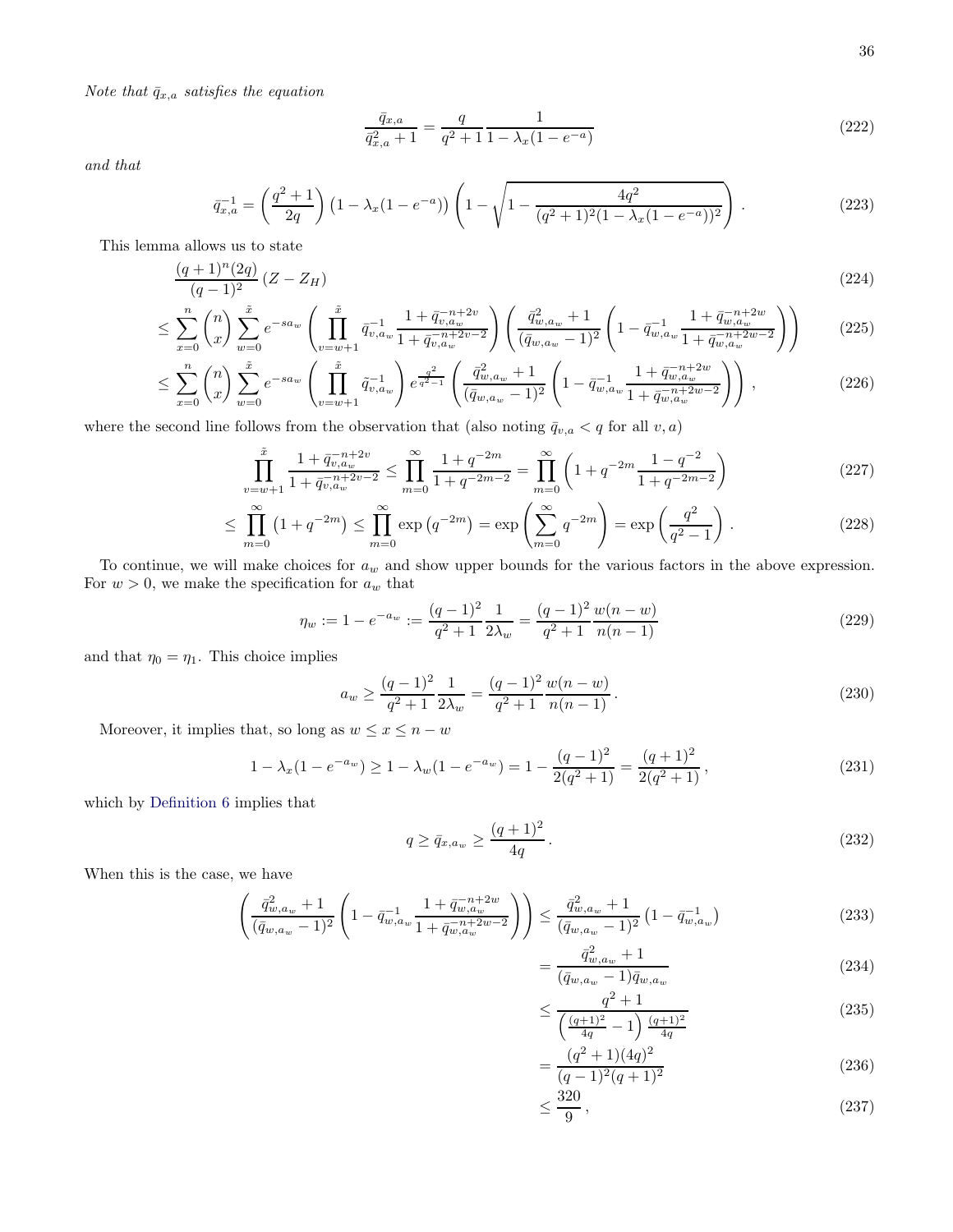where the last line follows for all  $q \geq 2$ , which will be true for any physically realizable circuit. This takes care of the final factor in Eq. [\(226\)](#page-35-0). What remains are the factors of  $\bar{q}_{v,a_w}^{-1}$ . To handle these we will use the following bound, whose proof is delayed to the next section.

<span id="page-36-1"></span>**Lemma 7.** With  $\bar{q}_x$  defined as in [Definition 6](#page-34-0) and as long as  $1 \leq e^a \leq (1 - \frac{(q-1)^2}{q^2+1})$  $\frac{q-1)^2}{q^2+1} \frac{1}{\lambda_x}$ )<sup>-1</sup>,

$$
\bar{q}_{x,a}^{-1} \le q^{-1} \exp\left(a\left(\lambda_x \frac{q^2+1}{q^2-1} + \lambda_x^2 (1 - e^{-a}) \frac{(q^2+1)^4}{(q^2-1)^3}\right)\right). \tag{238}
$$

We also need the following observation, which holds under the assumption that  $1 \leq j < k \leq \frac{n}{2}$ 

$$
\sum_{r=j+1}^{k} \lambda_r \le \frac{n}{2} \sum_{r=j+1}^{k} \left( \frac{1}{r} + \frac{1}{n-r} \right) \le \frac{n}{2} \left( \int_j^k d\rho \frac{1}{\rho} + \int_{n-k-1}^{n-j-1} d\rho \frac{1}{\rho} \right) \tag{239}
$$

$$
= \frac{n}{2} \left( \log(k/j) + \log((n-j-1)/(n-k-1)) \right)
$$
\n(240)

$$
\leq \frac{n}{2} \left( \log(k/j) + \log(2) \right) < \frac{n}{2} \left( \log(2k/j) + 1 \right) \,. \tag{241}
$$

$$
\sum_{r=j+1}^{k} \lambda_r^2 \le \frac{n^2}{4} \sum_{r=j+1}^{k} \frac{n^2}{r^2 (n-r)^2} \le n^2 \sum_{r=j+1}^{k} \frac{1}{r^2} \le \frac{n^2}{j} < \frac{\pi^2 n^2}{6j} \,. \tag{242}
$$

Similarly, for the case where  $j = 0$ , we find

$$
\sum_{r=1}^{k} \lambda_r \le \frac{n}{2} \big( \log(2k) + 1 \big), \qquad \sum_{r=1}^{k} \lambda_r^2 \le \frac{\pi^2 n^2}{6} \,. \tag{243}
$$

Now we can write the following, where  $\bar{w} := \max(w, 1)$ 

$$
\exp\left(-\frac{q^2}{q^2-1}\right) \frac{9(q+1)^n(2q)}{320(q-1)^2} (Z - Z_H) \tag{244}
$$

$$
\leq \sum_{x=0}^{n} \binom{n}{x} \sum_{w=0}^{\tilde{x}} e^{-sa_w} \left( \prod_{v=w+1}^{\tilde{x}} \bar{q}_{v,a_w}^{-1} \right) \tag{245}
$$

$$
\leq \sum_{x=0}^{n} \binom{n}{x} \sum_{w=0}^{\tilde{x}} e^{-sa_w} \left( \prod_{v=w+1}^{\tilde{x}} q^{-1} \exp \left( \frac{q^2+1}{q^2-1} a_w \lambda_v + \frac{(q^2+1)^4}{(q^2-1)^3} a_w \eta_w \lambda_v^2 \right) \right) \tag{246}
$$

$$
= \sum_{x=0}^{n} \binom{n}{x} \sum_{w=0}^{\tilde{x}} e^{-sa_w} q^{-\tilde{x}+w} \exp\left(\frac{q^2+1}{q^2-1} a_w \sum_{v=w+1}^{\tilde{x}} \lambda_v + \frac{(q^2+1)^4}{(q^2-1)^3} a_w \eta_w \sum_{v=w+1}^{\tilde{x}} \lambda_v^2\right)
$$
(247)

$$
\leq \sum_{x=0}^{n} \binom{n}{x} \sum_{w=0}^{\tilde{x}} e^{-sa_w} q^{-\tilde{x}+w} \exp\left(\frac{q^2+1}{q^2-1} a_w \frac{n}{2} \left(\log \frac{2\tilde{x}}{\bar{w}}+1\right) + \frac{(q^2+1)^4}{(q^2-1)^3} a_w \eta_w \frac{n^2 \pi^2}{6\bar{w}}\right) \tag{248}
$$

$$
\leq \sum_{x=0}^{n} \binom{n}{x} \sum_{w=0}^{\tilde{x}} e^{-sa_w} q^{-\tilde{x}+w} \exp\left(a_w \left(\frac{q^2+1}{q^2-1} \frac{n}{2} \left(\log \frac{2\tilde{x}}{\bar{w}}+1\right) + \frac{(q^2+1)^3 (q-1)^2}{(q^2-1)^3} \frac{n \pi^2 (n-w)}{6(n-1)}\right)\right).
$$
(249)

Now we are in a position to nearly complete the proof. We choose

<span id="page-36-0"></span>
$$
s^* = \frac{1}{2} \frac{q^2 + 1}{q^2 - 1} n \log(n) + cn \,, \tag{250}
$$

where

$$
c = \frac{q^2 + 1}{2(q^2 - 1)} + \frac{(q^2 + 1)^3(q - 1)^2 \pi^2}{(q^2 - 1)^3} \frac{\pi^2}{6} + \frac{q^2 + 1}{(q - 1)^2} \left( \log \left( \frac{320(q - 1)(q^n + 1)}{9q^n} \right) + \frac{q^2}{q^2 - 1} + 4\log(q) \right) \,. \tag{251}
$$

The  $O(n \log(n))$  term in s<sup>\*</sup> will be necessary to cancel the  $O(n \log(2\tilde{x}/w))$  term in Eq. [\(249\)](#page-36-0). Meanwhile, the first two terms of c will be needed to cancel the remaining terms on the right-hand-side of Eq. [\(249\)](#page-36-0). The next two terms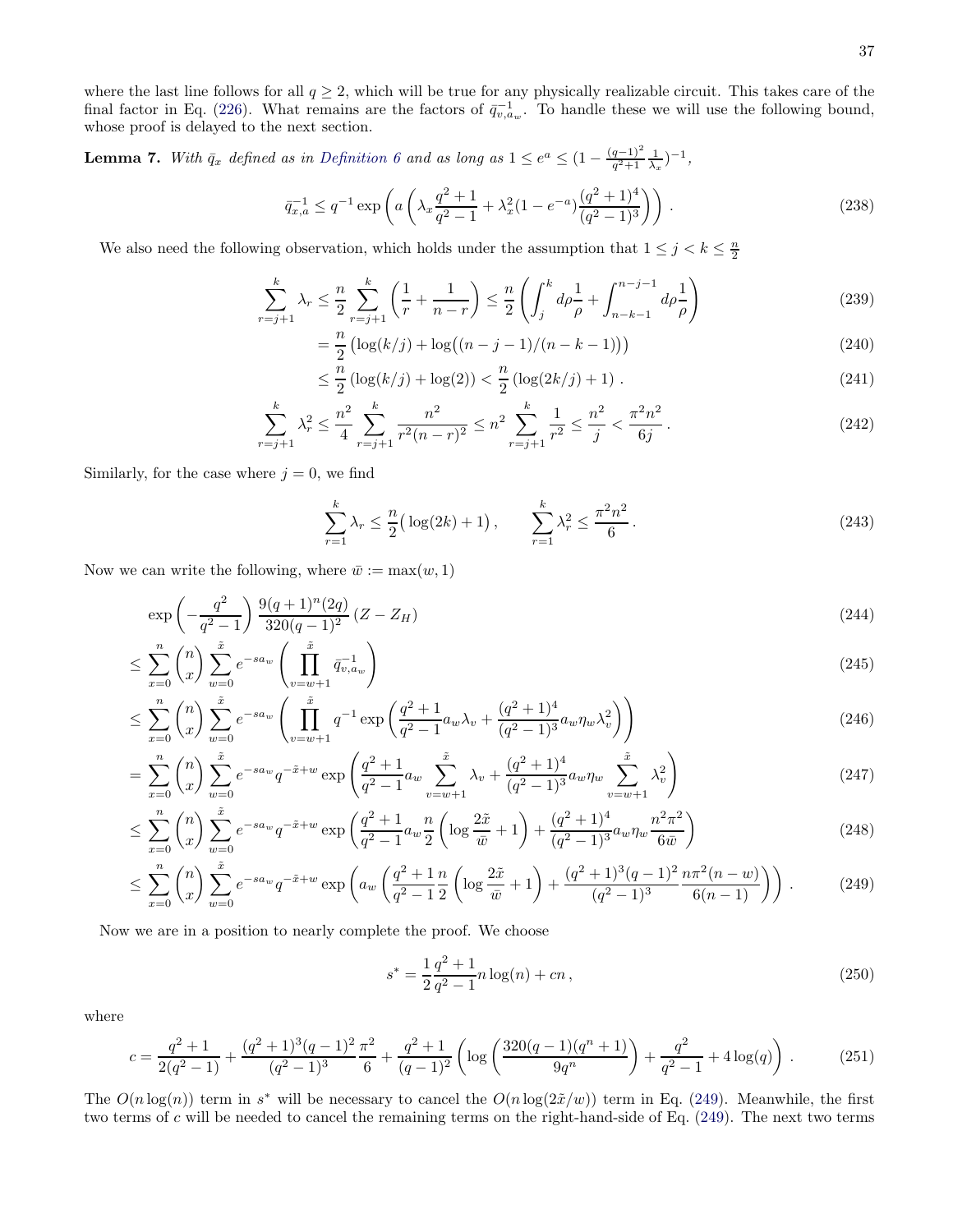<span id="page-37-1"></span>38

 $\Box$ 

in c are used to cancel factors on the left-hand-side of Eq. [\(249\)](#page-36-0), and finally the last term is vital for canceling the  $q^w$ factor, as follows

$$
\frac{q^n + 1}{q^n}(q+1)^n (Z - Z_H) \tag{252}
$$

$$
\leq \frac{q-1}{q} \sum_{x=0}^{n} {n \choose x} \sum_{w=0}^{\tilde{x}} e^{-(s-s^*)a_w} q^{-\tilde{x}+w} \exp\left(-\frac{4w(n-w)}{n-1}\log(q)\right)
$$
(253)

$$
\leq \frac{q-1}{q} \sum_{x=0}^{n} \binom{n}{x} \sum_{w=0}^{\tilde{x}} e^{-(s-s^*)a_w} q^{-\tilde{x}-w} \tag{254}
$$

$$
\leq e^{-(s-s^*)a_1} \frac{q-1}{q} \sum_{x=0}^{n} \binom{n}{x} q^{-\tilde{x}} \sum_{w=0}^{\tilde{x}} q^{-w}
$$
\n(255)

$$
\leq e^{-(s-s^*)a_1} \sum_{x=0}^{n} \binom{n}{x} q^{-\tilde{x}} \tag{256}
$$

$$
\leq e^{-(s-s^*)a_1} \sum_{x=0}^{n} \binom{n}{x} \left( q^{-x} + q^{-n+x} \right) \tag{257}
$$

$$
=2e^{-(s-s^*)a_1}\left(\frac{q+1}{q}\right)^n.\tag{258}
$$

It was in Eq. [\(255\)](#page-37-1), where we used  $a_1 \le a_w$  to pull the exponential out from the sum, that the assumption  $s \ge s^*$ was necessary. This is the only place it has been needed. As  $Z_H = 2/(q^n + 1)$ , we then have

$$
Z \le Z_H(1 + e^{-(s - s^*)a_1}),\tag{259}
$$

where  $a_1 = (q-1)^2/(n(q^2+1))$ . Defining  $a = na_1/2$ , this completes the proof of the upper bound.

## D. Lower bound proof

<span id="page-37-0"></span>**Theorem 6.** For the complete-graph architecture of size s on n qudits with local dimension q, the collision probability satisfies

$$
Z \ge \frac{Z_H}{2} \exp\left(\frac{\log(q)}{q+1} \exp\left(\log(n) + s \log\left(1 - \frac{2(q^2 - 1)}{n(q^2 + 1)}\right)\right)\right). \tag{260}
$$

**Corollary 6.** For the complete-graph architecture, let  $s_{AC}$  be the minimum circuit size, as a function of n, such that

$$
Z \le 2Z_H. \tag{261}
$$

Then it must hold that

$$
\left| s_{AC} - \frac{q^2 + 1}{2(q^2 - 1)} n \log(n) \right| = O(n). \tag{262}
$$

*Proof.* The upper bound on  $Z$  in [Theorem 5](#page-31-0) implies

$$
s_{AC} \le \frac{q^2 + 1}{2(q^2 - 1)} n \log(n) + O(n). \tag{263}
$$

Meanwhile, since  $s = s_{AC}$  implies  $Z \leq 2Z_H$ , the bound in [Theorem 6](#page-37-0) implies that

$$
\exp\left(\frac{\log(q)}{q+1}\exp\left(\log(n) + s_{AC}\log\left(1 - \frac{2(q^2-1)}{n(q^2+1)}\right)\right)\right) \le 4\tag{264}
$$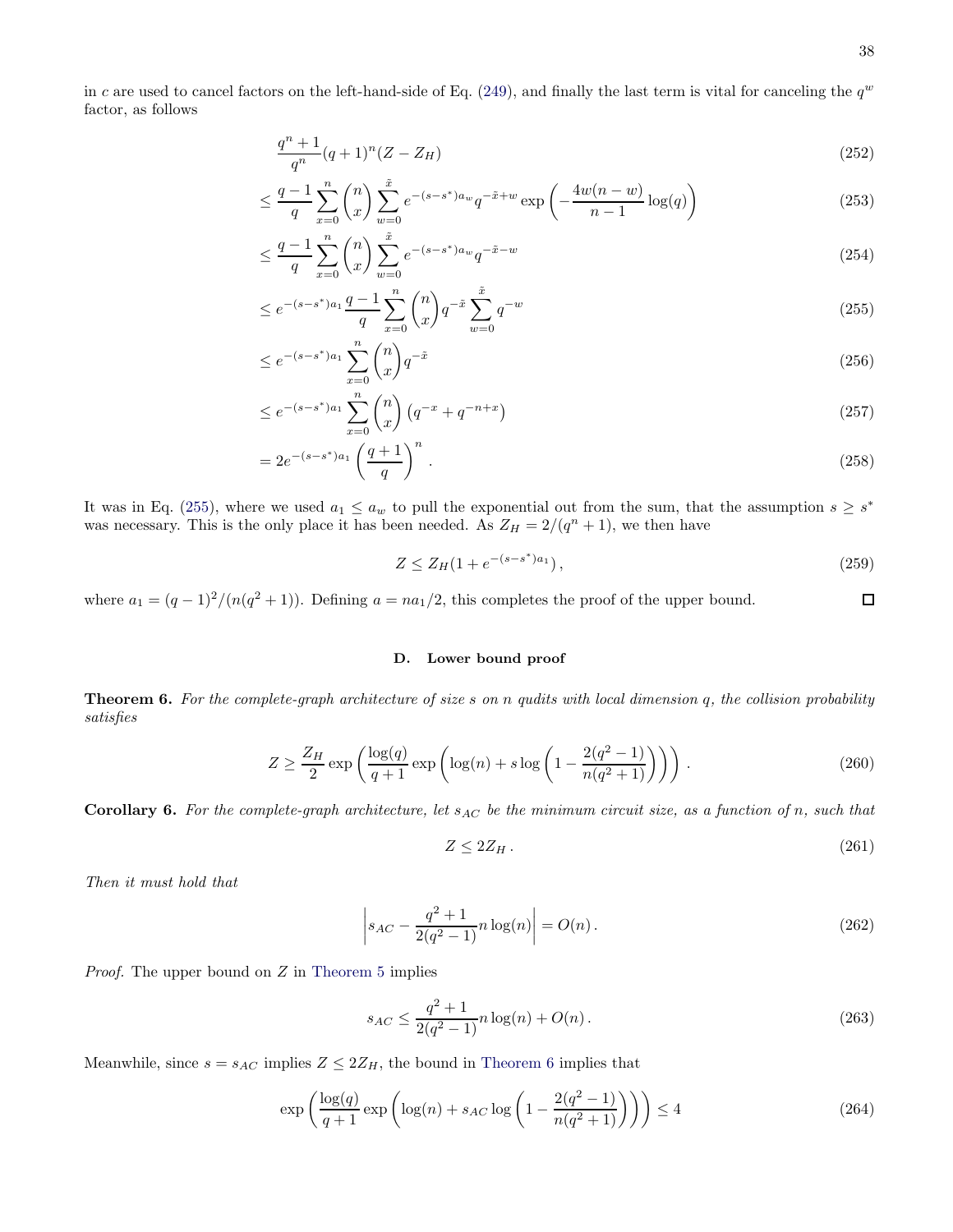and thus

$$
s_{AC} \ge \frac{\log(n) - \log\left(\frac{(q+1)\log(4)}{\log(q)}\right)}{-\log\left(1 - \frac{2(q^2-1)}{n(q^2+1)}\right)}\tag{265}
$$

$$
\geq \left(\log(n) - \log\left(\frac{(q+1)\log(4)}{\log(q)}\right)\right) \left(\frac{n(q^2+1)}{2(q^2-1)} - 1\right)
$$
\n(266)

$$
= \frac{n(q^2+1)}{2(q^2-1)}\log(n) - O(n),\tag{267}
$$

where we have used the general inequality  $-1/\log(1-u) \geq 1/u - 1$ .

Proof of [Theorem 6.](#page-37-0) The structure of the proof is very similar to [Theorem 2](#page-18-0) for general architectures. We use the framework of the biased random walk.

Let  $x := \gamma^{(t)}$ . The transition rule is such that

$$
\gamma^{(t+1)} = \begin{cases} x & \text{with probability } 1 - \frac{2x(n-x)}{n(n-1)} \\ x - 1 & \text{with probability } \frac{2x(n-x)}{n(n-1)} \frac{q^2}{q^2 + 1} \\ x + 1 & \text{with probability } \frac{2x(n-x)}{n(n-1)} \frac{1}{q^2 + 1} \end{cases}
$$
(268)

and so

$$
\mathbb{E}_{P_b}[\gamma^{(t+1)}|\gamma^{(t)} = x] = x - \frac{2x(n-x)}{n(n-1)}\frac{q^2 - 1}{q^2 + 1}
$$
\n(269)

$$
\geq x \left( 1 - \frac{2(q^2 - 1)}{n(q^2 + 1)} \right) \,. \tag{270}
$$

As this is true for all x, when we have some probability distribution  $\Lambda$  over values of x, it still holds that

$$
\mathbb{E}_{P_b}[\gamma^{(t+1)}] = \sum_{x=0}^{n} \Pr_{\Lambda}[\gamma^{(t)} = x] \mathbb{E}_{P_b}[\gamma^{(t+1)} | \gamma^{(t)} = x]
$$
\n(271)

$$
\geq \sum_{x=0}^{n} \Pr_{\Lambda}[\gamma^{(t)} = x] x \left( 1 - \frac{2(q^2 + 1)}{n(q^2 - 1)} \right)
$$
\n(272)

$$
= \left(1 - \frac{2(q^2+1)}{n(q^2-1)}\right) \sum_{x=0}^{n} \Pr_{\Lambda}[\gamma^{(t)} = x]x \tag{273}
$$

$$
= \left(1 - \frac{2(q^2 - 1)}{n(q^2 + 1)}\right) \mathbb{E}[\gamma^{(t)}],\tag{274}
$$

and by applying this equation recursively from the starting distribution  $\Lambda_b$ , we find

$$
\mathbb{E}_{h,\Lambda_b}[\gamma^{(s)}] \ge \left(1 - \frac{2(q^2 - 1)}{n(q^2 + 1)}\right)^s \mathbb{E}_{\Lambda_b}[\gamma^{(0)}]
$$
\n(275)

$$
= \left(1 - \frac{2(q^2 - 1)}{n(q^2 + 1)}\right)^s \frac{n}{q+1}.
$$
\n(276)

By convexity, we have  $\mathbb{E}[q^x] \ge q^{\mathbb{E}[x]}$ , and hence

$$
Z = \frac{1}{q^n} \mathop{\mathbb{E}}_{p_b, \Lambda_b}[q^{|\vec{\gamma}^{(s)}|}]
$$
\n
$$
(277)
$$

$$
\geq \frac{1}{q^n} \exp\left(\log(q) \frac{n}{q+1} \left(1 - \frac{2(q^2 - 1)}{n(q^2 + 1)}\right)^s\right) \tag{278}
$$

$$
\geq \frac{Z_H}{2} \exp\left(\frac{\log(q)}{q+1} \exp\left(\log(n) + s \log\left(1 - \frac{2(q^2 - 1)}{n(q^2 + 1)}\right)\right)\right). \tag{279}
$$

 $\Box$ 

 $\Box$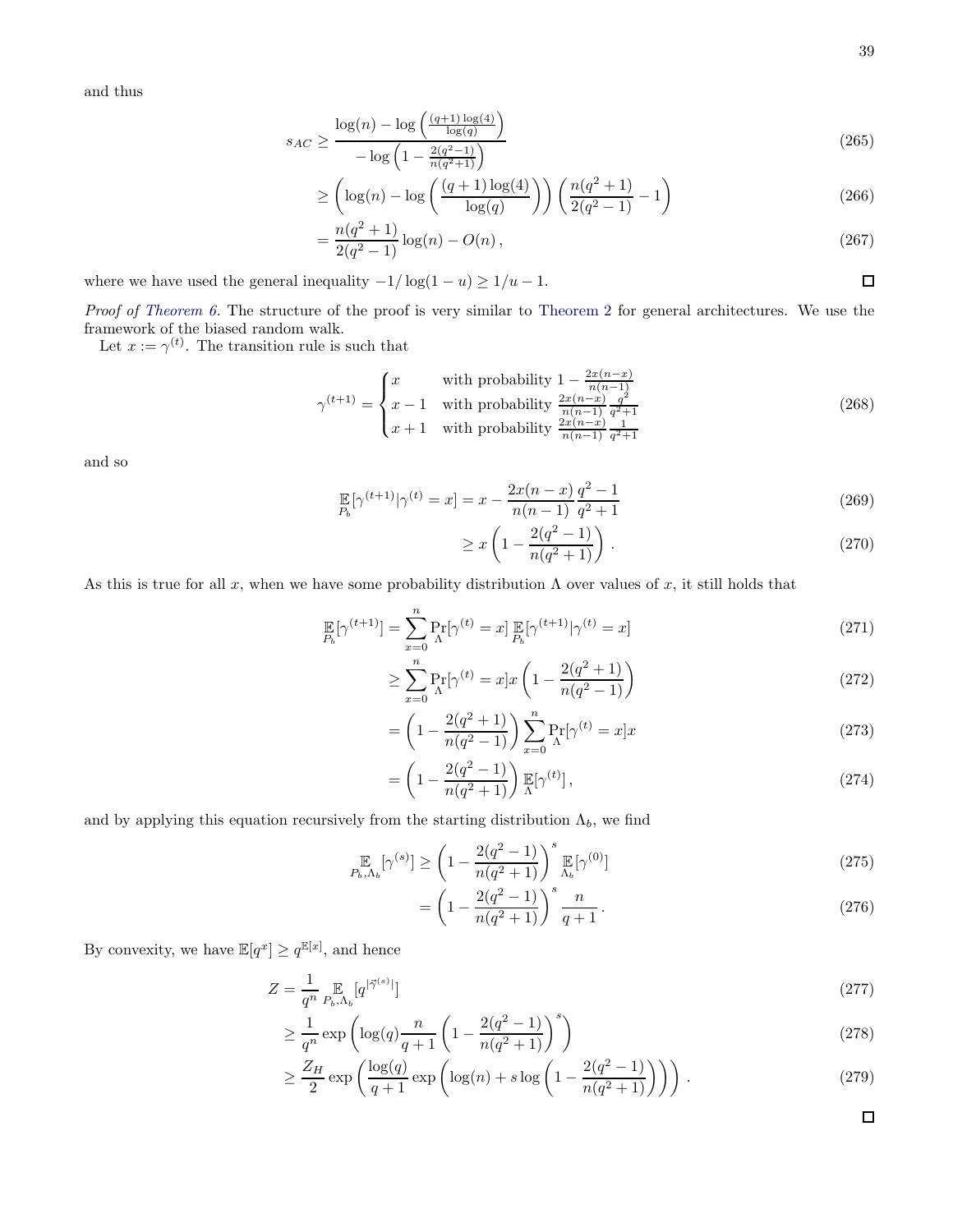#### E. Delayed proofs of lemmas

Proof of [Lemma 6.](#page-34-1) The first equation will follow fairly straightforwardly from [Lemma 1.](#page-15-0) Note that the factor in parentheses on the left-hand-side is  $\bar{q}_{v,a}/(\bar{q}_{v,a}^2+1)$  as defined in [Definition 6,](#page-34-0) as well as the fact that  $\Lambda_v$  contains walks that start at v and end at  $v-1$  or  $n-v+1$ . The walks that start at v and end at  $v-1$  are covered by [Lemma 1](#page-15-0) with  $x \to v, y \to v-1$ , and  $m \to n-2v+2$ . The walks that start at v and end at  $n-v+1$  are equivalent to walks starting at  $n - v$  and ending at  $v - 1$ , and are thus covered by [Lemma 1](#page-15-0) with  $x \to n - v$ ,  $y \to v - 1$ , and  $m \to n - 2v + 2$ . Summing the results from these two substitutions yields the quantity

$$
\frac{1}{1 - \bar{q}_{v,a}^{-2(n-2v+2)}} \left( \bar{q}_{v,a}^{-1} - \bar{q}_{v,a}^{-2n+4v-3} \right) + \frac{1}{1 - \bar{q}_{v,a}^{-2(n-2v+2)}} \left( \bar{q}_{v,a}^{-n+2v-1} - \bar{q}_{v,a}^{-n+v-3} \right) = \bar{q}_{v,a}^{-1} \frac{1 + \bar{q}_{v,a}^{-n+2v}}{1 + \bar{q}_{v,a}^{-n+2v-2}} \tag{280}
$$

which proves that the first equation in the Lemma is correct.

The second equation is not a direct application of [Lemma 1,](#page-15-0) but it can be shown by a similar method. Define

$$
\Xi_{x,v} = \{ \psi \in \Psi_x : v \le m(\psi), M(\psi) \le n - v \}
$$
\n
$$
(282)
$$

so  $\Xi_v = \Xi_{v,v}$ . Moreover, for fixed v, let

$$
I(x) := \sum_{\alpha \in \Xi_{x,v}} \left( \frac{q}{q^2 + 1} \frac{1}{1 - \lambda_v (1 - e^{-a})} \right)^{L[\alpha]} = \sum_{\alpha \in \Xi_{x,v}} \left( \frac{\bar{q}_{v,a}}{\bar{q}_{v,a}^2 + 1} \right)^{L[\alpha]}.
$$
 (283)

The function  $I(x)$  obeys the recursion relation

$$
I(x) = 1 + \frac{\bar{q}_{v,a}}{\bar{q}_{v,a}^2 + 1} \left( I(x-1) + I(x+1) \right), \tag{284}
$$

since there is one term in the sum corresponding to the length-0 trajectory, which contributes 1, but all other terms appear either in  $I(x-1)$  or  $I(x+1)$  reduced by factor  $\bar{q}_{v,a}/(\bar{q}_{v,a}^2+1)$ . The general solution to this recursion relation is

$$
I(x) = \frac{\bar{q}_{v,a}^2 + 1}{(\bar{q}_{v,a} - 1)^2} + A\bar{q}_{v,a}^x + B\bar{q}_{v,a}^{-x}
$$
\n(285)

for some constants A and B. Here is where we rely on boundary conditions. We must have  $I(v-1) = I(n-v+1) = 0$ since these sums don't include any terms. This allows us to solve for  $A$  and  $B$  and find

$$
A = -\frac{\bar{q}_{v,a}^2 + 1}{(\bar{q}_{v,a} - 1)^2} \frac{\bar{q}_{v,a}^{-n+\nu-1}}{1 + \bar{q}_{v,a}^{-n+2\nu-2}}
$$
(286)

$$
B = -\frac{\bar{q}_{v,a}^2 + 1}{(\bar{q}_{v,a} - 1)^2} \frac{\bar{q}_{v,a}^{v-1}}{1 + \bar{q}_{v,a}^{-n+2v-2}}
$$
(287)

$$
I(v) = \frac{\bar{q}_{v,a}^2 + 1}{(\bar{q}_{v,a} - 1)^2} \left( 1 - \bar{q}_{v,a}^{-1} \frac{1 + \bar{q}_{v,a}^{-n+2v}}{1 + \bar{q}_{v,a}^{-n+2v-2}} \right).
$$
 (288)

 $\Box$ 

Proof of [Lemma 7.](#page-36-1) Define  $\eta = \lambda_x (1 - e^{-a})$  and let  $\zeta = 1 - (1 - \eta)^2$ . Thus,  $1 - \eta = \sqrt{1 - \zeta}$ .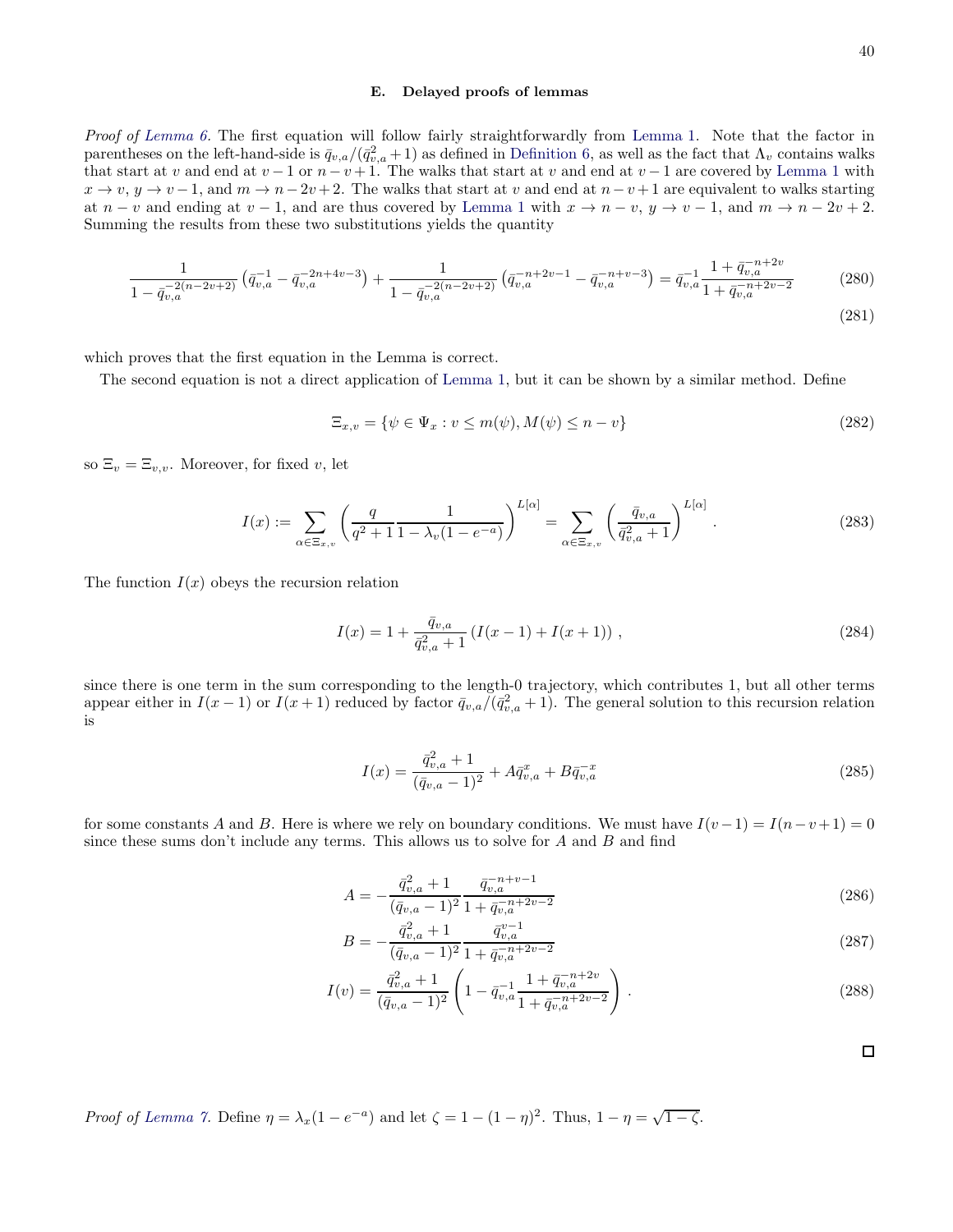We can write

$$
\bar{q}_{x,a}^{-1} = q^{-1} \left( \frac{q^2 + 1}{2} \right) \left( \sqrt{1 - \zeta} \right) \left( 1 - \sqrt{1 - \frac{4q^2}{(q^2 + 1)^2 (1 - \zeta)}} \right) \tag{289}
$$

$$
=q^{-1}\left(\frac{q^2+1}{2}\right)\left(\sqrt{1-\zeta}-\frac{q^2-1}{q^2+1}\sqrt{1-\frac{(q^2+1)^2}{(q^2-1)^2}\zeta}\right)
$$
(290)

$$
\leq q^{-1} \left( \frac{q^2 + 1}{2} \right) \left( 1 - \frac{1}{2}\zeta - \frac{q^2 - 1}{q^2 + 1} \left( 1 - \frac{(q^2 + 1)^2}{2(q^2 - 1)^2} \zeta - \frac{(q^2 + 1)^4}{2(q^2 - 1)^4} \zeta^2 \right) \right) \tag{291}
$$

$$
= q^{-1} \left( 1 + \frac{1}{2} \frac{q^2 + 1}{q^2 - 1} \zeta + \frac{(q^2 + 1)^4}{4(q^2 - 1)^3} \zeta^2 \right)
$$
\n(292)

$$
\leq q^{-1} \exp\left(\frac{1}{2}\frac{q^2+1}{q^2-1}\zeta + \frac{(q^2+1)^4}{4(q^2-1)^3}\zeta^2\right) \tag{293}
$$

$$
\leq q^{-1} \exp\left(\frac{q^2+1}{q^2-1}a\lambda_x + \frac{(q^2+1)^4}{(q^2-1)^3}a\eta\lambda_x\right),\tag{294}
$$

which is equal to the lemma statement, where in the first inequality we utilized  $1 - \frac{u}{2} - \frac{u^2}{2} \leq \sqrt{1 - u} \leq 1 - \frac{u}{2}$ , in the second inequality we used  $1 + u \leq \exp(u)$ , and in the third inequality we used  $\zeta \leq 2\eta \leq 2a\lambda_x$ . The condition on a is necessary to ensure that  $\bar{q}_x$  is real.

#### Acknowledgments

We thank Hrant Gharibyan, Jonas Haferkamp, Aram Harrow, Richard Kueng, Saeed Mehraban, John Napp, and Sepehr Nezami for discussions and helpful comments on the draft. AD and FB acknowledge funding provided by the Institute for Quantum Information and Matter, an NSF Physics Frontiers Center (NSF Grant PHY-1733907). This material is also based upon work supported by the National Science Foundation Graduate Research Fellowship under Grant No. DGE-1745301. NHJ would like to thank the IQIM at Caltech for its hospitality during the completion of part of this work. Research at Perimeter Institute is supported by the Government of Canada through the Department of Innovation, Science and Industry Canada and by the Province of Ontario through the Ministry of Colleges and Universities.

### <span id="page-40-0"></span>Appendix A: Approximate 2-designs and anti-concentration

In this appendix we clarify the relation between approximate unitary 2-designs and anti-concentration. As we discussed in the text, forming a unitary 2-design is a sufficient condition for anti-concentration.

First we recall some definitions. The k-fold channel of an operator  $\mathcal O$  with respect to a probability distribution  $\mu$ on the unitary group  $\mathcal{U}(q^n)$  is defined as

$$
\Phi_{\mu}^{(k)}(\mathcal{O}) := \int d\mu(U) \, U^{\otimes k}(\mathcal{O}) U^{\dagger \otimes k} \,. \tag{A1}
$$

We denote the channel with respect to the Haar measure on the unitary group as  $\Phi_H^{(k)}$ . The diamond norm of a quantum channel Φ is defined as  $\|\Phi\|_{\diamond} := \sup_{\psi,D} \|\Phi \otimes \mathcal{I}_D(\psi)\|_1$ , where  $\mathcal{I}_D$  is the identity channel on a D-dimensional ancilla and  $\psi$  is a state on the entire system.

**Definition 7** (Approximate designs). A probability distribution  $\mu$  on  $\mathcal{U}(q^n)$  is an  $\varepsilon$ -approximate unitary k-design if the k-fold channels obey

$$
\left\| \Phi_{\mu}^{(k)} - \Phi_H^{(k)} \right\|_{\diamond} \le \varepsilon \,. \tag{A2}
$$

For a given k, if  $\varepsilon = 0$  we say that the distribution forms an exact k-design.

A weaker notion of approximate design involves the operator norm of the moment operators, sometimes referred to as the tensor product expander (TPE) condition. The vectorization isomorphism uniquely maps channels to operators,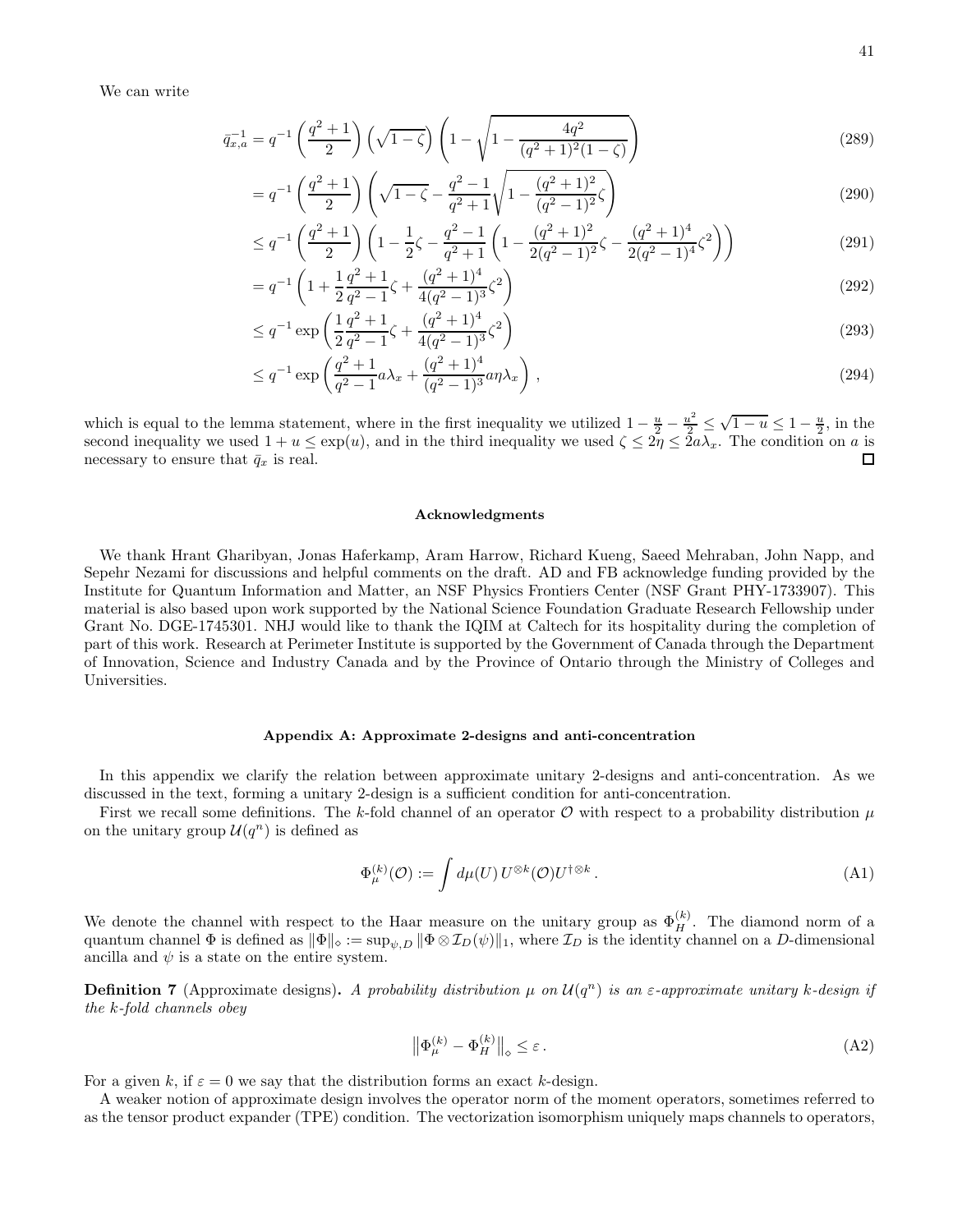with which we can define the kth moment operator from the k-fold channel for a probability distribution  $\mu$  on the unitary group  $\mathcal{U}(q^n)$  as

$$
\widehat{\Phi}_{\mu}^{(k)} := \text{vec}(\Phi_{\mu}^{(k)}) = \int d\mu(U) \, U^{\otimes k} \otimes U^{*\otimes k} \,. \tag{A3}
$$

For convenience we denote  $U^{\otimes k,k} := U^{\otimes k} \otimes U^{*\otimes k}$ .

**Definition 8** (Weak approximate designs). A probability distribution  $\mu$  on  $\mathcal{U}(q^n)$  is a weak  $\varepsilon$ -approximate unitary k-design if the k-th moment operators obey

$$
\left\| \widehat{\Phi}_{\mu}^{(k)} - \widehat{\Phi}_{H}^{(k)} \right\|_{\diamond} \le \varepsilon \,. \tag{A4}
$$

The expectation of the collision probability for completely Haar-random unitaries is  $Z_H = \mathbb{E}_H[Z] = 2/(q^n + 1) \leq$  $2/q^n$ , and thus anti-concentrates with  $\alpha = 1/2$  as defined in [Definition 4.](#page-10-2) But as the collision probability is a second moment quantity, where  $p_U(x)^2 = |\langle x | U | 1^n \rangle|^4$ , for an exact unitary 2-design  $\mu$  we find

$$
Z = \mathbb{E}\left[\sum_{x} p_U(x)^2\right] = \mathbb{E}\left[\sum_{x} p_U(x)^2\right] = \frac{2}{q^n + 1},\tag{A5}
$$

and thus also  $1/2$ -anti-concentrates, where  $\mathbb{E}_H[\cdot]$  denotes the expectation with respect to the Haar measure on the unitary group.

<span id="page-41-0"></span>**Proposition 1.** An  $\varepsilon$ -approximate 2-design  $\mu$  with  $\varepsilon = 1/q^{2n}$  has a collision probability is  $Z = \mathbb{E}_{\mu}[\sum_{x} p_U(x)^2] \leq 3/q^n$ and is thus a  $1/3$ -anti-concentrator. Moreover, the same holds for a weak  $\varepsilon$ -approximate 2-design (TPE)  $\mu$  with  $\varepsilon = 1/q^{2n}$ .

*Proof.* For an  $\varepsilon$ -approximate 2-design in diamond norm, we find

$$
\mathbb{E}_{\mu}\left[p_U(x)^2\right] = \mathbb{E}_{\mu}\left[\left|\langle x|U|1^n\rangle\right|^4\right] - \mathbb{E}_{H}\left[\left|\langle x|U|1^n\rangle\right|^4\right] + \mathbb{E}_{H}\left[\left|\langle x|U|1^n\rangle\right|^4\right] \tag{A6}
$$

$$
= \text{Tr}\left(|x\rangle\langle x|^{\otimes 2}\left(\mathbb{E}\left[U^{\otimes 2}(|1^n\rangle\langle 1^n|)U^{\dagger\otimes 2}\right] - \mathbb{E}\left[U^{\otimes 2}(|1^n\rangle\langle 1^n|)U^{\dagger\otimes 2}\right]\right)\right) + \frac{2}{q^n(q^n+1)}\tag{A7}
$$

$$
\leq \left\| |x\rangle\langle x|^{82} \left( \Phi_{\mu}^{(2)}(|1^n\rangle\langle 1^n|) - \Phi_H^{(2)}(|1^n\rangle\langle 1^n|) \right) \right\|_1 + \frac{2}{q^n(q^n+1)}\tag{A8}
$$

$$
\leq \left\| |x\rangle\langle x|^{82} \right\|_{\infty} \left\| (\Phi_{\mu}^{(2)} - \Phi_H^{(2)}) (|1^n\rangle\langle 1^n|) \right\|_1 + \frac{2}{q^n(q^n+1)}\tag{A9}
$$

$$
\leq \frac{2}{q^n(q^n+1)} + \varepsilon \,,\tag{A10}
$$

where we wrote the difference in terms of the 2-fold channels, in the second to last line used Hölder's inequality, and in the last line used the definition of the diamond norm and the definition of an  $\varepsilon$ -approximate 2-design.

Given the definition of an approximate design in terms of the diamond norm, we must take the error to be exponentially small. Thus, for an approximate 2-design  $\mu$  with  $\varepsilon = 1/q^{2n}$ , the collision probability is  $Z \leq 3/q^n$ and thus  $1/q^{2n}$ -approximate unitary 2-designs in diamond norm anti-concentrate with  $\alpha = 1/3$ .

For a weak  $\varepsilon$ -approximate 2-design in operator norm (TPE), we proceed similarly,

$$
\mathbb{E}_{\mu}\left[p_{U}(x)^{2}\right] = \mathbb{E}_{\mu}\left[\left|\langle x|U|1^{n}\rangle\right|^{4}\right] - \mathbb{E}_{H}\left[\left|\langle x|U|1^{n}\rangle\right|^{4}\right] + \mathbb{E}_{H}\left[\left|\langle x|U|1^{n}\rangle\right|^{4}\right] \tag{A11}
$$

$$
= \operatorname{Tr}\left( |1^n x \rangle \langle 1^n x |^{\otimes 2} \left( \mathop{\mathbb{E}}_{\mu} \left[ U^{\otimes 2,2} \right] - \mathop{\mathbb{E}}_{H} \left[ U^{\otimes 2,2} \right] \right) \right) + \frac{2}{q^n (q^n + 1)} \tag{A12}
$$

$$
\leq \left\| \widehat{\Phi}_{\mu}^{(2)} - \widehat{\Phi}_{H}^{(2)} \right\|_{\infty} + \frac{2}{q^n (q^n + 1)}\tag{A13}
$$

$$
\leq \frac{2}{q^n(q^n+1)} + \varepsilon \,,\tag{A14}
$$

where we wrote the difference in terms of the 2-fold moment operators, in the second to last line used Hölder's inequality, and in the last line used the definition of a weak ε-approximate 2-design. Again, we must take the error to be exponentially small. For  $\varepsilon = 1/q^{2n}$ , the collision probability is  $Z \leq 3/q^n$  and thus  $1/q^{2n}$ -approximate unitary 2-designs in operator norm anti-concentrate with  $\alpha = 1/3$ .  $\Box$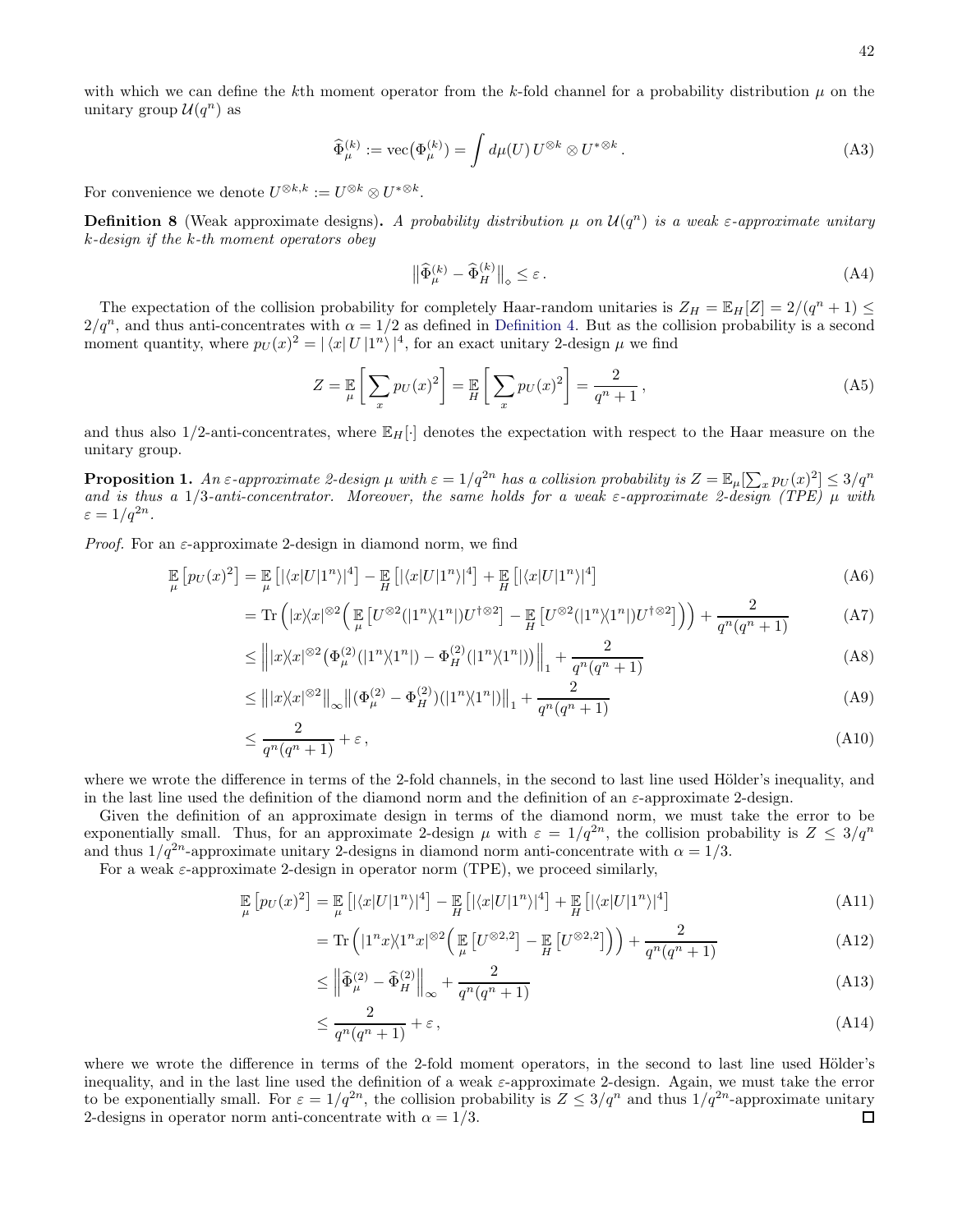As n-qudit RQCs on the 1D architecture are known to form  $\varepsilon$ -approximate unitary 2-designs in  $O(n + \log(1/\varepsilon))$ depth [\[14](#page-42-17), [42](#page-43-15)], anti-concentration for 1D random circuits in linear depth is an immediate corollary. Moreover, an nindependent upper bound on the spectral gap for the 1D architecture [\[14\]](#page-42-17), implies that they form weak approximate 2-designs in  $O(\log(1/\varepsilon))$  depth. By [Proposition 1,](#page-41-0) where we must take  $\varepsilon = 1/q^{2n}$ , this again requires linear depth for 1D RQCs.

For non-local RQCs on the complete-graph architecture, the best known upper bounds on the 2-design circuit size are  $O(n^2)$  [\[12](#page-42-11)]. However, it has been conjectured that this can be improved to  $O(n \log(n))$ , in which case anti-concentration and 2-designs could occur at the same depth for the complete-graph circuit architecture.

To argue that anti-concentration must be distinct from the 2-design property, we consider lower bounds on the 2-design depth for RQCs on the 1D architecture. The spectral gap of the second moment of a probability distribution v on the unitary group is defined as  $g(\nu) := \|\widehat{\Phi}_{\nu}^{(2)} - \widehat{\Phi}_{H}^{(2)}\|_{\infty}$ . Ref. [\[14\]](#page-42-17) proved an n-independent bound on the spectral gap for 1D RQCs. This implies that the behavior of the spectral gap for 1D RQCs of depth d must be  $g(\nu_{1\text{DRQC}}) = (1 - 1/c)^d$ , for some constant  $c > 1$ . Further recalling that the operator norm can be written as  $\|M\|_{\infty} = \max_{y} \langle y|M|y\rangle$ , this implies that some states requires linear depth in order to become small. Specifically, there is some state  $|y\rangle$  on the 4-fold space which requires the 1D circuit depth to be at least  $d = \Omega(n)$  in order for the second moment operator for 1D RQCs  $\mathbb{E}_U \left[ \langle y | U^{\otimes 2,2} | y \rangle \right]$  to approach the minimal Haar value.

- <span id="page-42-0"></span>[1] A. Nahum, J. Ruhman, S. Vijay, and J. Haah, "Quantum Entanglement Growth Under Random Unitary Dynamics," Phys. Rev.  $X 7 (2017) 031016$ ,  $arXiv:1608.06950$  [cond-mat.stat-mech].
- <span id="page-42-10"></span>[2] C. von Keyserlingk, T. Rakovszky, F. Pollmann, and S. Sondhi, "Operator hydrodynamics, OTOCs, and entanglement growth in systems without conservation laws," Phys. Rev. X  $\frac{8}{2018}$  021013, [arXiv:1705.08910 \[cond-mat.str-el\]](http://arxiv.org/abs/1705.08910).
- <span id="page-42-1"></span>[3] A. Nahum, S. Vijay, and J. Haah, "Operator Spreading in Random Unitary Circuits," Phys. Rev. X 8 [\(2018\) 021014,](http://dx.doi.org/10.1103/PhysRevX.8.021014) [arXiv:1705.08975 \[cond-mat.str-el\]](http://arxiv.org/abs/1705.08975).
- <span id="page-42-2"></span>[4] P. Hayden and J. Preskill, "Black holes as mirrors: Quantum information in random subsystems," JHEP 09 [\(2007\) 120,](http://dx.doi.org/10.1088/1126-6708/2007/09/120) [arXiv:0708.4025 \[hep-th\]](http://arxiv.org/abs/0708.4025).
- <span id="page-42-3"></span>[5] S. Boixo, S. V. Isakov, V. N. Smelyanskiy, R. Babbush, N. Ding, Z. Jiang, M. J. Bremner, J. M. Martinis, and H. Neven, "Characterizing Quantum Supremacy in Near-Term Devices," Nat. Phys. 14 [\(2018\) 595,](http://dx.doi.org/10.1038/s41567-018-0124-x) [arXiv:1608.00263 \[quant-ph\]](http://arxiv.org/abs/1608.00263).
- <span id="page-42-4"></span>[6] F. Arute, K. Arya, R. Babbush, D. Bacon, J. C. Bardin, R. Barends, R. Biswas, S. Boixo, F. Brand˜ao, D. A. Buell, et al., "Quantum supremacy using a programmable superconducting processor," Nature 574 [\(2019\) 505,](http://dx.doi.org/10.1038/s41586-019-1666-5) [arXiv:1910.11333 \[quant-ph\]](http://arxiv.org/abs/1910.11333).
- <span id="page-42-5"></span>[7] O. C. O. Dahlsten, R. Oliveira, and M. B. Plenio, "The emergence of typical entanglement in two-party random processes," J. Phys. A 40 [\(2007\) 8081,](http://dx.doi.org/10.1088/1751-8113/40/28/S16) [arXiv:quant-ph/0701125](http://arxiv.org/abs/quant-ph/0701125).
- <span id="page-42-6"></span>[8] R. Oliveira, O. C. O. Dahlsten, and M. B. Plenio, "Generic entanglement can be generated efficiently," [Phys. Rev. Lett.](http://dx.doi.org/10.1103/PhysRevLett.98.130502) 98 (2007) 130502, [arXiv:quant-ph/0605126](http://arxiv.org/abs/quant-ph/0605126).
- <span id="page-42-7"></span>[9] W. Brown and O. Fawzi, "Scrambling speed of random quantum circuits," [arXiv:1210.6644 \[quant-ph\]](http://arxiv.org/abs/1210.6644).
- <span id="page-42-8"></span>[10] W. Brown and O. Fawzi, "Decoupling with random quantum circuits," [Comm. Math. Phys.](http://dx.doi.org/10.1007/s00220-015-2470-1) 340 (2015) 867, [arXiv:1307.0632 \[quant-ph\]](http://arxiv.org/abs/1307.0632).
- <span id="page-42-9"></span>[11] W. Brown and O. Fawzi, ["Short random circuits define good quantum error correcting](http://dx.doi.org/10.1109/ISIT.2013.6620245) codes," in IEEE International Symposium on Information Theory - Proceedings, pp. 346–350. 2013. [arXiv:1312.7646 \[quant-ph\]](http://arxiv.org/abs/1312.7646).
- <span id="page-42-11"></span>[12] A. W. Harrow and R. A. Low, "Random Quantum Circuits are Approximate 2-designs," [Commun. Math. Phys.](http://dx.doi.org/10.1007/s00220-009-0873-6) 291 (2009) 257, [arXiv:0802.1919 \[quant-ph\]](http://arxiv.org/abs/0802.1919).
- [13] W. G. Brown and L. Viola, "Convergence rates for arbitrary statistical moments of random quantum circuits," [Phys. Rev. Lett.](http://dx.doi.org/10.1103/PhysRevLett.104.250501) 104 (2010) 250501, [arXiv:0910.0913 \[quant-ph\]](http://arxiv.org/abs/0910.0913).
- <span id="page-42-17"></span>[14] F. G. S. L. Brandão, A. W. Harrow, and M. Horodecki, "Local Random Quantum Circuits are Approximate Polynomial-Designs," [Commun. Math. Phys.](http://dx.doi.org/10.1007/s00220-016-2706-8) 346 (2016) 397, [arXiv:1208.0692 \[quant-ph\]](http://arxiv.org/abs/1208.0692).
- <span id="page-42-16"></span>[15] A. Harrow and S. Mehraban, "Approximate unitary t-designs by short random quantum circuits using nearest-neighbor and long-range gates," [arXiv:1809.06957 \[quant-ph\]](http://arxiv.org/abs/1809.06957).
- <span id="page-42-12"></span>[16] N. Hunter-Jones, "Unitary designs from statistical mechanics in random quantum circuits," [arXiv:1905.12053 \[quant-ph\]](http://arxiv.org/abs/1905.12053).
- <span id="page-42-13"></span>[17] A. Bouland, B. Fefferman, C. Nirkhe, and U. Vazirani, "On the complexity and verification of quantum random circuit sampling," Nat. Phys. 15 [\(2019\) 159,](http://dx.doi.org/10.1038/s41567-018-0318-2) [arXiv:1803.04402 \[quant-ph\]](http://arxiv.org/abs/1803.04402).
- [18] R. Movassagh, "Efficient unitary paths and quantum computational supremacy: A proof of average-case hardness of Random Circuit Sampling," [arXiv:1810.04681 \[quant-ph\]](http://arxiv.org/abs/1810.04681).
- <span id="page-42-14"></span>[19] R. Movassagh, "Cayley path and quantum computational supremacy: A proof of average-case #P−hardness of Random Circuit Sampling with quantified robustness," [arXiv:1909.06210 \[quant-ph\]](http://arxiv.org/abs/1909.06210).
- <span id="page-42-15"></span>[20] S. Aaronson and A. Arkhipov, ["The computational complexity of linear optics,"](http://dx.doi.org/10.1145/1993636.1993682) in Proceedings of the Annual ACM Symposium on Theory of Computing. 2011. [arXiv:1011.3245 \[quant-ph\]](http://arxiv.org/abs/1011.3245).
- [21] M. J. Bremner, A. Montanaro, and D. J. Shepherd, "Average-Case Complexity Versus Approximate Simulation of Commuting Quantum Computations," [Phys. Rev. Lett.](http://dx.doi.org/10.1103/PhysRevLett.117.080501) 117 (2016) 080501, [arXiv:1504.07999 \[quant-ph\]](http://arxiv.org/abs/1504.07999).